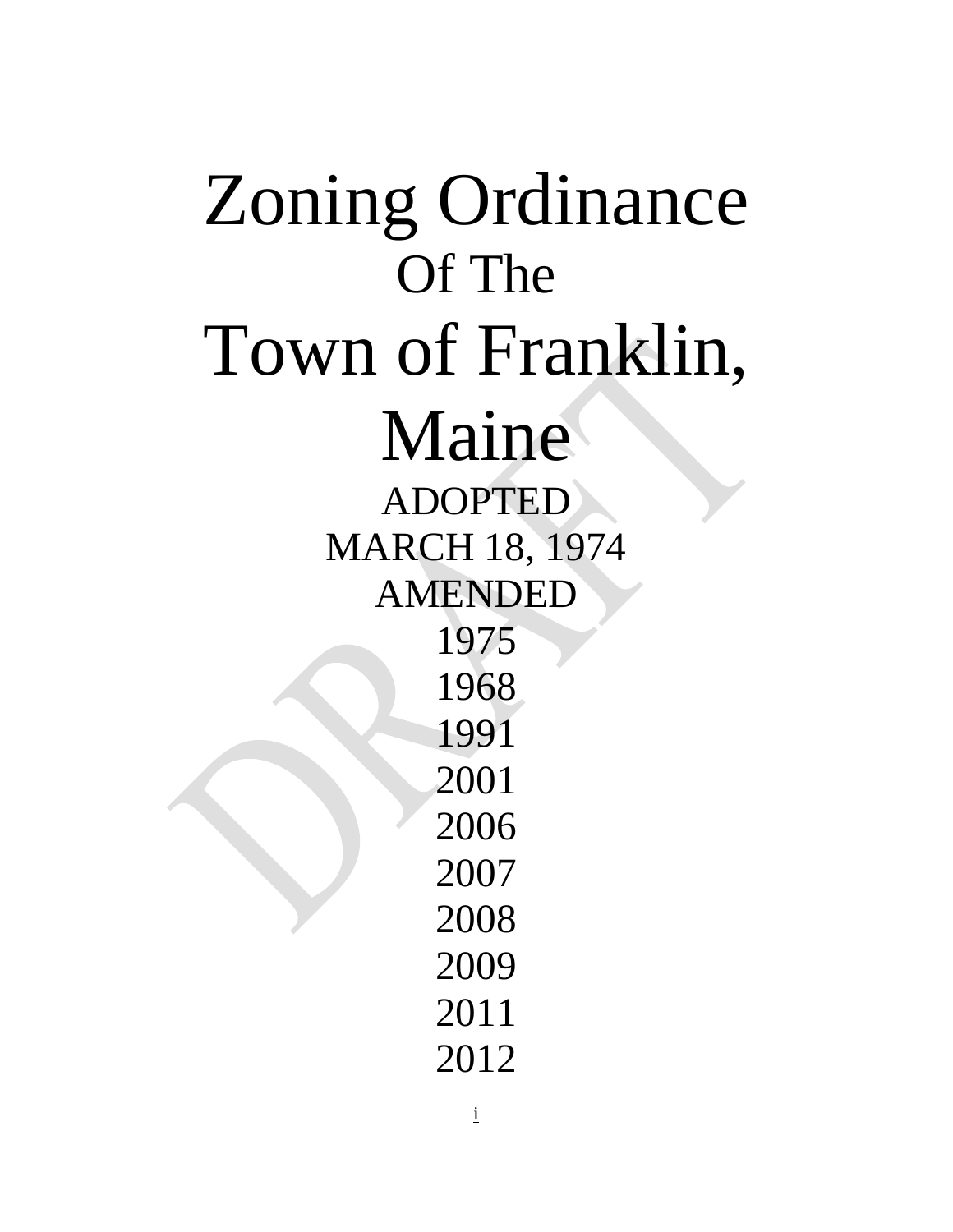# TABLE OF CONTENTS

| <b>ARTICLE 1. GENERAL</b>                                                                                                                                                                                                                                          | 1                               |
|--------------------------------------------------------------------------------------------------------------------------------------------------------------------------------------------------------------------------------------------------------------------|---------------------------------|
| 1.1 Short Title                                                                                                                                                                                                                                                    | 1                               |
| 1.2 Purpose                                                                                                                                                                                                                                                        | 1                               |
| 1.3 Basic Requirements                                                                                                                                                                                                                                             | 1                               |
| 1.4 Non-Conforming Uses                                                                                                                                                                                                                                            | 1                               |
| 1.4.1 Purpose                                                                                                                                                                                                                                                      | 1                               |
| 1.4.2 General                                                                                                                                                                                                                                                      | 1                               |
| 1.4.3 Non-Conforming Structures                                                                                                                                                                                                                                    | $\overline{c}$                  |
| 1.4.4 Non-Conforming Uses                                                                                                                                                                                                                                          | 3                               |
| 1.4.5 Non-Conforming Lots                                                                                                                                                                                                                                          | 4                               |
| 1.4.6 Restoration of Unsafe Property                                                                                                                                                                                                                               | 4                               |
| 1.4.7 Pending Application for Building Permit                                                                                                                                                                                                                      | 5                               |
| 1.5 Validity and Sever ability                                                                                                                                                                                                                                     | 5                               |
| 1.6 Conflict with Other Ordinances                                                                                                                                                                                                                                 | 5                               |
| 1.7 Amendment                                                                                                                                                                                                                                                      | 5                               |
| 1.8 Effective Date                                                                                                                                                                                                                                                 | 6                               |
| 1.9 Authority                                                                                                                                                                                                                                                      | 6                               |
| 1.10 Availability                                                                                                                                                                                                                                                  | 6                               |
| ARTICLE 2. ESTABLISHMENT OF DISTRICT<br>2.1 Zoning Districts<br>2.2 Location of District<br>2.3 Interpretation of District Boundaries<br>2.4 Division of Lots by District Boundaries<br>2.4.1 Extension of regulations Across Boundaries<br>2.4.2 Extension of Use | 6<br>6<br>6<br>6<br>7<br>7<br>7 |
| ARTICLE 3. CONSTRUCTION OF LANGUAGE AND DEFIMTIONS                                                                                                                                                                                                                 | 7                               |
| 3.1 Construction of Language                                                                                                                                                                                                                                       | 7                               |
| 3.2 Definitions                                                                                                                                                                                                                                                    | 7                               |
|                                                                                                                                                                                                                                                                    |                                 |
| ARTICLE 4. LAND USE DISTRICT REQUIREMENTS<br>4. 1 General Purpose District                                                                                                                                                                                         | 17                              |
|                                                                                                                                                                                                                                                                    | 17                              |
| 4.1.1 Purpose                                                                                                                                                                                                                                                      | 17                              |
| 4.1.2 Basic Requirements                                                                                                                                                                                                                                           | 17                              |
| 4.1.3 Permitted Uses                                                                                                                                                                                                                                               | 17                              |
| 4.1.4 Special Exceptions                                                                                                                                                                                                                                           | 18                              |
| 4.1.5 Prohibited Uses                                                                                                                                                                                                                                              | 20                              |
| 4.1.6 Dimensional Requirements                                                                                                                                                                                                                                     | 20                              |
| 4.1.7 Performance Standards                                                                                                                                                                                                                                        | 21                              |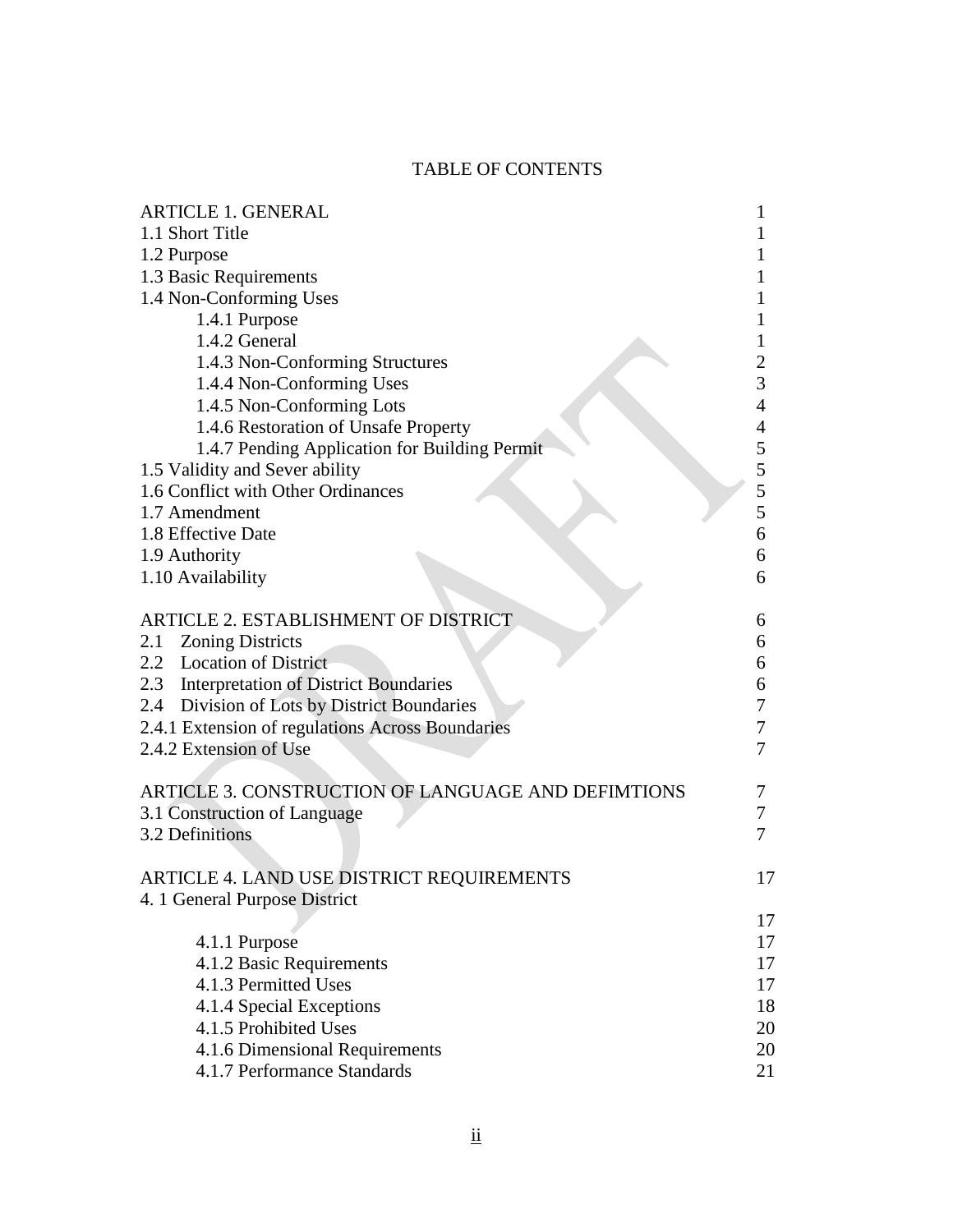| <b>ARTICLE 5 PERFORMANCE STANDARDS</b>                                    | 21 |
|---------------------------------------------------------------------------|----|
| 5.1 Land Use Provisions                                                   | 21 |
| 5.2 Principal and Accessory Building Structures                           | 21 |
| 5.3 Campgrounds                                                           | 22 |
| 5.4 Individual Private Campsites                                          | 22 |
| 5.5 Filling, Grading, Lagooning, Dredging, or other Earth Moving Activity | 23 |
| 5.6 Mobile Homes and M.H. Parks                                           | 25 |
| 5.7 Multi-Family Dwelling Units                                           | 26 |
| 5.8 Planned Unit Development and Other Cluster Development                | 26 |
| 5.9 Sanitary Provisions                                                   | 28 |
| 5.10 Water Quality Protection                                             | 30 |
| 5.11 Soils                                                                | 30 |
| 5.12 Archaeological Sites                                                 | 31 |
| 5.13 Opioid Treatment Programs                                            | 31 |
|                                                                           |    |
| <b>ARTICLE 6 ADMINISTRATION</b>                                           | 32 |
| 6.1 Enforcement                                                           | 32 |
| 6.2 Building or Use Permit                                                | 32 |
| 6.3 Plumbing permit Required                                              | 33 |
| 6.4 Building Permit Fees                                                  | 33 |
| 6.5 Enforcement Officer                                                   | 34 |
| 6.6 Legal Action and Violations                                           | 35 |
| 6.7 Fines                                                                 | 35 |
| 6.8 Appeals and Special Permits                                           | 35 |
| 6.8.1 Procedure                                                           | 35 |
| 6.8.2 Board of Appeals                                                    | 36 |
| 6.8.3 Special Exception Permits                                           | 40 |
|                                                                           |    |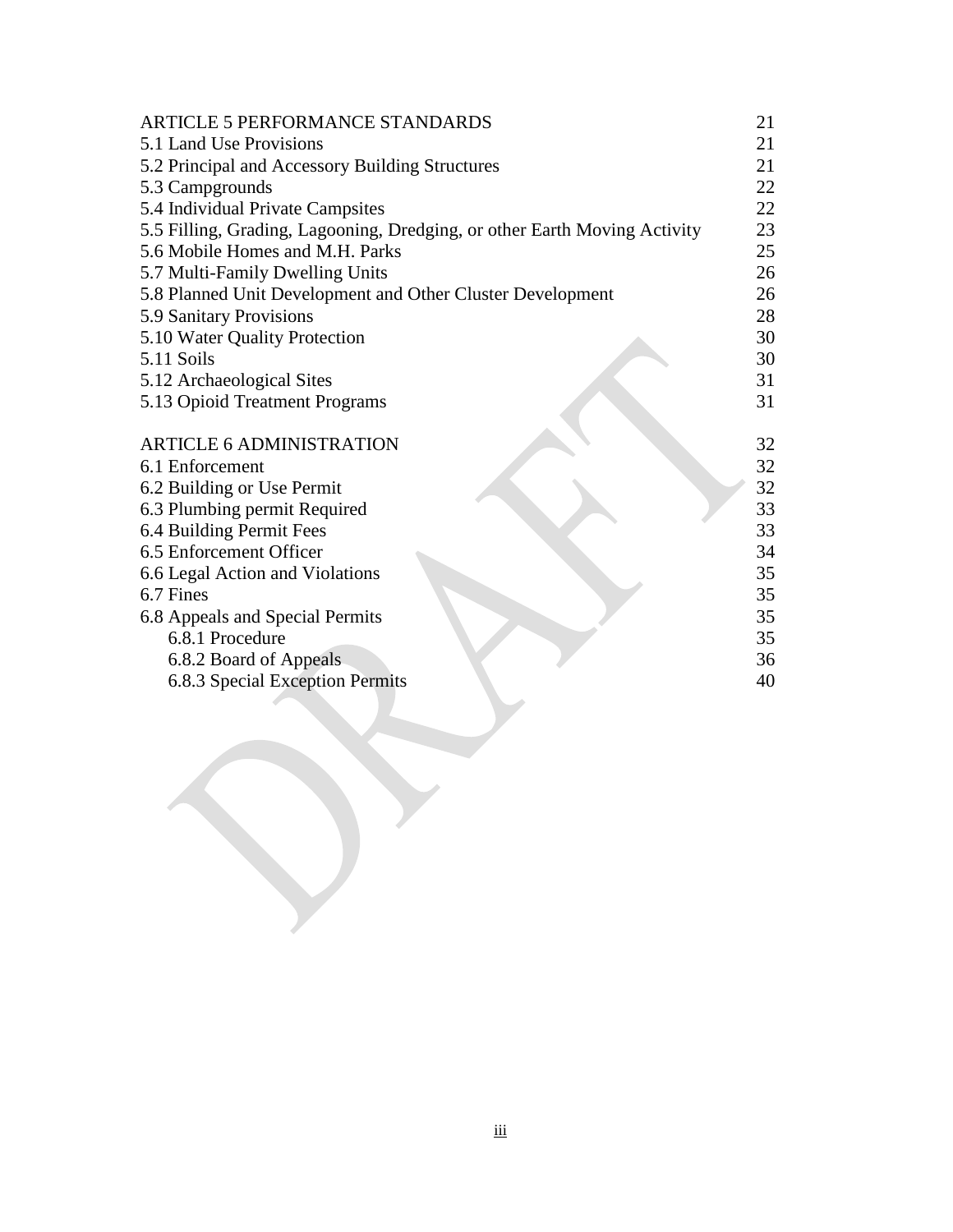#### ARTICLE 1, GENERAL

#### 1.1 Short Title

This Ordinance shall be known as the "Zoning Ordinance of the Town of Franklin, Maine", and will be referred to herein as this "Ordinance."

#### 1.2 Purpose -

To further the maintenance of safe and healthful conditions and the general welfare, prevent and control water pollution, protect spawning grounds, fish aquatic life, bird and other wildlife habitat to control building sites, placement of structures and land uses, to protect visual as well as actual points of access to inland and coastal waters and natural beauty; to protect buildings and lands from flooding and-accelerated erosion; to protect archaeological and historic resources, to protect commercial fishing and maritime industries, to conserve open space, and to anticipate and respond to the impacts of development.

This Ordinance does not grant any property rights; it does not authorize any person to trespass, infringe upon or injure the property of another; it does not excuse any person of the necessity of complying with other applicable laws and regulations; it does not replace the "Shoreland Zoning Ordinance for the Town of Franklin, Maine*"*

#### 1.3 Basic Requirements

All buildings or structures hereinafter erected, reconstructed, enlarged, or moved, and uses of premises in the Town of Franklin shall be in conformity with the provisions of this Ordinance. No building, structure, land area shall be used for any purpose or in any manner except as permitted within the district in which such building, structure, or land area is located. No new lot shall be created except in conformity with all of the regulations herein specified for the district in which it is located.

### 1.4 Non-conforming Uses

#### 1.4.1 Purpose

It is the intent of this Ordinance to promote land use conformities, except that non-conforming conditions that existed before the effective date of this Ordinance shall be allowed to continue, subject to the requirements set forth in this section.

- 1.4.2 General
	- A. Transfer of Ownership: Non-conforming structures, lots, and uses may be transferred, and the new owner may continue the nonconforming use or continue to use the nonconforming structure or lot,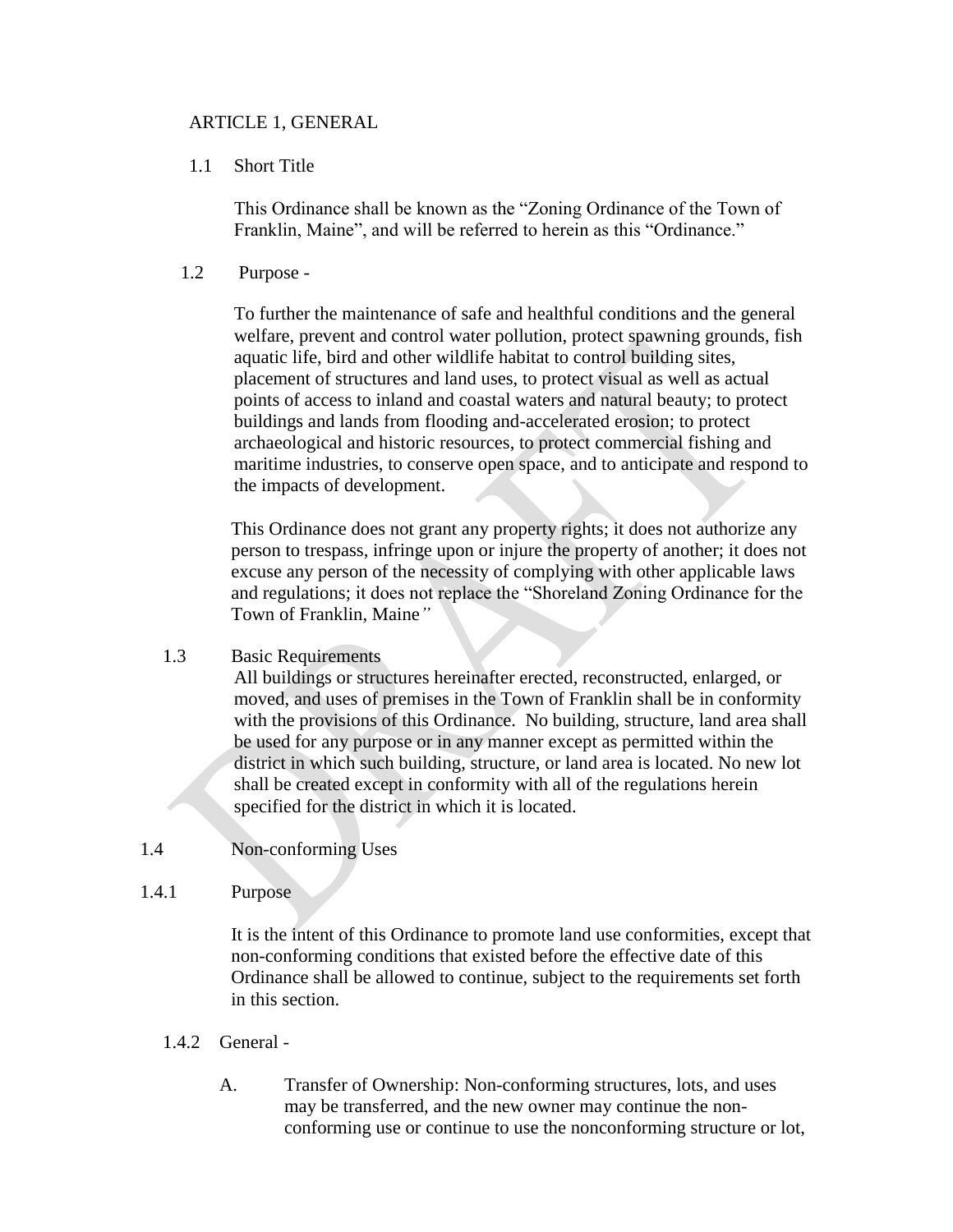subject to the provisions of this Ordinance.

- B. Repair and Maintenance: This Ordinance allows, without a permit, the normal upkeep and maintenance of non-conforming uses and structures, including repairs and renovations which do not involve expansion of the non-conforming use or structure, and such other changes in a non-conforming use or structure as federal, state, or local building and safety codes may require.
- NOTE: See Article 3 for the definitions of non-conforming structures, nonconforming uses and non-conforming lots.
- 1.4.3 Non-conforming Structures
	- A. Expansions: A non-conforming structure may be added to or expanded after obtaining a permit from the same permitting authority as that for a new structure, if such addition or expansion does not increase the nonconformity of the structure, and is in accordance with the subparagraph below.

1. Legally existing non-conforming principal and accessory structures located fully within the General District, and which do not meet the setback requirements may be expanded or altered, as long as all other applicable standards contained in this Ordinance are met.

B. Construction or enlargement of a foundation beneath the existing nonconforming structure is not considered an expansion of the structure provided: that the structure and new foundation are placed such that the setback requirement is met to the greatest practical extent as determined by the Planning Board or it's designee, basing it's decision on the criteria specified in paragraph C, Relocation, below.

Note: The maximum allowable structure height is described in Section 4 of this Ordinance*.*

C. Relocation: A non-conforming structure may be relocated within the boundaries of the parcel on which the structure is located provided that the site of relocation conforms to all setback requirements to the greatest practical extent as determined by the Planning Board, and provided that the applicant demonstrates that the present subsurface sewage disposal system meets the requirements of State law and the State of Maine Subsurface Wastewater Disposal Rules (Rules), or that a new system can be installed in compliance with the law and said Rules. In no case shall a structure be relocated in a manner that causes the structure to be more non-conforming.

In determining whether the building relocation meets the setback to the greatest practical extent, the Planning Board shall consider the size of the lot, the slope of the land, the potential for soil erosion, the location of other structures on the property and on adjacent properties, the location of the septic systems, and the type and amount of vegetation to be removed to accomplish the relocation.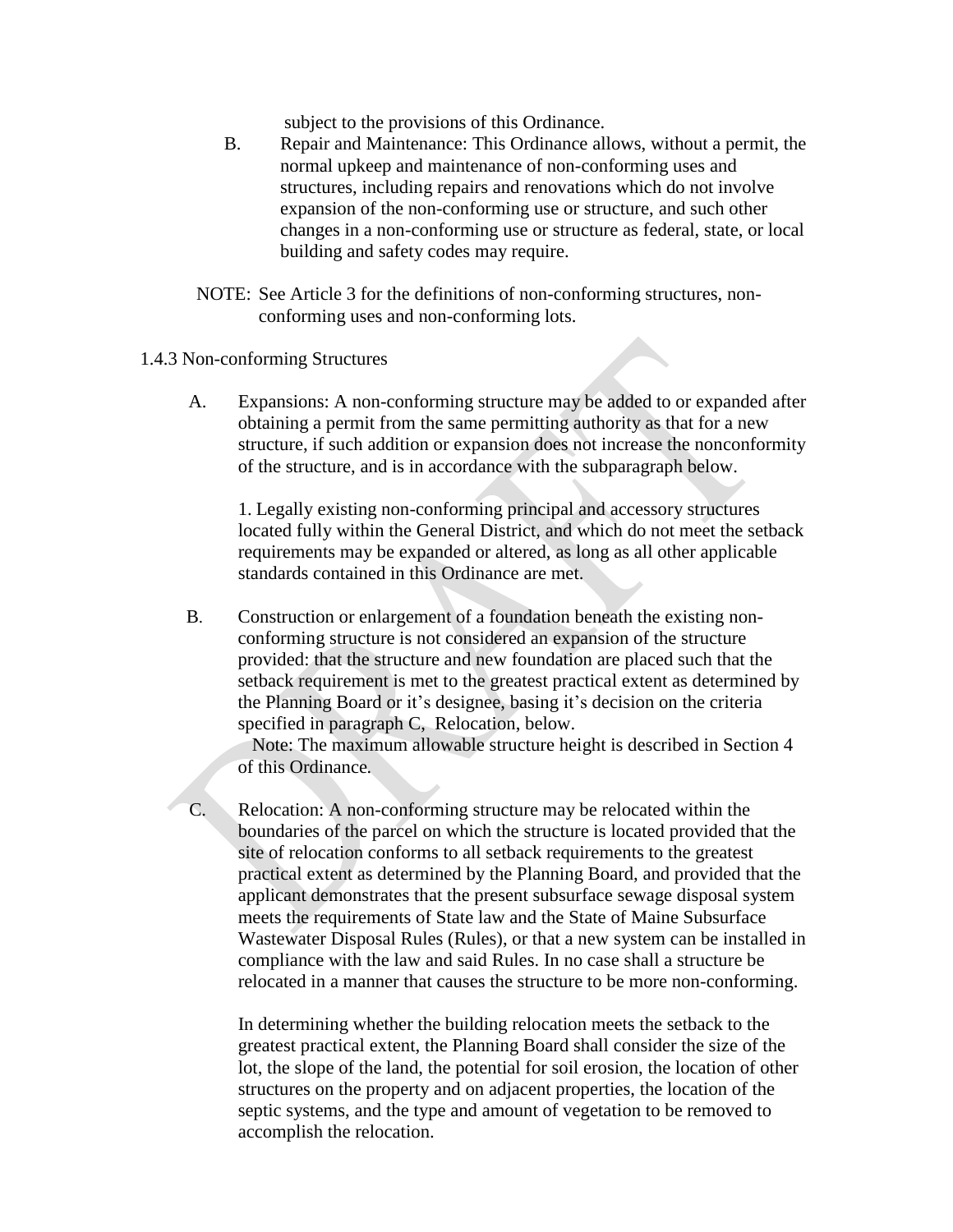D. Reconstruction or Replacement: Any non-conforming structure which is located less than the required setback and which is removed, damaged or destroyed by more than fifty percent (50%) of the market value of the structure before such damage, destruction or removal, may be reconstructed or replaced provided that a permit is obtained within eighteen (18) months of the date of said damage, destruction, or removal, and provided that such reconstruction or replacement is in compliance with the setback requirement to the greatest practical extent as determined by the Planning Board in accordance with the purposes of this Ordinance. In no case shall a structure be reconstructed or replaced so as to increase its non-conformity.

Any non-conforming structure which is damaged or destroyed by fifty percent (50%) or less of the market value of the structure, excluding normal maintenance and repair, may be reconstructed in place, with a permit from the code enforcement officer.

E. Change of Use of a Non-conforming structure

The use of a non-conforming structure may not be changed to another use unless the Planning Board, after receiving a written application, determines that the new use will have no greater adverse impact on the subject or adjacent properties and resources than the existing use.

In determining that no greater adverse impact will occur, the Planning Board shall require written documentation from the applicant, regarding the probable effects on public health and safety, erosion and sedimentation, water quality, fish and wildlife habitat vegetative cover, visual and actual points of, public access to waters, natural beauty, flood plain management, archaeological and historic resources, and commercial fishing and maritime activities, and other functionally water-dependent uses.

### 1.4.4 Non-Conforming Uses

- A. Expansions: Expansions of non-conforming uses are prohibited, except that nonconforming residential uses may, after obtaining a permit from the Planning Board, be expanded within existing residential structures or within expansions of such structures as permitted in Section- 1.4.3. (E) above.
- B. Resumption Prohibited: A lot, building or structure in or on which a nonconforming use is discontinued for a period exceeding one year, or which is superseded by a conforming use, may not again be devoted to a non-conforming use except that the Planning Board may, for good cause shown by the applicant grant up to a one year extension to that time period. This provision shall not apply to the resumption of a use of a residential structure provided that the structure has been used or maintained for residential purposes during the preceding five (5) year period.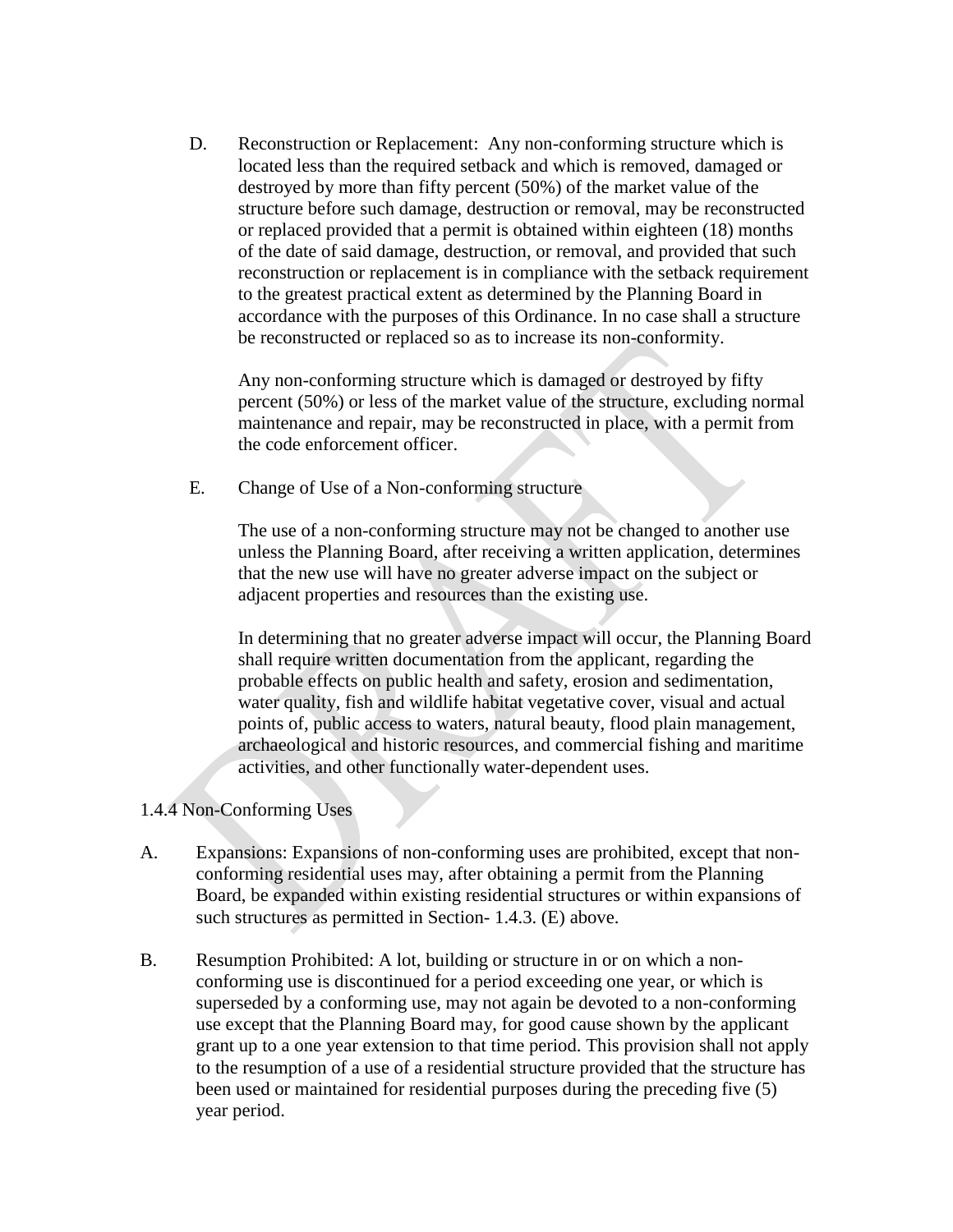C. Change of Use: An existing non-conforming use may be changed to another nonconforming use provided that the proposed use has no greater adverse impact on the subject and adjacent properties and resources, including water dependent uses, than the former use, as determined by the Planning Board. The determination of no greater adverse impact shall be made according to criteria listed in Section 1.4.3. (E) above.

### 1.4.5 Non-conforming Lots

- A. Non-conforming Lots: A non-conforming lot of record as of the effective date of this Ordinance or amendment thereto may be built upon without the need for a variance, provided that such lot is in separate ownership and not contiguous with any other lot in the same ownership, and that all provisions of this Ordinance except lot area and frontage can be met. Variances relating to setback or other requirements not involving lot area or frontage shall be obtained by action of the Board of Appeals.
- B. Contiguous Built Lots: If two or more contiguous lots or parcels are in a single or joint ownership of record at the time of adoption of this Ordinance, if all or part of the lots do not meet the dimensional requirements of this Ordinance, and if a principal use or structure exists on each lot, the non-conforming lots may be conveyed separately or together, provided that the State Minimum Lot Size Law and Subsurface Wastewater Disposal Rules are complied with.

If two or more principal uses or structures existed on a single lot of record on the effective date of this Ordinance, each may be sold on a separate lot provided that the above referenced law and rules are complied with. When such lots are divided each lot thus created must be as conforming as possible to the dimensional requirements of this Ordinance.

C. Contiguous Lots - Vacant or Partially Built: If two or more contiguous lots or parcels are in single or joint ownership of record at the time of or since adoption or amendment of this ordinance, if any of these lots do not individually meet the dimensional requirements of this Ordinance or subsequent amendments, and if one or more of the lots are vacant or contain no principal structure the lots shall be combined to the extent necessary to meet the dimensional requirements.

# 1.4.6 Restoration of Unsafe Property

Nothing in this Ordinance shall prevent the strengthening or restoring to safe condition any part of any building or structure declared unsafe by the Code Enforcement Officer.

1.4.7 Pending Application for Building Permits

Nothing in this Ordinance shall require any designated use for any building, structure or part thereof for which application for building permit has been made or a building permit has been issued or upon construction commenced prior to the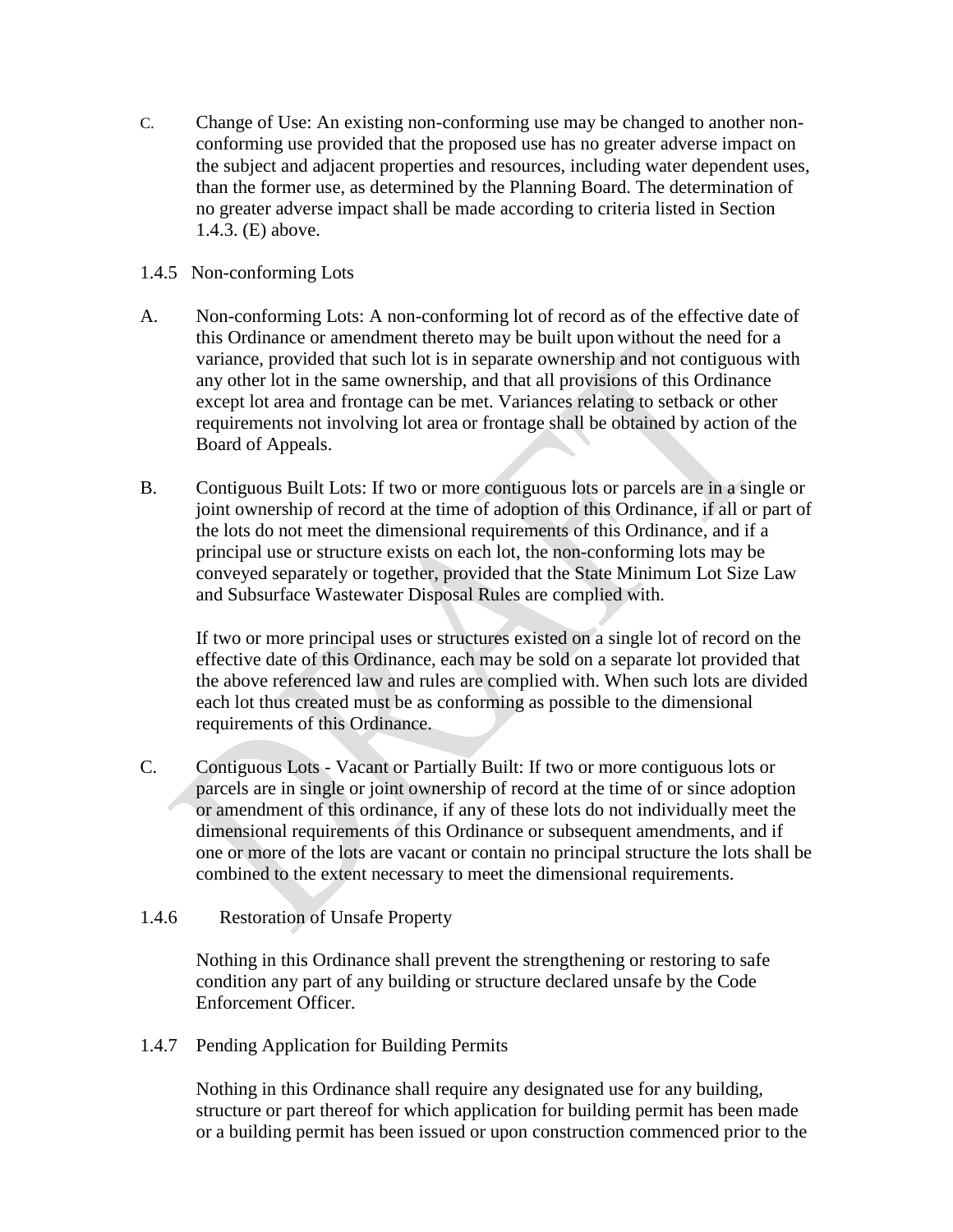adoption or amendment of this Ordinance, provided construction shall start within 60 days after the issuance of such permit.

1.5 Validity and Severability-

Should any section or provision of this Ordinance be declared by the courts to be invalid, such decision shall not invalidate any other section or provision of this Ordinance.

1.6 Conflict with Other Ordinances -

This Ordinance shall not repeal, annul, or in any way impair or remove the necessity of compliance with any other rule, regulation, by-law, permit or provision of law. Where this ordinance imposes a greater restriction upon the use of land buildings or structures, the provisions of this ordinance shall control.

1.7 Amendment

This Ordinance may be amended as follows:

- 1) By a majority vote of the governing body if the proposed amendment is recommended by a majority vote of the Planning Board
- 2) By 2/3 majority vote of the governing body if the proposed amendment is not recommended by the Planning Board.

In either case, the Planning Board shall hold a public hearing at least 30 days prior to the meeting of the governing body. Notice of the hearing shall be posted in the Town Office at least thirteen (13) days in advance of the Public hearing. The notice shall be published at least two (2) times in a newspaper that complies with Title 1, section 601 and that has a general circulation in the municipality. The date of the first publication shall be at least twelve (12) days before the hearing, and the date of the second publication must be at least seven (7) days before the hearing.

Note: any proposed amendment(s) which would place a landowner's property into a Resource Protection District requires additional notice and notifications under Title 30-A, section 4352.

1.8 Effective Date

The effective date of this ordinance is March  $26<sup>th</sup>$ , 2011.

1.9 Authority

This Ordinance has been prepared in accordance with State law.

1.10 Availability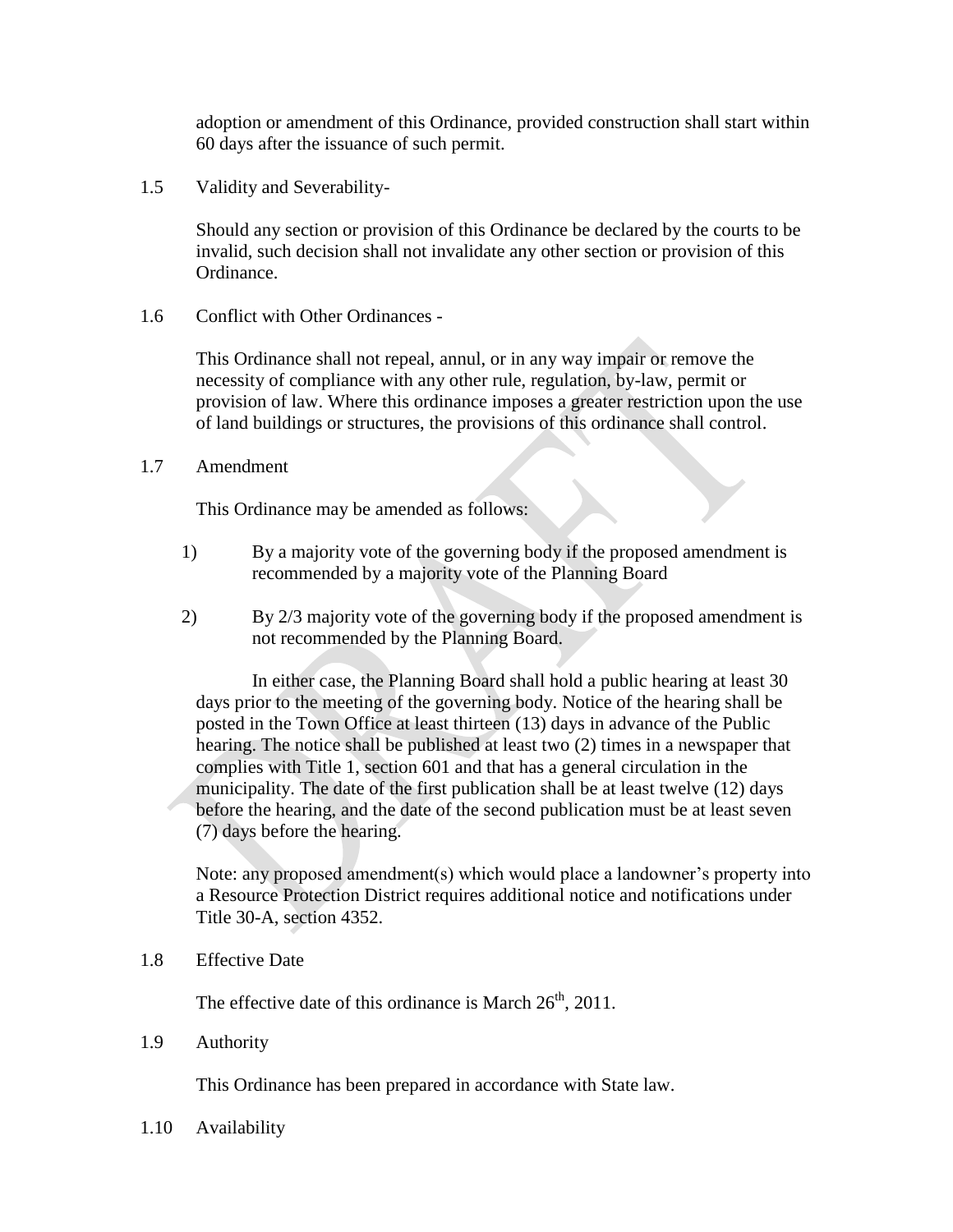A certified copy of this Ordinance shall be filed with the Municipal Clerk and shall be accessible to any member of the public. Copies shall be made available to the public at reasonable cost at the expense of the person making the request. Notice of availability of this Ordinance shall be posted.

### ARTICLE 2, ESTABLISHMENT OF DISTRICTS

#### 2.1 Zoning Districts

To implement the provisions of this Ordinance, the Town of Franklin is hereby divided into the following Districts:

- 1) Resource Protection District
- 2) Shoreland District
- 3) General Purpose District
- 4) Stream Protection District

The Shoreland District, Resource Protection District and Stream Protection District are managed under the provisions of the Shoreland Zoning Ordinance for the Town of Franklin, Maine

2.2 Location of District

The General Purpose district is located and bounded as shown on the Official Zoning Map, which is made a part of this Ordinance, entitled "Zoning Map of Franklin, Maine" dated and on file in the Office of the Municipal Clerk, and includes all areas of the Town of Franklin not within the Shoreland, Resource Protection or Stream Protection Districts. The Official Map shall be signed by the Municipal Clerk and chairman of the Planning Board at the time of adoption or amendment of the Ordinance certifying the date of such adoption or amendment. Additional copies of this map may be seen in the Office of the Selectmen.

2.3 Interpretation of District Boundaries

Unless otherwise set forth in the Official Zoning Map, District boundary lines are property lines, the centerlines of streets, roads and rights of way, and the boundaries of the Shoreland Zone as defined herein. Where uncertainty exists as to exact location of District boundary lines, the Board of Appeals shall be the final authority as to location.

- 2.4 Division of Lots by District Boundaries
- 2.4.1 Where a zoning district boundary line divides a lot or parcel of land of the same ownership of record at the time such line is established by adoption or amendment of this Ordinance, the regulations applicable to the less restricted portion of the lot may be extended no more than fifty (50) feet into the more restricted portion of the lot. Less restrictive district regulations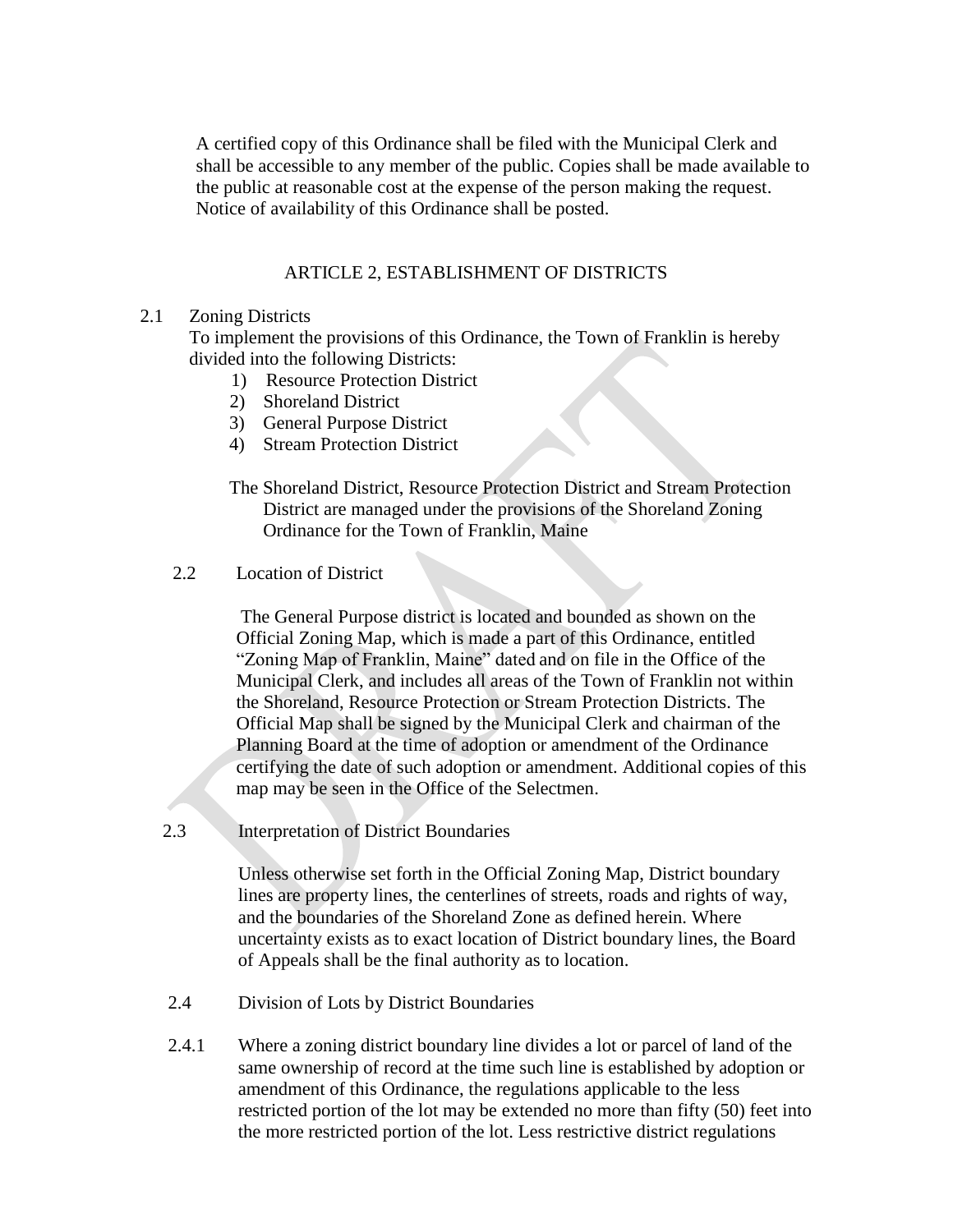shall not be extended into any Resource Protection District.

2.4.2 Extension of use shall be considered special exception, subject to approval of the Planning Board and in accordance with the criteria set forth in Paragraph 6.8.3(4) factors applicable to special exceptions.

## ARTICLE 3, CONSTRUCTION OF LANGUAGE AND DEFINITIONS

### 3.1 Construction of Language

In this Ordinance certain terms or words shall be interpreted as follows:

The word "person" includes a firm, association, organization partnership, trust company or corporation. as well as an individual; the present tense includes the future tense, the singular number includes the plural, and the plural includes the singular; the word "shall" is mandatory, and the word "may" is permissive; the words "used" or "occupied' include the words "intended", "designed" or "arranged to be used or occupied", the word "building", includes the word "structure", and the word "dwelling" includes the word "residence", the word "lot" includes the words "plot" or "parcel". In case of any difference of meaning or implication between the text of this Ordinance and any map or illustration, the text shall control.

Terms not defined shall have the customary dictionary meaning.

# 3.2 Definitions:

In this Ordinance the following terms shall have the following meanings unless a contrary meaning is required by the context or is specifically prescribed.

Accessory Use or Structure: A use or structure of a nature customarily incidental and subordinate to those of the principal use or structure.

Accessory uses, when aggregated shall not subordinate the principal use of the lot. A deck or similar extension of the principal structure or a garage attached to the principal structure by a roof or a common wall is considered part of the principal structure.

Aggrieved party- An owner of land whose property is directly or indirectly affected by the granting or denial of a permit or variance under this Ordinance, a person whose land abuts land for which a permit or variance has been granted; or any other person or group of persons who have suffered particularized injuries result of granting or denial of such permit or variance.

Aquaculture: The growing or propagation of harvestable freshwater, estuarine, or marine plant or animal species.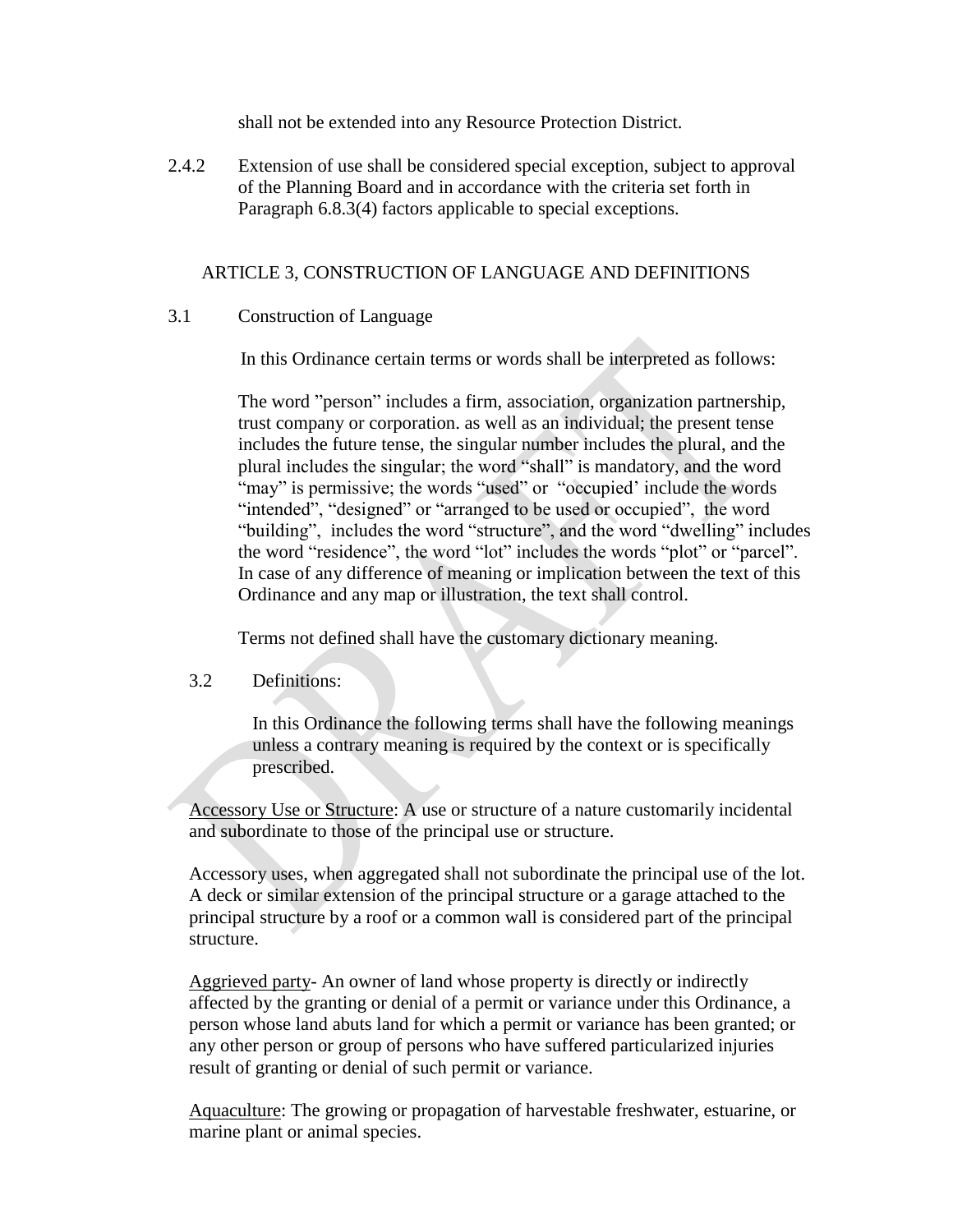Automobile Graveyard: a yard, field or other outdoor area used to store three (3) *or*  more unregistered or uninspected motor vehicles, as defined in Title 29-A, section 101, subsection 42, or parts of the vehicles. "Automobile graveyard" includes an area used for automobile dismantling, salvage and recycling operations.

Basement: A portion of the building partly underground but having less than half its clear height below the average grade of the adjoining ground.

Billboard: A sign, structure or surface larger than six (6) square feet which is available for advertising purposes for goods or services rendered off the premises, excluding directional signs.

Boathouse: A non-residential structure designed for the purpose of protecting or storing boats for non-commercial purposes.

Building: A structure built for the support or shelter of persons, animals, goods or property of any kind.

Campground: Any premises established for overnight use for the purpose of temporary camping and for which a fee is charged.

Cellar: A portion of the building partly underground, but having half or more of its clear height below the average grade of the adjoining ground.

Channel: A natural or artificial watercourse with definite bed and banks to confine and conduct continuously or periodically flowing water. Channel flow is water flowing within the limits of the defined channel.

Code Enforcement Officer: A person appointed by the Municipal Officers to administer and enforce this Ordinance. Reference to the Code Enforcement Officer shall be construed to include Building inspector, Electrical Inspector, and the like where applicable.

Commercial Use: The use of lands, buildings, or structures, other than a "home occupation," defined below, the intent and result of which activity is the production of income from the buying and selling goods and/or services exclusive of rental of residential buildings and/or dwelling units.

Conforming Use: A. use of building, structures or land which complies with all applicable provisions in this Ordinance.

Constructed: Includes built, erected, reconstructed moved upon or any physical operations on the premises which are required for construction excavation fill, drainage, and the like, shall be considered a part of construction .

Dimensional Requirements: Numerical standards relating to spatial relationships including but not limited to setback, lot area, frontage and height.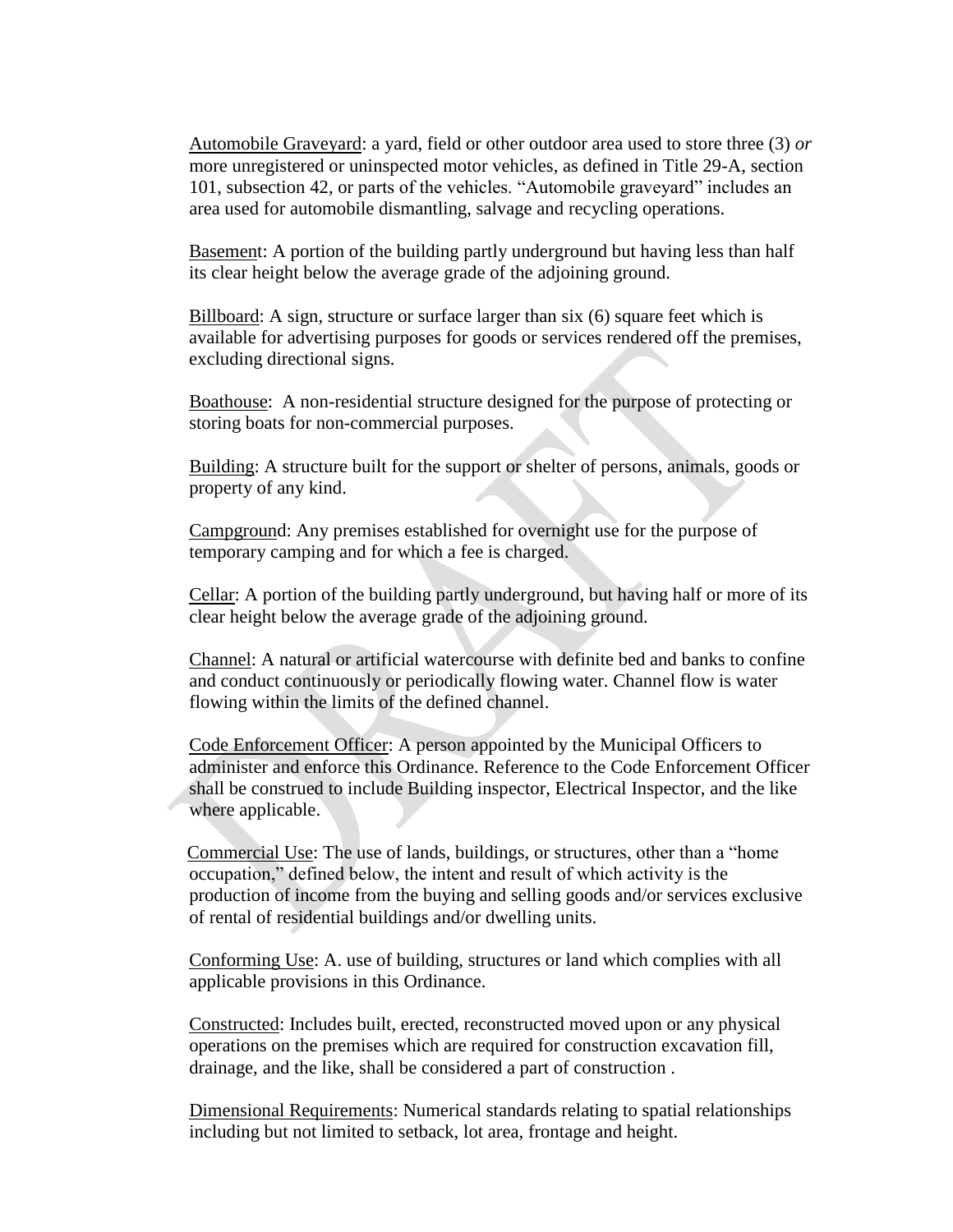District: A specified portion of the municipality delineated on the Official Zoning Map, within which in regulations and requirements or various combinations thereof apply under the provisions of this ordinance.

Driveway: A vehicle access-way less than five hundred (500) feet in length serving two lots or less.

Dwelling: A fixed structure, containing one or more dwelling units.

Dwelling Unit: A room or group of rooms designed and equipped exclusively for use as living quarters for only one family, including provisions for living, sleeping, cooking, and eating. The term shall include mobile homes, but shall not include trailers or recreational vehicles.

Emergency Operations: Operations conducted for the public health, safety or general welfare, such as protection of resources from immediate destruction or loss, law enforcement and operations to rescue human beings, property and livestock from the threat of destruction or injury.

Essential Services: The construction, alteration or maintenance of gas, electrical or communication facilities, steam, fuel, electric power or water transmission or distribution lines, towers and related equipment; telephone cables or lines, poles and related equipment gas, oil, water, slurry or other similar pipelines; municipal sewage lines, collection or supply systems; and associated storage tanks. Such systems may include towers, poles, wires, mains, drains, pipes, conduits, cables; fire alarms and police call boxes, traffic signals, hydrants and similar accessories, but shall not include service drops or buildings which are necessary for the furnishing of such services.

Excavation: Any removal of earth or material from its original position.

Expansion of a Structure: An increase in the floor area or volume of a structure, including all extensions such as, but not limited to attached decks, garages, porches and greenhouses.

Expansion of Use: The addition of one or more weeks or months to a use's operating season; additional hours of operation; or the use of more floor area or ground area devoted to a particular use.

Family: One or more persons occupying a premises and living as a single housekeeping unit as distinguished from a group occupying a boarding house, lodging house or hotel such unit shall not exceed five (5) persons not related by blood or marriage.

Filling: Depositing or dumping any matter on or into, the ground or water.

Flood: A temporary rise in stream flow or tidal surge that results in water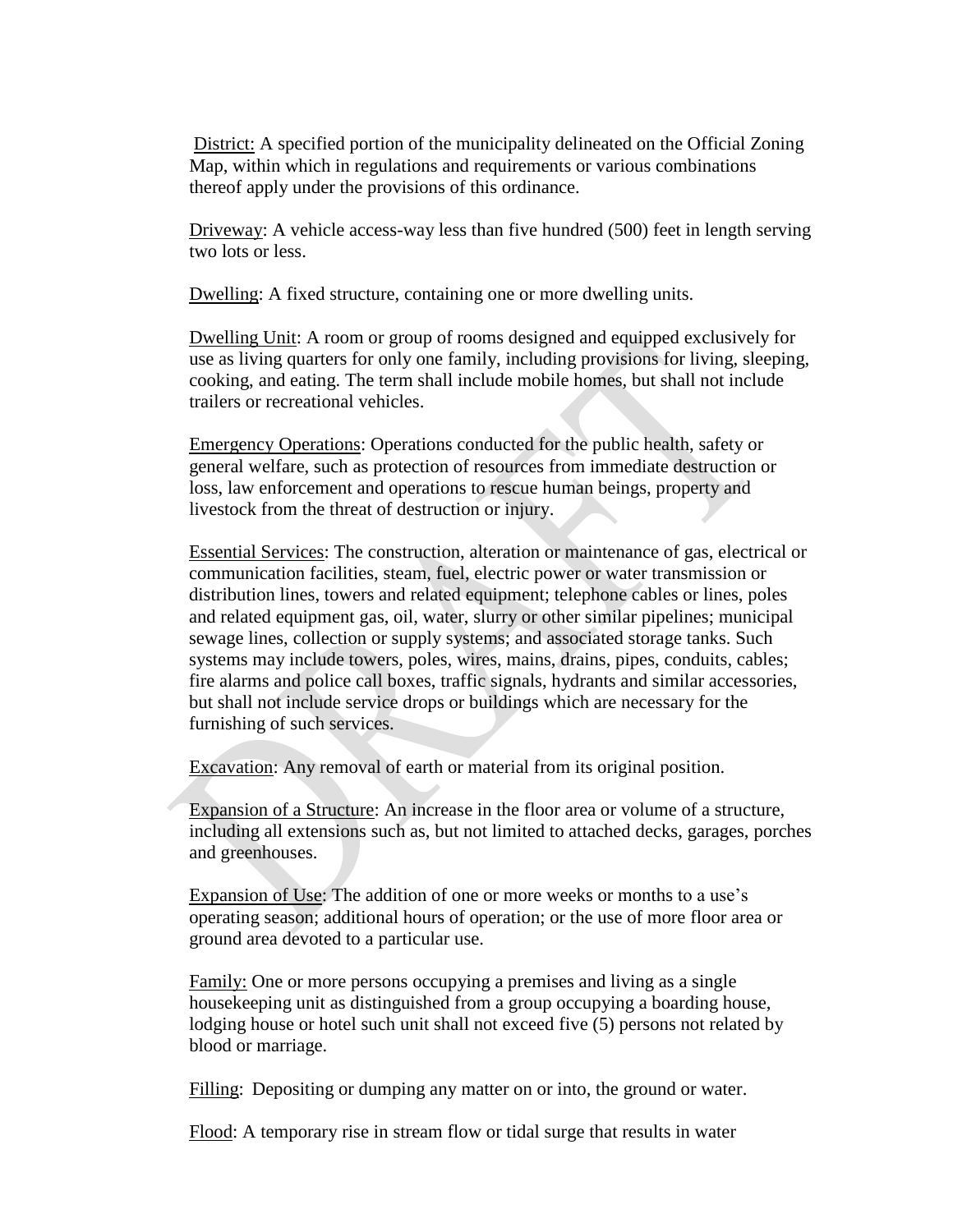overtopping its banks and inundating adjacent areas.

Flood Plain: The land adjacent to a water body which have been or may be covered by the regional flood.

Floodway: The channel of a stream and those portions of the flood plain adjoining the channel that are required to carry and discharge the flood water or flood flows of any river or stream.

Floor area: The sum of the horizontal areas of the floor(s) of a structure enclosed by exterior walls, plus the horizontal area of any unenclosed portions of a structure such as porches and decks.

Forest Management Activities: Timber cruising and other forest resource evaluation activities, pesticide or fertilizer application, management planning activities, timber stand improvement, pruning, regeneration of forest stands, and other similar or associated activities, exclusive of timber harvesting and the construction creation or maintenance of roads.

Foundation: The supporting substructure of a building or other structure including but not limited to basements, slabs, sifts, posts, or frost walls.

Height of a structure: The vertical distance between the mean original grade at the downhill side of the structure and the highest point of the structure, excluding chimneys, steeples, antennas, and similar appurtenances which have no floor area.

Home Occupation: An occupation or profession which is customarily conducted on or in a residential structure or property and which is 1) clearly incidental to and compatible with the residential use of the property and surrounding residential uses, and 2) which employs no more than two (2) persons other than family members residing in the home. Home occupation shall not include activities which do not necessitate permanent alteration and, to structures on or about the premises.

Individual Private Campsite: An area of land which is not associated with a campground, but which is developed for repeated camping by only one group not to exceed ten (10) individuals and which involves site improvements which may include but not be limited to gravel pads, parking areas, fire places, or tent platforms.

Industrial: The assembling, fabrication, finishing, manufacturing, packaging or processing of goods, or the extraction of minerals.

Lot Area: The area of land enclosed within the boundary lines of a lot, minus areas beneath roads serving more than two lots.

Lot Coverage: The percentage of the plot or lot covered by all buildings.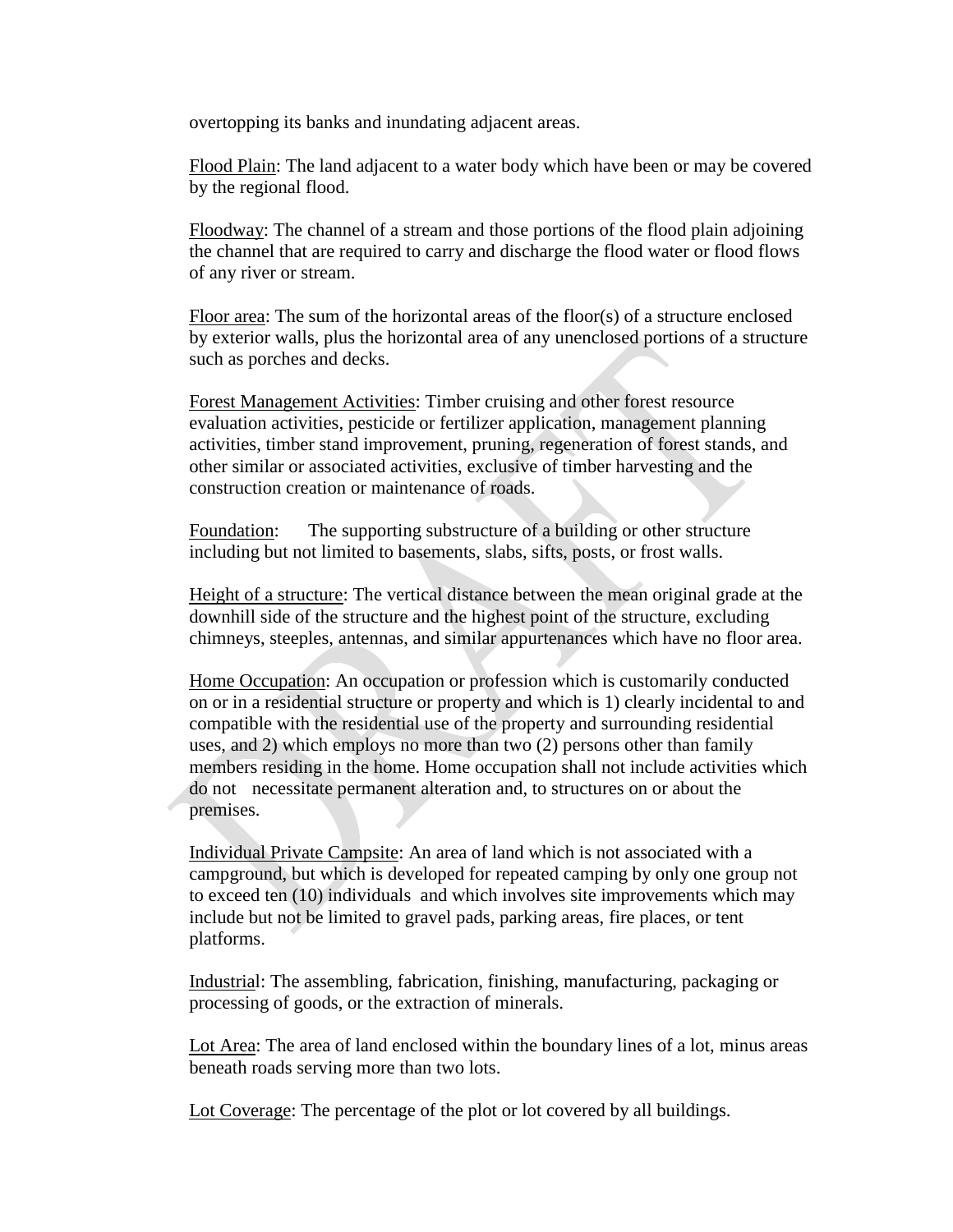Lot interior: Any lot other than a corner lot.

Lot Lines: The lines bounding a lot as defined below:

Front Lot line: On an interior lot, the line separating the lot from the street. On a corner or through lot, the line separating the lot from either street.

Rear Lot line: The lot line opposite the front line. On a lot pointed at the rear, the rear lot line shall be an imaginary line between the side lot lines, parallel to the front lot line, not less than ten (10) feet long, lying farthest from the front lot line corner lot. The rear lot line shall be opposite the front lot line of least dimensions.

Side lot Line: Any lot line other than the front lot line or rear line.

Lot Width: The horizontal distance between the side lot lines, measured at the frontage setback line.

Lot of Record: A parcel of land, the dimensions of which are shown on a document or map on file with the County Register of Deeds or in common use by the Town or County Officials.

Market Value: The estimated price a property will bring in the open market and under prevailing market conditions in a sale between a willing seller and a willing buyer, both conversant with the property and with prevailing general price levels.

Methadone Clinic: A program or facility operated for the purpose of providing treatment for persons with heroin or other opiate addictions, when treatment provided includes administration or prescription of methadone or other opiate replacements for either detoxification or maintenance purposes. For the purposes of this ordinance, the term "methadone clinic" includes but is not limited to substance abuse treatment programs licensed by the State of Maine Department of Behavioral and Developmental Services Office of Substance Abuse to provide opioid supervised withdrawal and maintenance treatment services under 14-118 Code of Maine Regulations section 4.16.

Minimum Lot Width: The closest distance between the side lot lines of a lot.

Mineral Exploration: Hand sampling, test boring, or other methods of determining the nature or extent of mineral resources which, create minimal disturbance to the land and which include reasonable measures to restore the land to its original condition.

Mineral Extraction: Any operation within any twelve (12) month period which removes more than one hundred (100) cubic yards of soil, topsoil, loam, sand, gravel, clay, rock, peat, or other like material from its natural location and to transport the product removed, away from the extraction site.

Mobile Home: A structure designed as a dwelling unit for location on permanent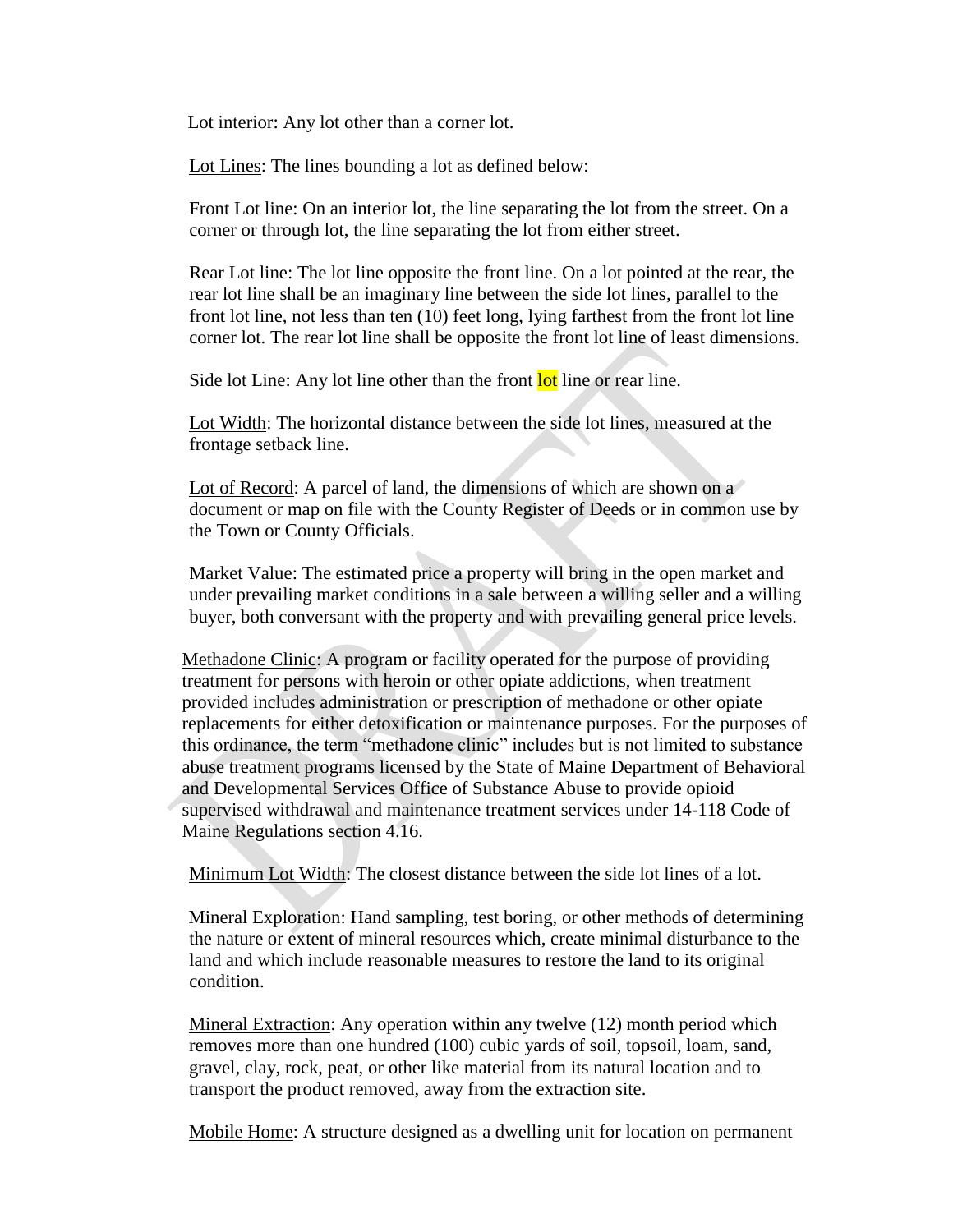foundation, and containing sleeping accommodations, a toilet, a tub or shower bath, and kitchen facilities, including major appliances and furniture, with plumbing and electrical connections provided for attachment to outside systems; and designed to be transported after fabrication on its own wheels. A mobile home shall contain not less than four hundred fifty (450*)* square feet of gross floor area.

Mobile Home Park: A plot of land laid out to accommodate at least three (3*)* mobile homes.

Multi-unit residential: A residential structure containing three (3) or more residential dwelling units.

Non-Conforming Building or Use: A building, structure, use of land, or portion thereof existing at the effective date of adoption or amendment of this Ordinance which does not conform to all applicable provisions of this Ordinance.

Non-conforming Lot: A single lot of record which, at the effective date of adoption or amendment of this Ordinance, does not meet the area, frontage, or width requirement of the district in which it is located.

Non-conforming Structure: A structure, which does not meet any one or more of the following dimensional requirements: setback, height or lot coverage, but which is allowed solely because it was in lawful existence at the time this Ordinance or subsequent amendments took effect.

Non-conforming Use: Use of buildings, structures, premises, land or parts thereof which is not permitted in the district in which it is situated, but which is allowed to remain solely because it was in lawful existence at the time this Ordinance or subsequent amendments took effect.

Open Space Use: A use not involving: A structure; earth-moving activity or the removal or destruction of vegetative cover, spawning grounds, or fish, aquatic, life, bird and other wildlife habitat.

Parking Space: A minimum area of two hundred (200) square feet, exclusive of drives, aisles or entrances, fully accessible for the storage or parking of vehicles.

Person: An individual, corporation, governmental agency, municipality, trust, estate, partnership, association, two or more individuals having a joint or common interest, or other legal entity.

Planned Unit Development: Land under unified management, planned and developed as a whole according to comprehensive and detailed plans, including streets, utilities, lots or building sites, site plans and design principles for all buildings intended to be located, constructed, used and related to each other, and for other uses and improvements on the land. Development may be a single operation or a programmed series of provisions for operation and maintenance of such areas and improvements and facilities necessary for common use by the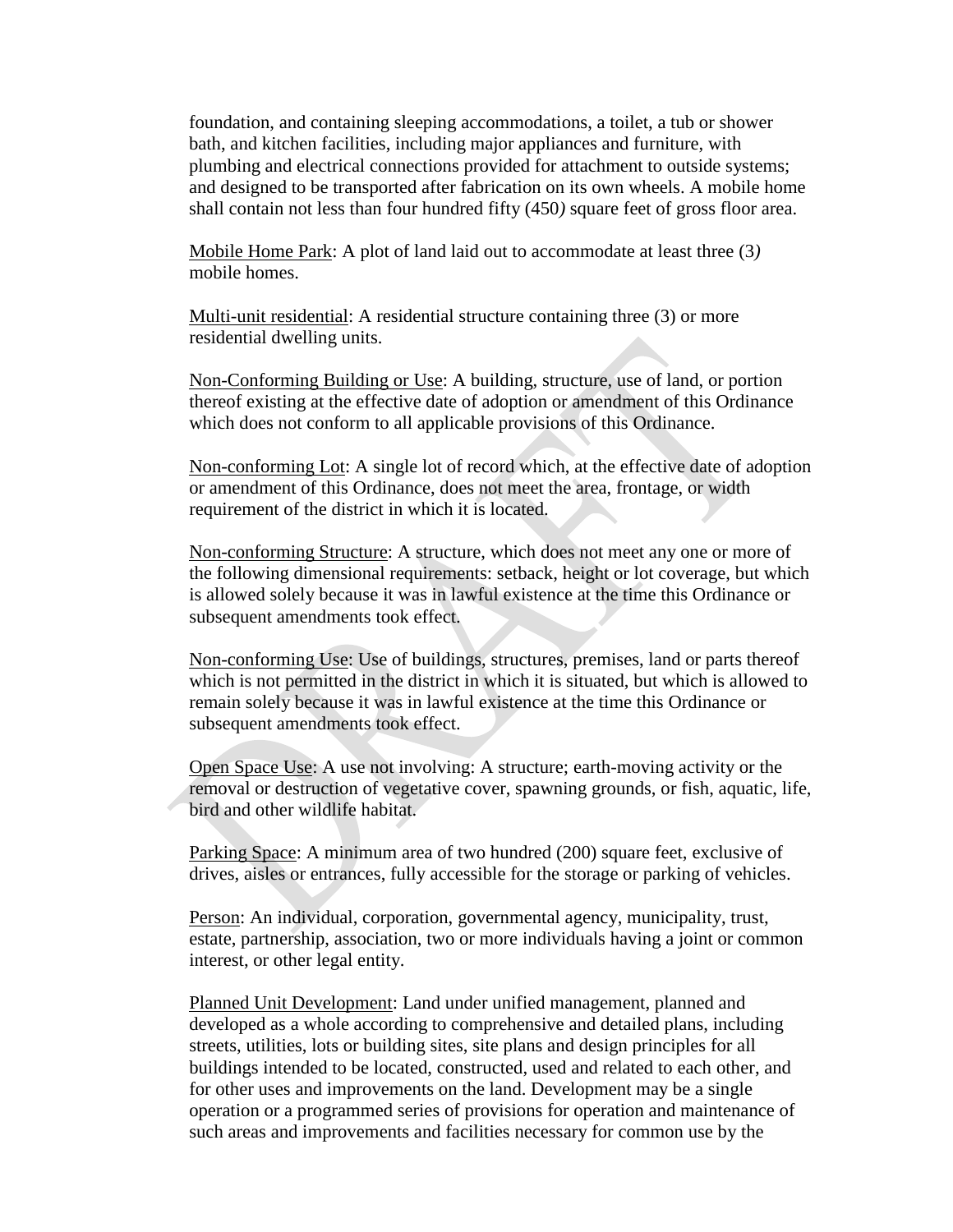occupants of the development.

Premises: One or more lots which are in the same ownership and are contiguous, separated only by a road or water body including all buildings, structures and improvements.

Principal Building: The building in which the primary use of the lot is enclosed.

Principle Use: The primary use to which the premises are devoted, and the main purpose for which the premises exist.

Public Facility: Any facility, including, but not limited to, buildings, property, recreation areas, and roads, which are owned, leased, or otherwise operated, or funded by a governmental body or public entity.

Public Utility: My person, firm, corporation, municipal department, board or commission authorized to furnish gas, steam electricity, waste disposal, communication facilities, transportation or water to the public.

Recent Flood Plain Soils; The following soil series as described and identified by the National Cooperative Soil Survey:

| Alluvial | Cornish | Charles  |
|----------|---------|----------|
| Fryeburg | Hadley  | Limerick |
| Lovewell | Medomak | Ondawa   |
| Podunk   | Rumney  | Saco     |
| Suncook  | Sunday  | Winooski |

Recreational Facility: A place designed and equipped for the conduct of sports, leisure time activities, and other customary and usual recreational activities, excluding boat launching facilities.

Recreational Vehicle: A vehicle or an attachment to a vehicle designed to be towed, and designed for temporary sleeping or living quarters for one or more persons, and which may include a pick-up camper, travel trailer, tent trailer, camp trailer, and motor home. In order to be considered as a vehicle and not as a structure, the unit must remain with its tires on the ground; and must be registered with the State Division of Motor Vehicles.

Replacement System: A system intended to replace: 1) an existing system which is either malfunctioning or being upgraded with no significant change of design flow or use of the structure or 2) any existing overboard wastewater discharge.

Residential Dwelling Unit: A room or group of rooms designed and equipped exclusively for use as permanent seasonal or living quarters for only one family. The term shall include mobile homes, but not recreational vehicles.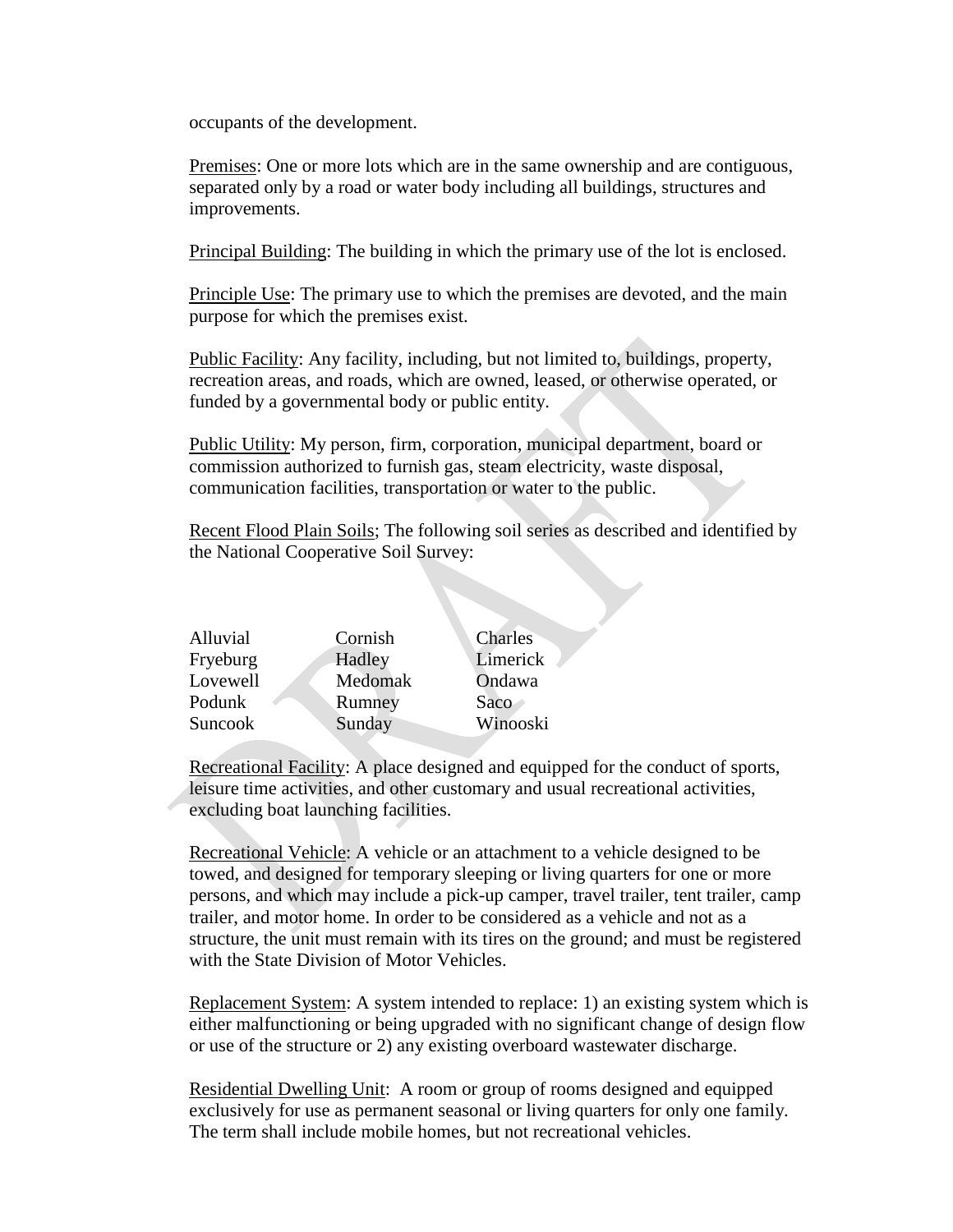Riprap: Rocks, irregularly shaped, and at least six (6) inches in diameter, used for erosion control and soil stabilization, typically used on ground slopes of two (2) units horizontal to one (1) unit vertical or less.

Road: A route or track longer than five hundred (500) feet and serving more than two (2) principle uses, consisting of a bed of exposed mineral soil, gravel, asphalt, or other surfacing material constructed for or created by the repeated passage of motorized vehicles.

Service Drop: Any utility extension which does not cross or run beneath any portion of a water body provided that:

- 1. In the case of electric service
	- a. the placement of wires and/or the installation of utility poles is located entirely upon the premises of the customer requesting service or upon a roadway right-of-way; and
	- b. the total length of the extension is less than one thousand (1000) feet.
- 2. In the case of telephone service
	- a. the extension, regardless of length, will be made by the installation of telephone wires to existing utility poles, or
	- b. the extension requiring the installation of new utility poles or placement underground is less than one thousand (1,000) feet in length.

Setback: The minimum horizontal distance from a lot line to the nearest part of a structure.

Shoreline: As defined in the "Shoreland Zoning Ordinance for the Town of Franklin, Maine".

Signs: A name, identification, description, display or illustration which is affixed to painted or represented; directly or indirectly upon a building, structure; parcel or lot- and which relates to an object, product, place, activity, person, institution, organization or public business.

Special Exception: A use permitted only after review and approval by the Planning Board. A special exception is a use that would not be appropriate without restriction but which, if controlled under the provisions of this Ordinance, would promote the purpose of this Ordinance. Such uses may be permitted if specific provision for such special exceptions is made in this Ordinance.

Special Exception Permit: A permit issued by the Planning Board for a special exception use. A special exception permit may be issued only after the applicant has followed the procedures of this Ordinance..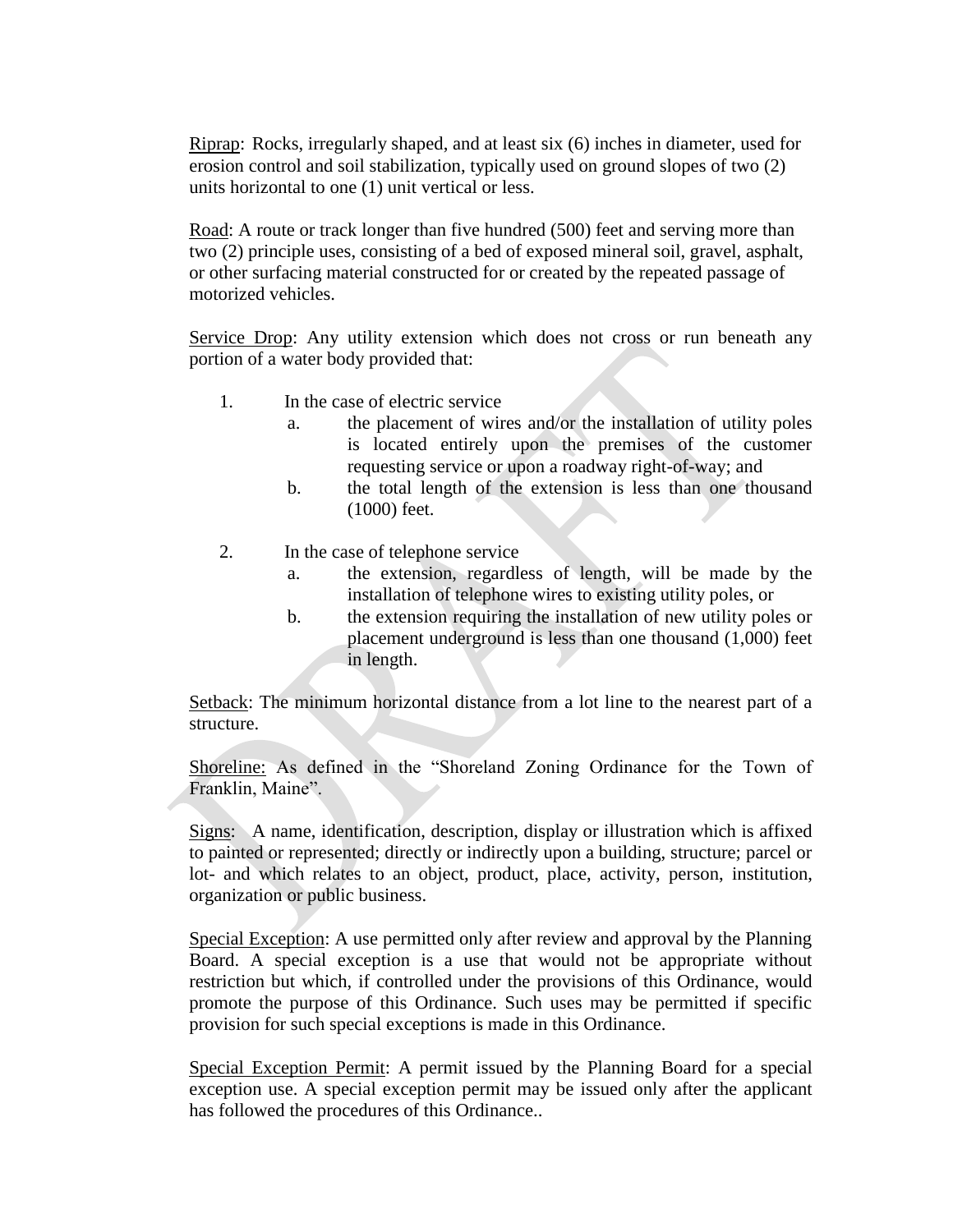Structure: Anything built for the support, shelter or enclosure of persons, domestic animals, goods or properly of any kind, together with anything constructed or erected with a fixed location on or in the ground, exclusive of fences. The term includes structures temporarily or permanently located, such as decks and satellite dishes.

Subdivision: A subdivision is the division of a tract or parcel of land into three (3) or more lots within any five (5) year period as defined in MRSA 30A, Sec. 4401, whether accomplished by sale, lease, development, building or otherwise, except when the division is accomplished by inheritance, order of court or gift to a relative, unless the intent of such gifts is to avoid the objectives of this section.

In determining whether a parcel of land is divided into three (3) or more lots, land retained by the sub divider for his own use as a single family residence for a period of at least five (5) years shall not be included.

No sale or lease of any lot or parcel shall be considered as being a part of subdivision if such a lot or parcel is forty (40) acres or more in size, except where the intent of such sale or lease is to avoid the objectives of this statute.

Substantial Start: Completion of thirty (30) percent of a permitted structure or use measured as a percentage of estimated total cost.

Subsurface Sewage Disposal System: A collection of treatment tank(s), disposal area(s), holding tank(s) and pond(s), surface spray system(s), cesspool(s), well(s), surface ditch(es) alternative toilet(s), or other devices and associated piping designed to function as a unit for the, purpose of disposing of wastes or wastewater on or beneath the surface of the earth. The term shall not include any wastewater discharge system licensed under 38 MRSA Section 414; any surface wastewater disposal system licensed under 38 MRSA Section 413 Subsection 1-A, or any public sewer. The term shall not include a wastewater disposal system designed to treat wastewater which is in whole or in part hazardous wastes defined in 38 MASA Chapter 13, subchapter 1.

Sustained slope: A change in elevation where the referenced percent grade is substantially maintained or exceeded throughout the measured area.

Timber Harvesting: The cutting and removal of trees from their growing site, and the attendant operation of cutting and skidding machinery but not the construction or creation of roads. Timber harvesting does not include the clearing of land for approved construction.

Variance: A relaxation of the terms of this Ordinance where such variance would not be contrary to the public interest and where, owing to conditions peculiar to the property and not the result of the actions of the applicant, a literal enforcement of the Ordinance would result in undue hardship. A financial hardship shall not constitute grounds for granting a variance. The crucial points of variance are undue hardship and unique circumstances applying to the property.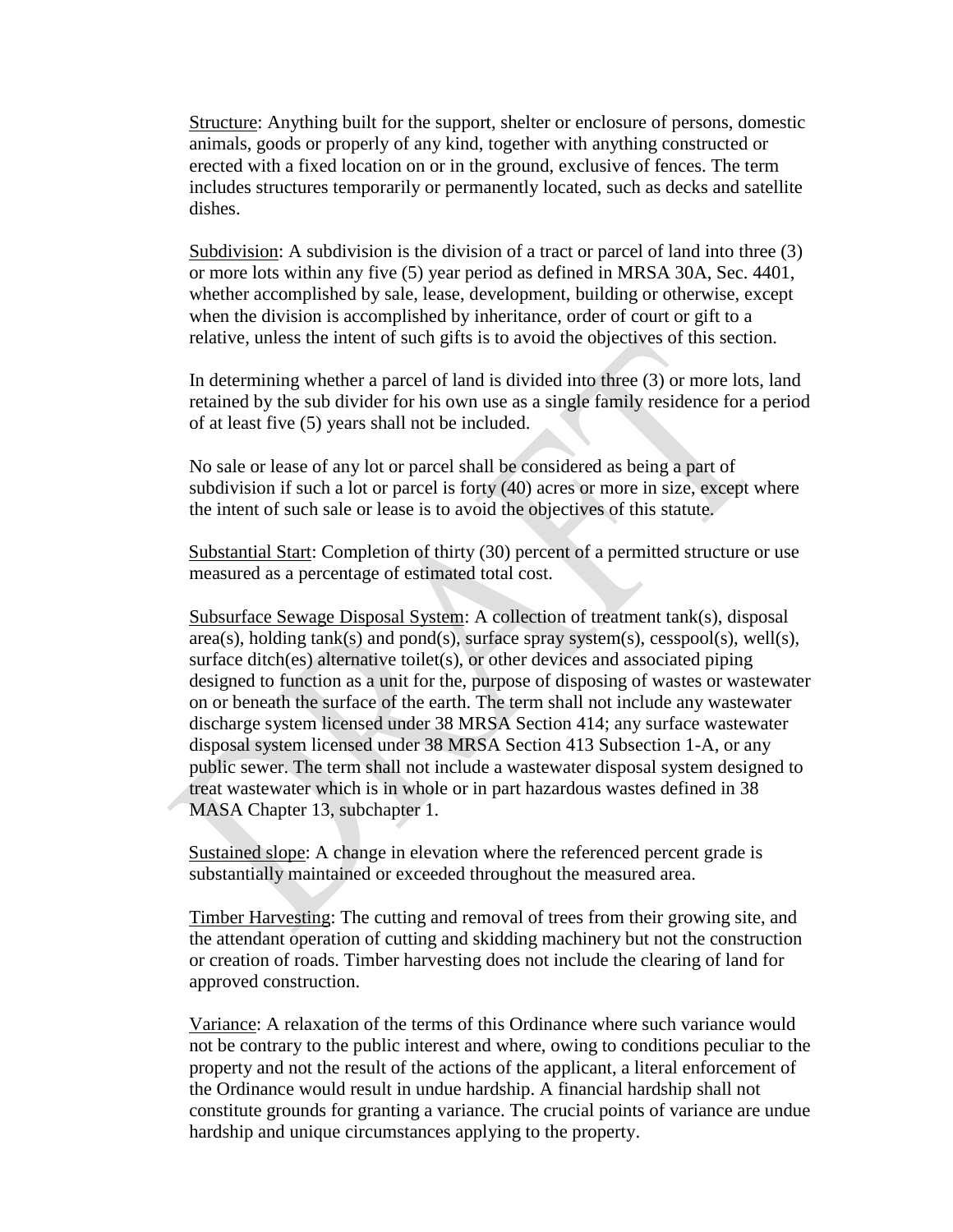Vegetation: All live trees, shrubs, ground cover, and other plants including without limitation, trees both over and under four (4*)* inches in diameter, measured at 4 1/2 feet above ground level.

Volume of a Structure: The volume of all portions of a structure enclosed by roof and fixed exterior walls as measured from the exterior faces of these walls and roof.

Water Crossing: Any project extending from one bank to the opposite bank of a river or stream, whether under, through, or over the water course. Such projects include but may not be limited to roads, fords, bridges, culverts, water lines, sewer lines, and cable as well as maintenance work on these crossings.

Yard: The area of land on a lot not occupied by the principal building.

Yard Front: The area of land between the front lot line and the nearest part of the principal building.

Yard Side: The area of land between the side lot line and nearest part of the principal building.

Yard Rear: The area of land between the rear lot line and the nearest part of the principal building.

### ARTICLE 4, LAND USE DISTRICT REQUIREMENTS

4.1 General Purpose District

4.1.1 Purpose

To allow a maximum diversity of uses, while protecting the public health and safety, environmental quality and economic well-being of the town, by imposing minimum controls on those uses which, by virtue of their external effects (waste discharge, noise, glare, fumes, smoke, dust, odors, or auto, truck, or rail traffic) could otherwise create nuisances or unsafe or unhealthy conditions.

#### 4.1.2 Basic Requirement

Permitted uses and special exceptions shall conform to all dimensional requirements and other applicable requirements of this Ordinance. A Plumbing Permit and Building or Use Permit shall be required for any buildings, uses, and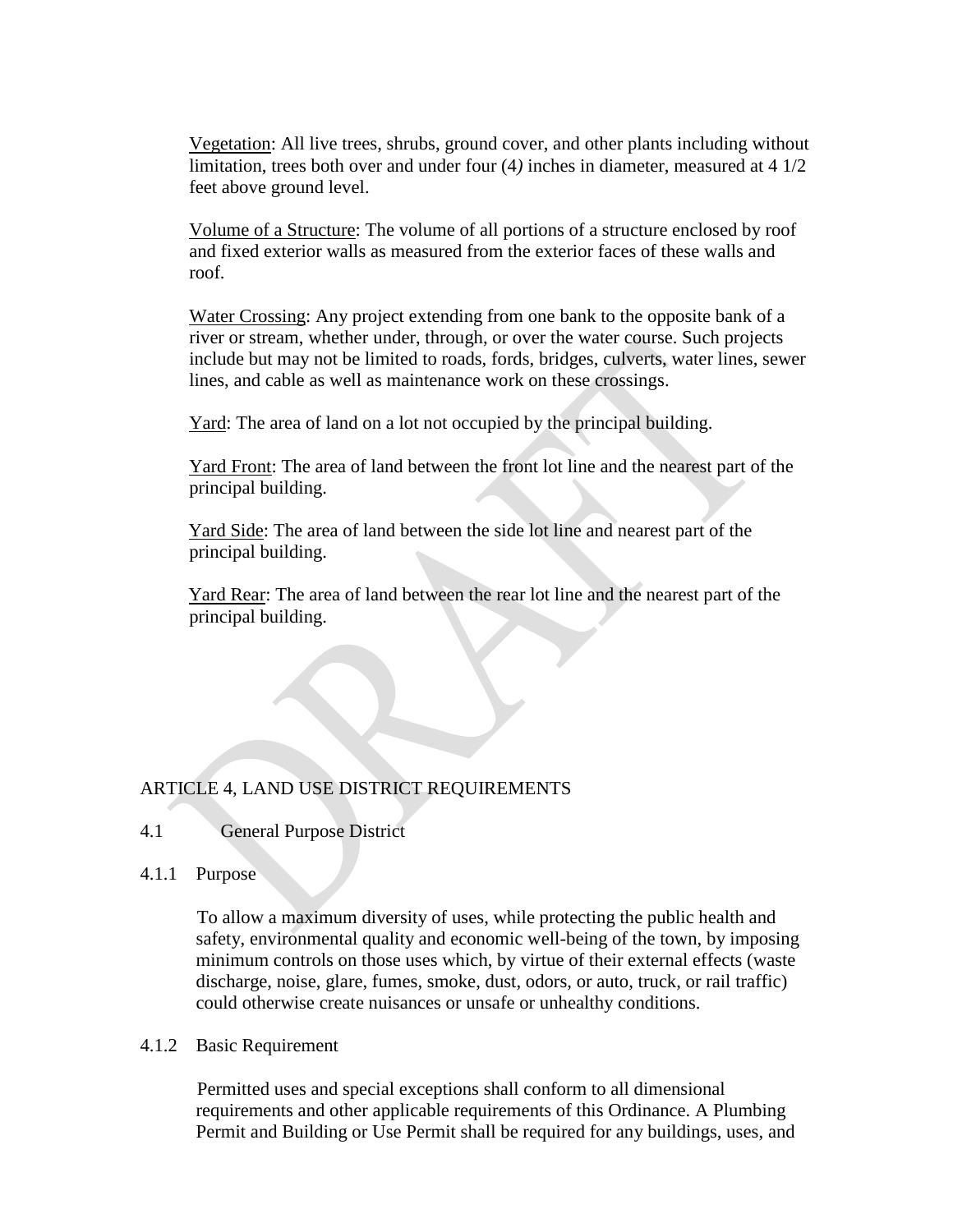sanitary facilities, according to the provisions of Article 6 of this Ordinance.

4.1.3 Permitted Uses

The following uses are permitted in the General Purpose District

(1) Rural

Open Space Use Agriculture and Gardening Sale of produce and plants raised on the premises, or seasonal public or private recreation facilities including parks, playgrounds, golf courses, driving ranges, and swimming pools, but excluding campgrounds Accessory uses and structures Timber harvesting

(2) Residential

Single family dwelling, including single camp, tent or mobile home Two family dwelling Home Occupations Accessory uses and structures

(3) Commercial and Industrial

Facilities having less than twenty-five hundred (2500*)* square feet of gross floor area and less than forty thousand (40,000*)* square feet of lot area and employing less than five (5*)* full time employees or equivalent thereof but excluding facilities offering food and beverages prepared on the premises and auto service stations or repair garages.

Accessory uses and structures

(4) Public, Semi-Public, and Institutional

Church or other place of worship, parish house, rectory, convent and other religious institutions Public, private and parochial schools Public buildings, such as libraries, museums, civic centers **Cemeteries** Accessory uses and structures. Uses which are similar to the above uses

(5) Other

Filling, grading, lagooning, dredging or other earth-moving activity operated in accordance with State laws Signs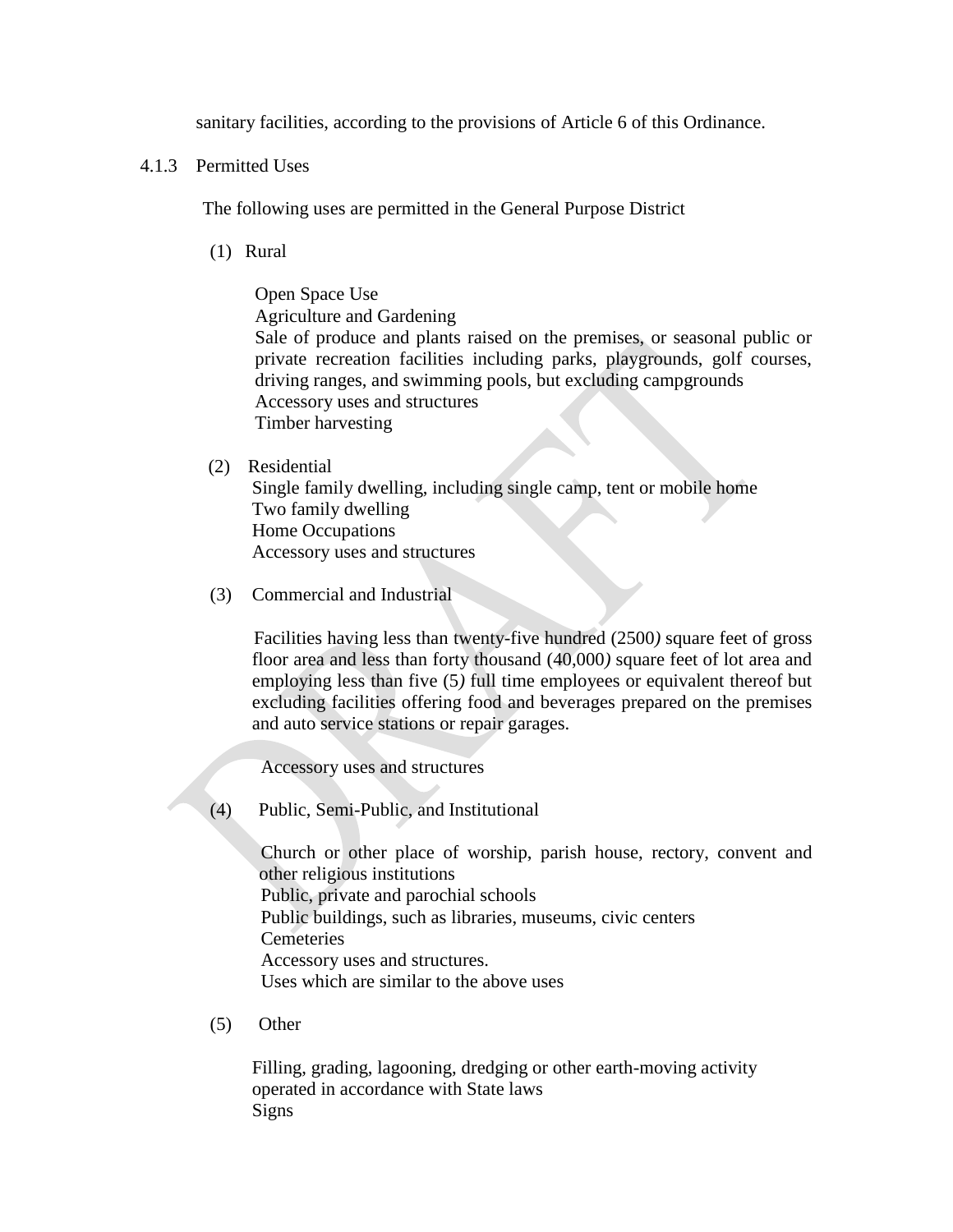(6) General Purpose District Subdivision

The subdivision shall be divided into lots of no less than forty thousand (40,000) square feet, with the minimum frontage of not less than one hundred (100) feet.

#### 4.1.4 Special Exceptions

The following uses may be allowed only upon the granting of a special exception permit by the Planning Board, in accordance with the provisions of Article 6:

(1) Rural

**Campgrounds** Accessory uses and structures Uses which are similar to the above uses

(2) Residential

Multi-family dwelling Planned Unit Development or Cluster Development Mobile home park Accessory uses and structures Uses which are similar to the above uses

(3) Commercial and Industrial

Commercial and Industrial facilities not meeting the criteria for permitted uses Automobile graveyards and Junkyards operated in accordance with State law (note: also requires a permit from the Board of Selectmen) Waste processing or disposal facility Accessory uses and structures

(4) Public, Semi-Public, and Institutional

Utilities, including sewage collection and treatment facilities Waste processing or disposal facilities other than sewage collection and treatment facilities Accessory uses and structures Uses which are similar to the above uses

(5) Other

Filling, grading, lagooning, dredging, or other earth-moving activity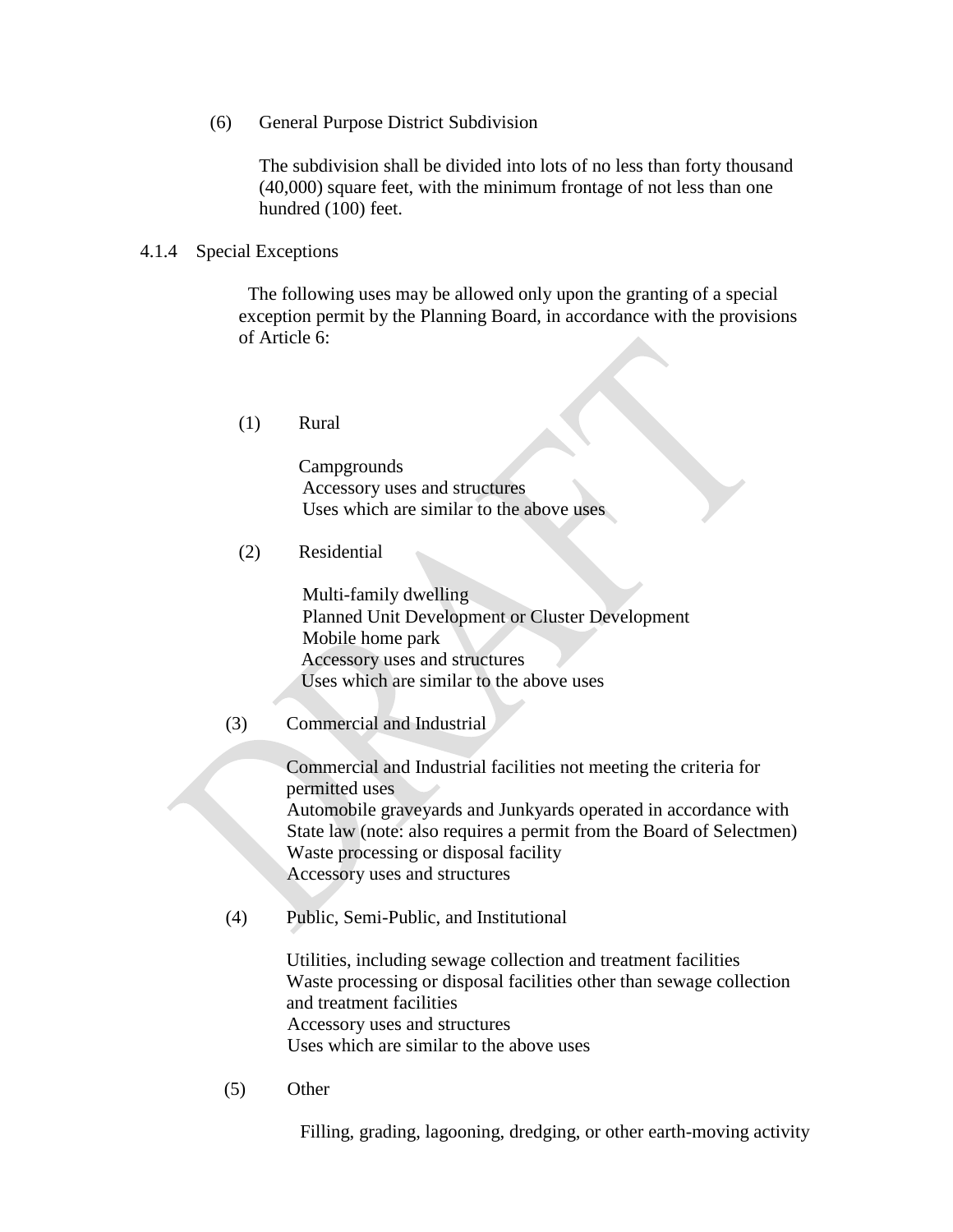which does not meet the criteria for permitted filling, grading, lagooning, dredging, or other earth-moving activity including extractive uses such as gravel pits, quarries, mines and dredging operations **Billboards** Accessory uses and structures Uses which are similar to the above uses

#### 4.1.5 Prohibited Uses

The following uses are prohibited in the General Purpose District:

Uses and structures which would create a public nuisance, endanger the public health, safety, or welfare, result in substantial environmental deterioration or threaten the quality of any lake, pond, river, stream, tidal water, or ground water.

Any fill, deposit, obstruction, excavation storage of materials or structure which acting alone or in combination with existing or future similar works could adversely affect the efficiency or the capacity of the floodway or adversely affect existing drainage courses or facilities

Uses which are specifically prohibited by Federal or State law, or Municipal **Ordinance** 

- 4.1.6 Dimensional Requirement
	- (1) Lots In the General Purpose District shall meet or exceed the following minimum dimensional requirements unless additional area is required by other provisions of this Ordinance.

|          |               |                   | Minimum Yard Dimensions (ft.). |      |              |
|----------|---------------|-------------------|--------------------------------|------|--------------|
| Without  | With          | Front             |                                |      | Lot Coverage |
| Sanitary | Sanitary      | Frontage          | Side                           |      |              |
| Sewers   | <b>Sewers</b> | (f <sub>t</sub> ) | (setback)                      | Rear | $(\%)$       |
|          |               | (a)               | (b)<br>(C)                     |      |              |
| 20,000   | 10,000        | 100               | 50/100<br>10                   | 20   | 20           |

- a. A lot abutting a public road shall have a minimum road-frontage of one hundred (100) feet.
- b. A front yard abutting a public road shall have a minimum depth of fifty (50) feet from the right-of-way line or seventy-five (75) feet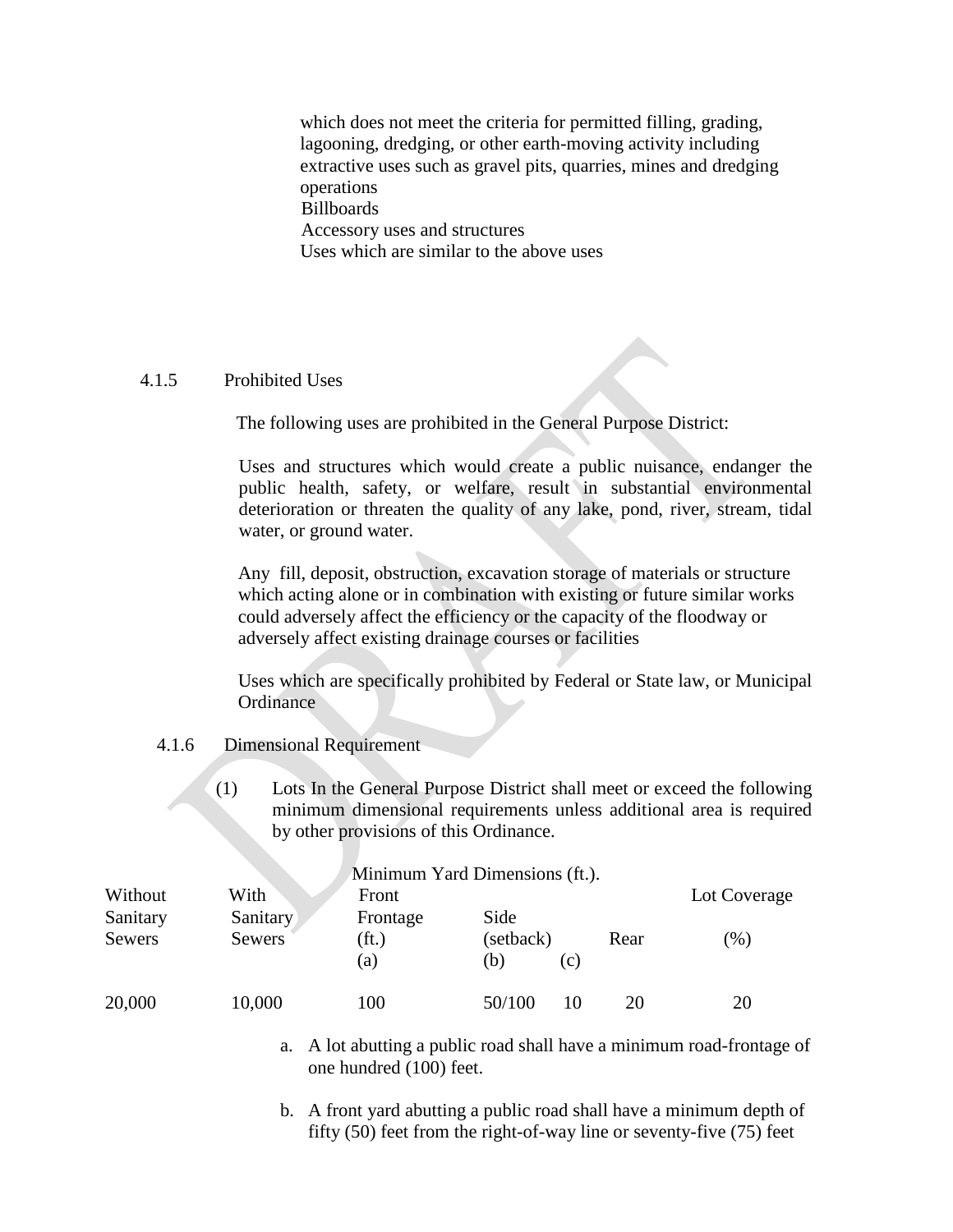from the center line, whichever distance is greater.

- c. Combined width of both side yards shall be thirty (30) feet.
- (2) Principal Building

If more than one principal building is constructed on a single lot, all dimensional requirements shall be met separately for each such principal building.

(3) Required Yard Spaces Shall Serve Only One Lot

No part of the yard or other open space required on any lot for any building shall be Included as part of the yard or open space similarly required for another building or lot.

(4) Building Height

No building shall exceed 2 1/2 stories or thirty-five (35*)* feet in height. Features of buildings and structures, such as chimneys, towers, ventilators, and spires may exceed thirty-five (35) feet in height, but shall be set back from the nearest lot line distance not less than the height of such a feature or structure, unless a greater setback is required by other provisions of this Ordinance.

### 4.1.7 Performance Standards

Permitted uses and uses permitted by special exceptions shall conform to the performance standards delineated in Article 5 of this Ordinance.

# ARTICLE 5 PERFORMANCE STANDARDS

- 5.1 All land use activities within the General District shall conform with the following:
- (A) Lots located on opposite sides of a public or private road shall be considered each a separate tract or parcel of land unless such road was established by the owner of land on both sides thereof after September 22, 1971.
- (B) If more than one residential dwelling unit or more than one principal Commercial structure is constructed on a single parcel, all dimensional requirements shall be met for each additional dwelling unit or principal structure.
- 5.2 Principal and Accessory Structures
- (1) No principal structure, garage or other accessory building shall be located in a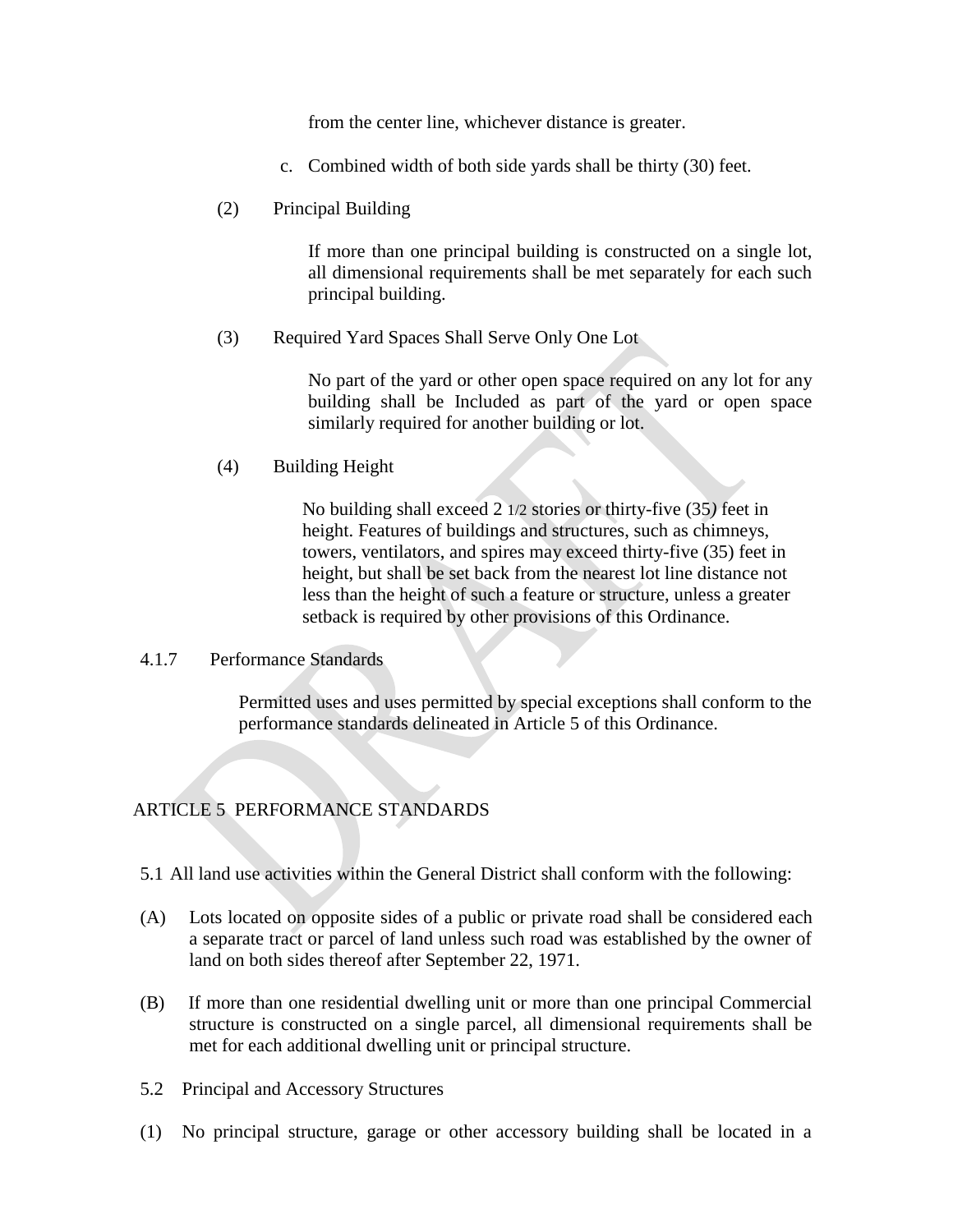required front yard. When located to the rear of the main building, the accessory building shall be set back at least 10 (ten) feet from the side or rear lot lines.

- (2) Principal or accessory structures and expansions of existing structures shall not exceed thirty-five (35) feet in height. This provision shall not apply to structures such as transmission towers, windmills, antennas, and similar structures having no floor area.
- (3) The first floor elevation or openings of all buildings and structures including basements shall be elevated at least one foot above the elevation of the 100 year flood as defined by soil types identified as recent flood plain soils. The applicant shall prove that all structures and fill do not encroach on the 100 year flood plain.
- (4) Front and Side Yard Requirements

A front yard abutting a public road shall have a minimum depth of fifty (50) feet from the right of way line or seventy-five (75) feet from the center line whichever distance is greater. The depth of any yard abutting a public road or any water body shall conform to the front yard requirements. Combined width of both side yards shall be thirty (30) feet.

Required Yard Spaces Shall Serve Only One Lot

No part of the yard or other open space required on any lot for any building shall be included as part of the yard or open space similarly required for another building or lot.

5.3 Campgrounds

Campgrounds shall conform to the minimum requirements imposed under State licensing procedures and the following:

- (1) Recreational vehicle and tenting areas containing approved water-carried sewage facilities shall meet the following criteria:
	- a. Each recreational vehicle, tent, or shelter site shall contain a minimum of five thousand (5000) square feet, not including roads and driveways.
	- b. A minimum of two hundred (200) square feet of off-street parking plus maneuvering space shall be provided for each recreational vehicle, tent, or shelter site,
	- c. Each recreational vehicle, tent, or shelter site shall be provided with a picnic table, trash receptacle, and fireplace.
- (2) The area intended for placement of the recreational vehicle, tent, or shelter and utility and service buildings, shall be set back a minimum of one hundred (100) feet from the exterior lot lines of the camping area.
- 5.4 Individual Private Campsites -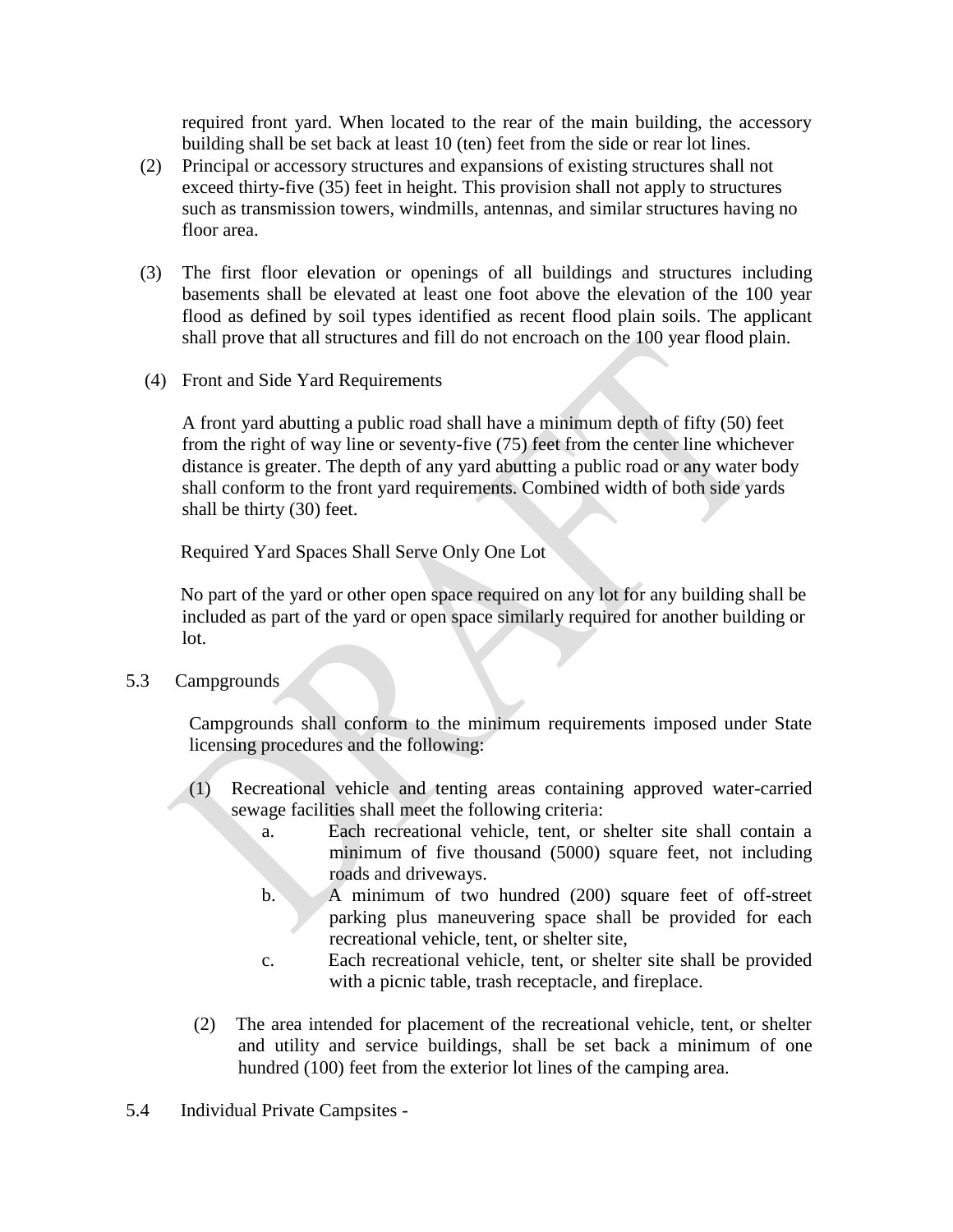Individual, private campsites not associated with campgrounds are permitted provided the following conditions are met:

- (1) When a recreational vehicle, tent or similar shelter is placed on-site for more than one hundred and twenty (120) days per year all requirements for residential structures shall be met including the installation of a subsurface sewage disposal system in compliance with the State of Maine Subsurface Wastewater Disposal Rules unless served by public sewage facilities.
- 5.5 Filling, Grading, Lagooning, Dredging, or other Earth-Moving Activity
	- (1) General

The following shall apply to Filling, Grading, Lagooning, Dredging, excavation, processing and storage of soil, earth, loam, sand, gravel, rock, and other mineral deposits. Filling, grading, lagooning, dredging, and other earth-moving activity which would result in erosion, sedimentation, or impairment of water quality or fish and aquatic life is prohibited.

(2) Earth-Moving Not Requiring a Special Exception Permit

The following earth-moving activity shall be allowed in the General Purpose District without a special exception permit from the Planning Board:

- a. The removal or filling of less than two hundred (200) cubic yards of material from or on any lot in any one (1) year
- b. The removal or filling of material incidental to construction, alteration or repair of a building or in the grading and landscaping incidental thereto and
- c. The removal of filling or transfer of material incidental to construction alteration or repair of a public or private way or essential services.

All other earth moving processing and storage shall require a special exception permit issued by the Planning Board.

In keeping with the purposes of this Ordinance, the Planning Board may impose such conditions as are necessary to minimize the adverse impacts associated with mineral extraction operations on surrounding uses and resources.

(3) Application for Special Exception Permit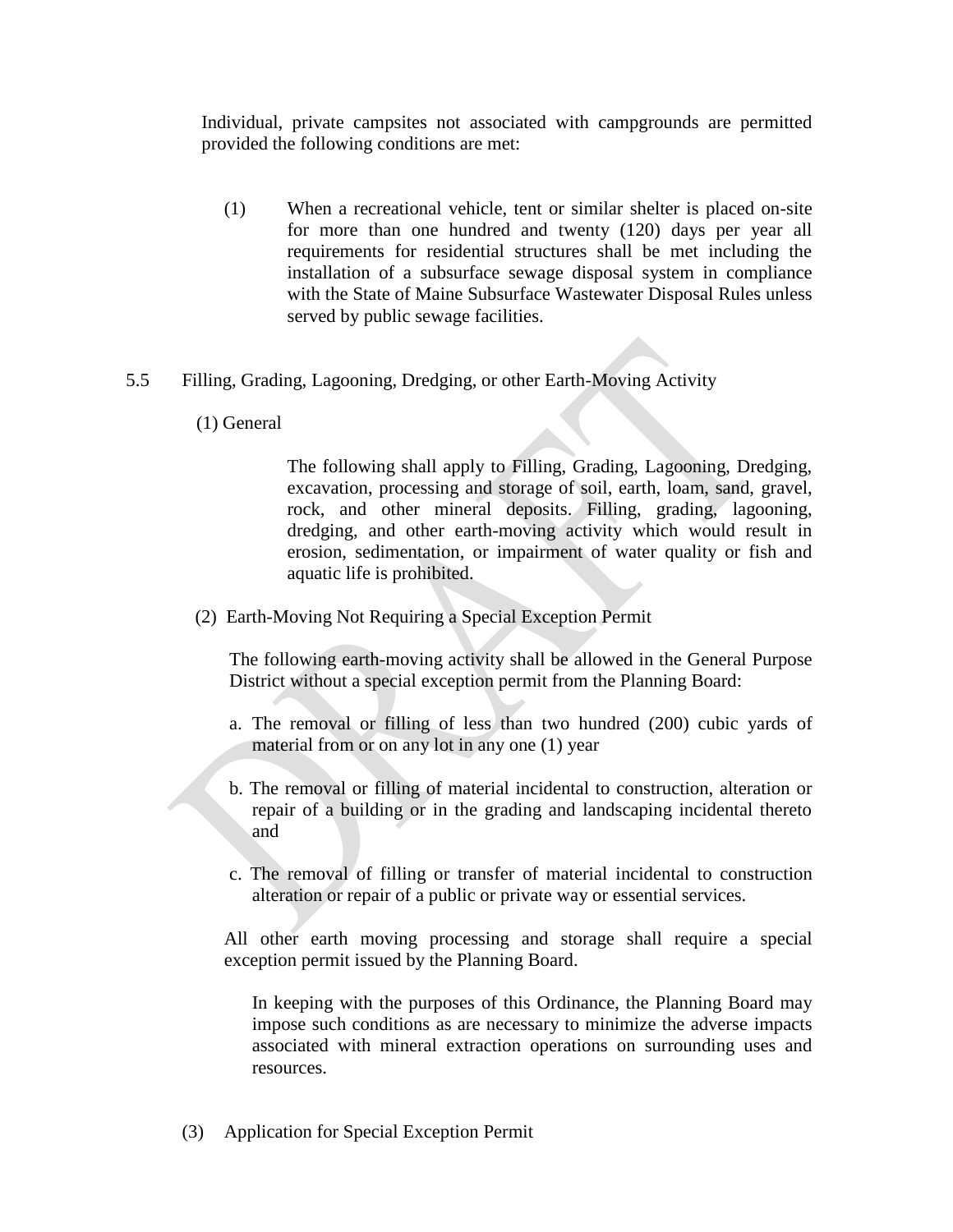Application for a permit from the Planning Board for excavation, processing and storage of soil, loam, and sand, gravel, rock, and other mineral deposits shall be required.

- a. The name and current address of the owner of the property involved;
- b. The location and boundaries of the lot for which the permit is requested:
- c. The existing contours of the land within and extending beyond the above boundaries for two hundred (200) feet interval not to exceed five (5) feet referred to Mean Sea Level:
- d. The contours as proposed following completion of the operation at intervals not to exceed five (5) feet referred to Mean Sea Level;
- e. The location of all proposed access roads and temporary structures;
- f. The proposed provisions for drainage and erosion control, including drainage calculations; and
- g. Other information necessary to indicate the physical characteristics of the proposed operation.
- (4) Conditions of Permit

The Planning Board may issue a permit providing the following conditions shall be met:

- a. The smallest amount of bare ground shall be exposed for the shortest time feasible. The Planning Board shall set a specific date after which bare ground shall not be exposed.
- b. Temporary ground cover such as mulch shall be used. The Planning Board shall set a specific date by which permanent ground cover shall be planted.
- c. Diversions, silting basins, terraces and other methods to trap sediment shall be used.
- d. Lagooning shall be conducted in such a manner as to avoid creation of fish trap conditions. The applicant shall submit written approval from the Dept. of Sea and Shore Fisheries or Inland Fish and Game, as applicable, prior to consideration by the Planning Board.
- e. The extent and type of fill shall be appropriate to the use intended. The applicant shall specify the type and amount of fill to be used.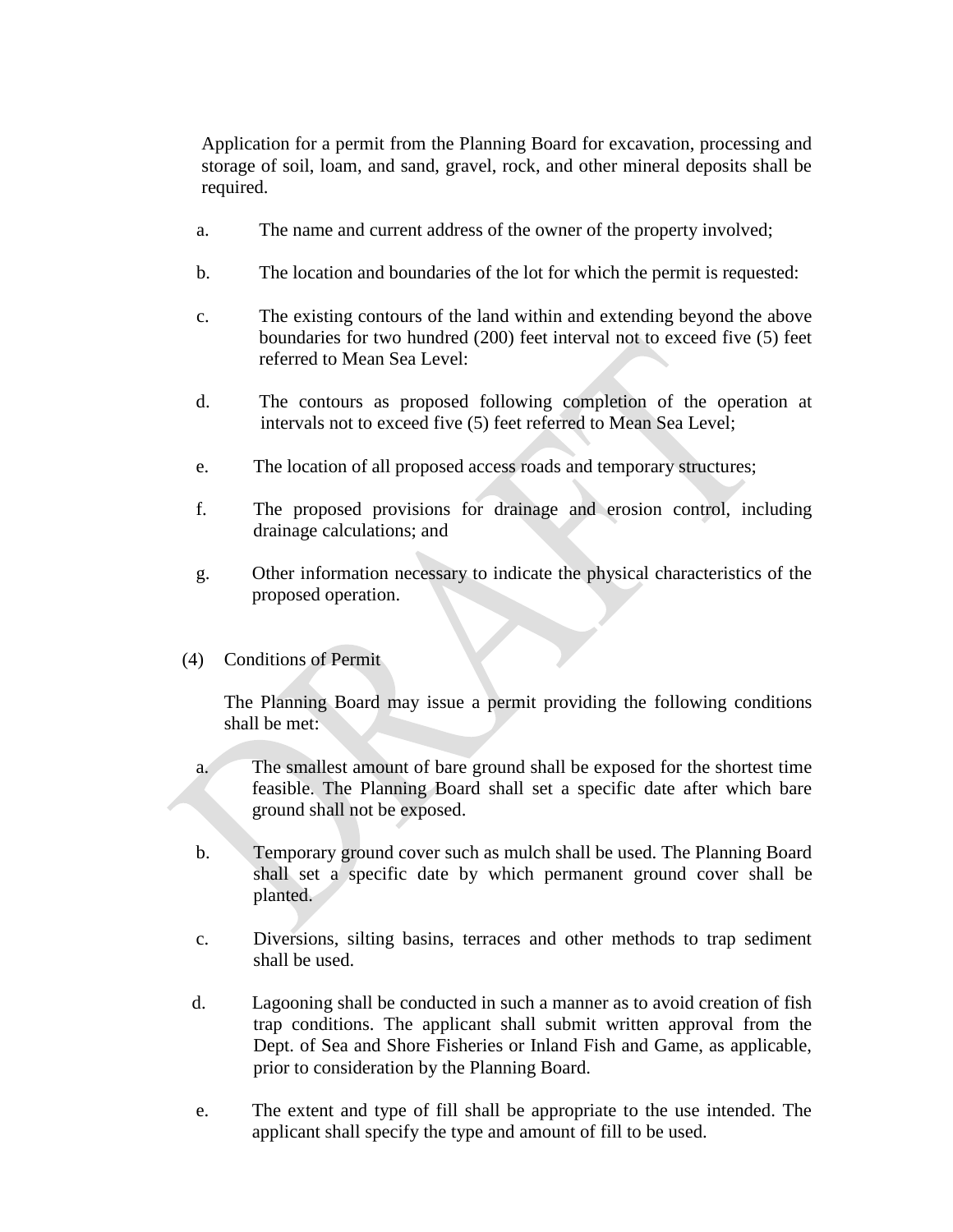- f. Fill shall not restrict a floodway, channel, or natural drainage.
- g. To prevent slumping and erosion, sides of cuts, fills, channels, or artificial water courses, except where ledge is present, shall be constructed with side slopes of two (2) units horizontal distance, and one unit vertical or flatter, unless bulkheads, retaining walls, or rip-rapping are provided.
- h. No below-grade excavation except for drainage ways shall be allowed within fifty (50) feet of any lot line or public road;
- i. Topsoil or loam shall be restored to a depth of not less than four (4) inches.
- (5) Optional Conditions of Permit

The Planning Board may impose reasonable conditions to safeguard the neighborhood and the Municipality which may include those relating to:

- a. methods of removal or processing;
- b. hours of operation;
- c. type and location of temporary structures:
- d. routes for transporting material;
- e. area and depth of excavations;
- f. provision of temporary or permanent drainage;
- g. disposition of stumps, brush and boulders, and,
- h. cleaning, repair and/or resurfacing of streets used in removal activity which have been adversely affected by said activity.
- 5.6 Mobile Homes and Mobile Home Parks
	- (1) Mobile Homes Not in a Mobile Home Park Mobile homes not in a mobile home park shall meet all to the requirements of this Ordinance for single family dwellings.
	- (2) Mobile Home Parks Mobile home Parks shall meet State requirements for mobile home parks and all of the following criteria:
		- a. Mobil home parks shall conform to M.R.S.A. 30-A Sec 4358, and all applicable State laws and local ordinances.
		- b. All mobile homes in a mobile home park shall be connected to a sanitary sewer system if available, or to a central collection and treatment system, in accordance with the sanitary provisions of this Ordinance.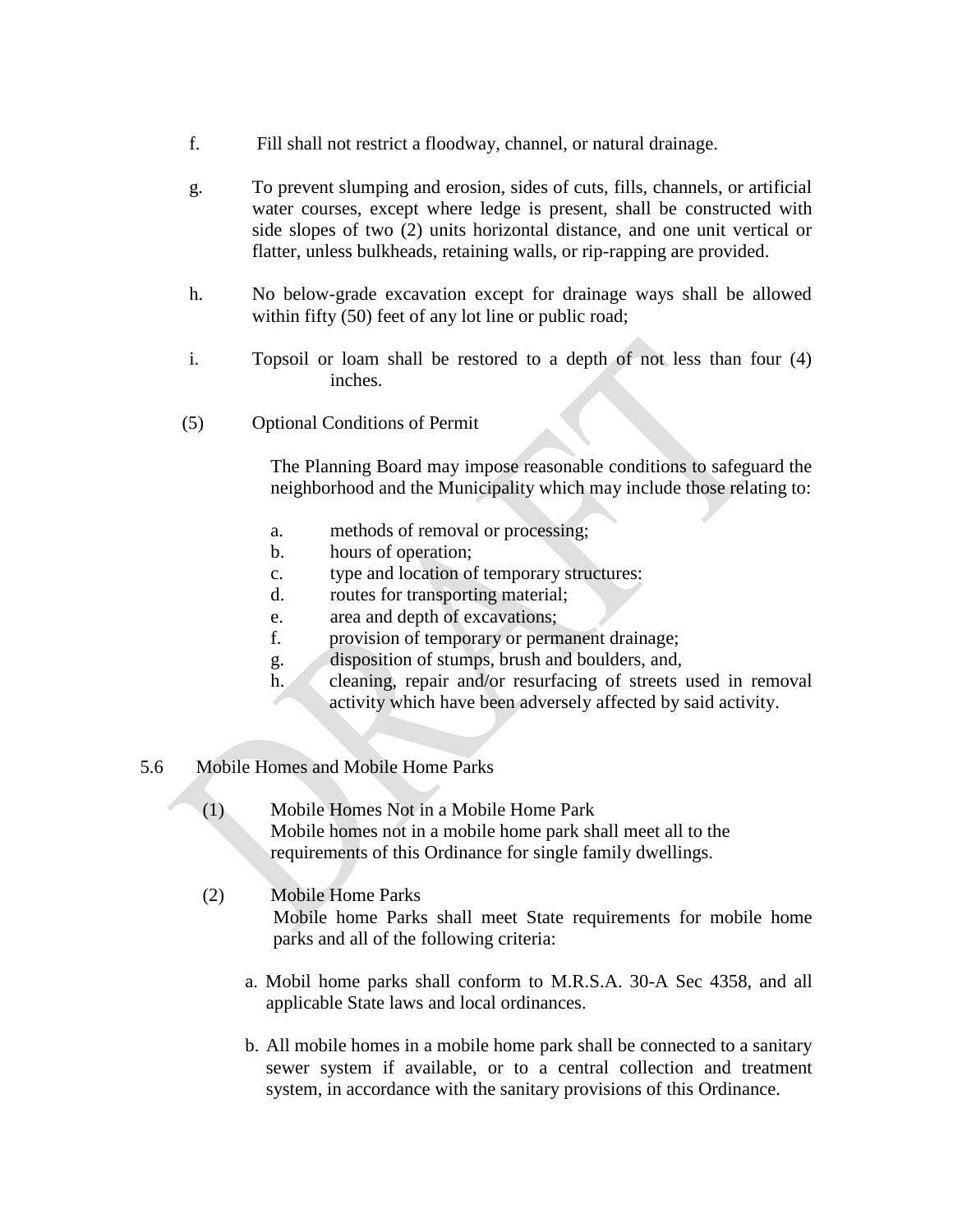## 5.7 Multi-family Dwelling Units

(1) Two-Family Dwelling Units

Lots for two family dwelling shall meet all of the dimensional requirements for single family units, except that the lot area and shoreline frontage shall be equal to that required for an equivalent number of single-family dwelling units, and the road frontage shall exceed by fifty percent (50%) the requirement for an equivalent number of single family dwelling units.

(2) Multi-Family Dwelling Units

Multi-family (3 or more) dwelling units shall meet all of the following criteria:

- a. Lot area shall be equal to that required for the equivalent number of single-family dwelling units.
- b. The minimum road frontage shall be two hundred (200) feet.
- c. Lots for multi-family dwelling units shall meet all other dimensional requirements for single-family dwellings.
- d. No building shall contain more than ten (10) dwelling units.
- e. All multi-family dwelling units shall be connected to a public sewer system if available or to a central collection and treatment system in accordance with the sanitary provisions of this Ordinance.
- f. No parking area shall be located within the required yard area.

# 5.8 Planned Unit Development and Cluster Development

# (1) Purpose

The purpose of these provisions is to allow for new concepts of housing development where maximum variations of design may be allowed, provided that the net residential density shall be no greater than is permitted in the District in which the development is proposed.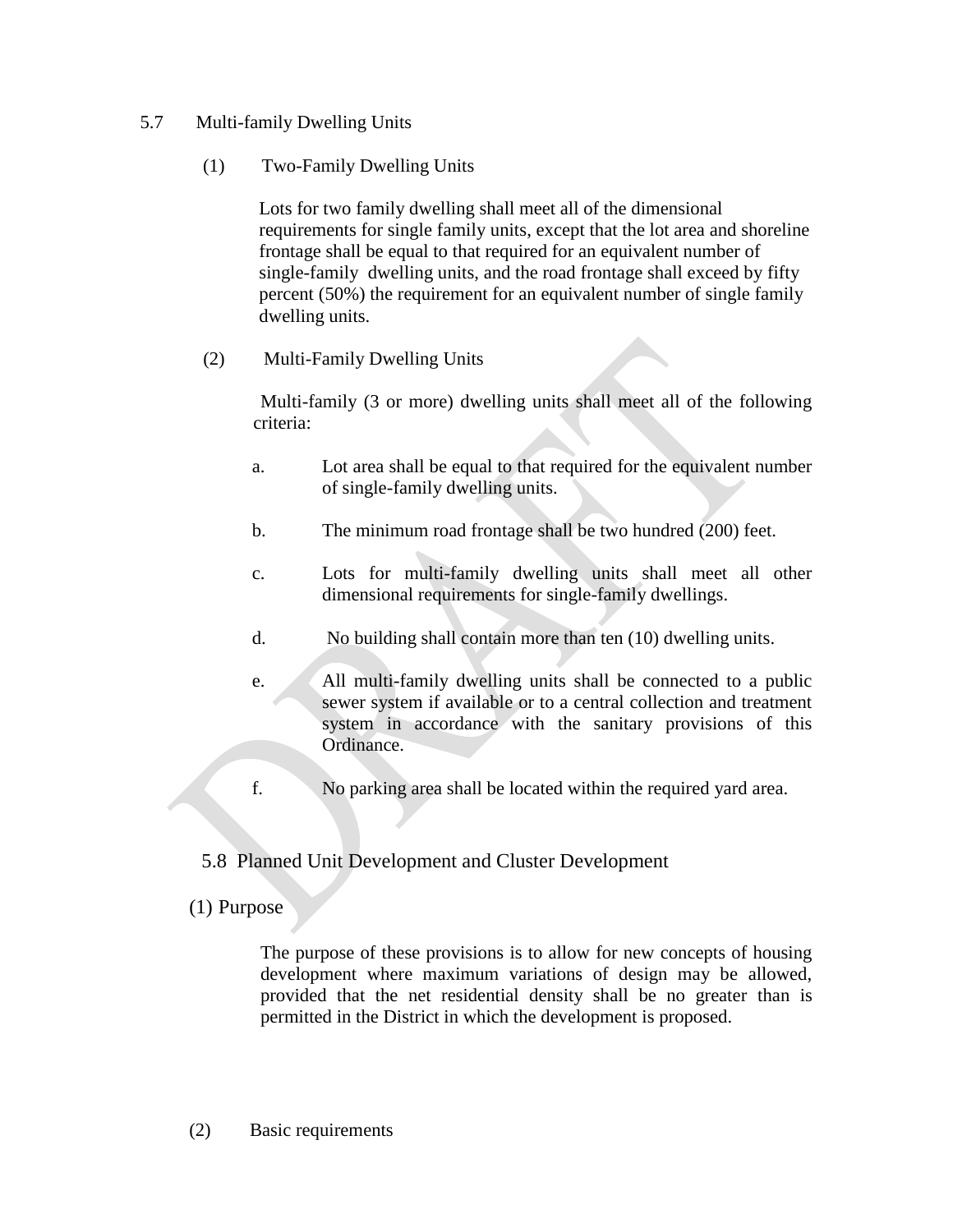Planned unit developments and cluster developments shall meet all of the following criteria:

- a. All planned unit developments, and cluster developments shall meet all requirements for residential subdivision.
- b. The minimum area of land in a planned unit development or cluster development shall be ten (10) acres.
- c. Any lot abutting an accepted road shall have a frontage and area no less than that normally required in the General Purpose District. On other than accepted roads, lot area and road frontage may be reduced by not more than thirty percent (30%) from the requirements of the General Purpose District, provided that:
	- 1) No building lot shall have an area of less than ten thousand (10,000) square feet.
	- 2) All lots except those abutting a circular turn-around shall have a minimum frontage of seventy-five (75) feet. The frontage of lots abutting a circular turn-around may be reduced to fifty (50) feet, provided that the minimum lot width at the face of the building shall be seventy-five (75) feet.
- d. In no case shall frontage be reduced below the minimum frontage normally required in the district.
- e. Lots in a planned unit development or cluster development shall meet all other dimensional requirements for the General Purpose District.
- f. The total area of common land within the development shall equal or exceed the sum of the areas by which any building lots are reduced below the minimum lot area normally required in the General Purpose District.
- g. Every building lot that is reduced in area below the amount normally required shall abut such common land for a distance of at least fifty (50) feet.
- h. All common land for recreational or conservation purposes only, shall be owned jointly or in common by the owners of the building lots: by a trust or association which has as its principal purpose the conservation or preservation of land in essentially its natural conditions or by the Municipality.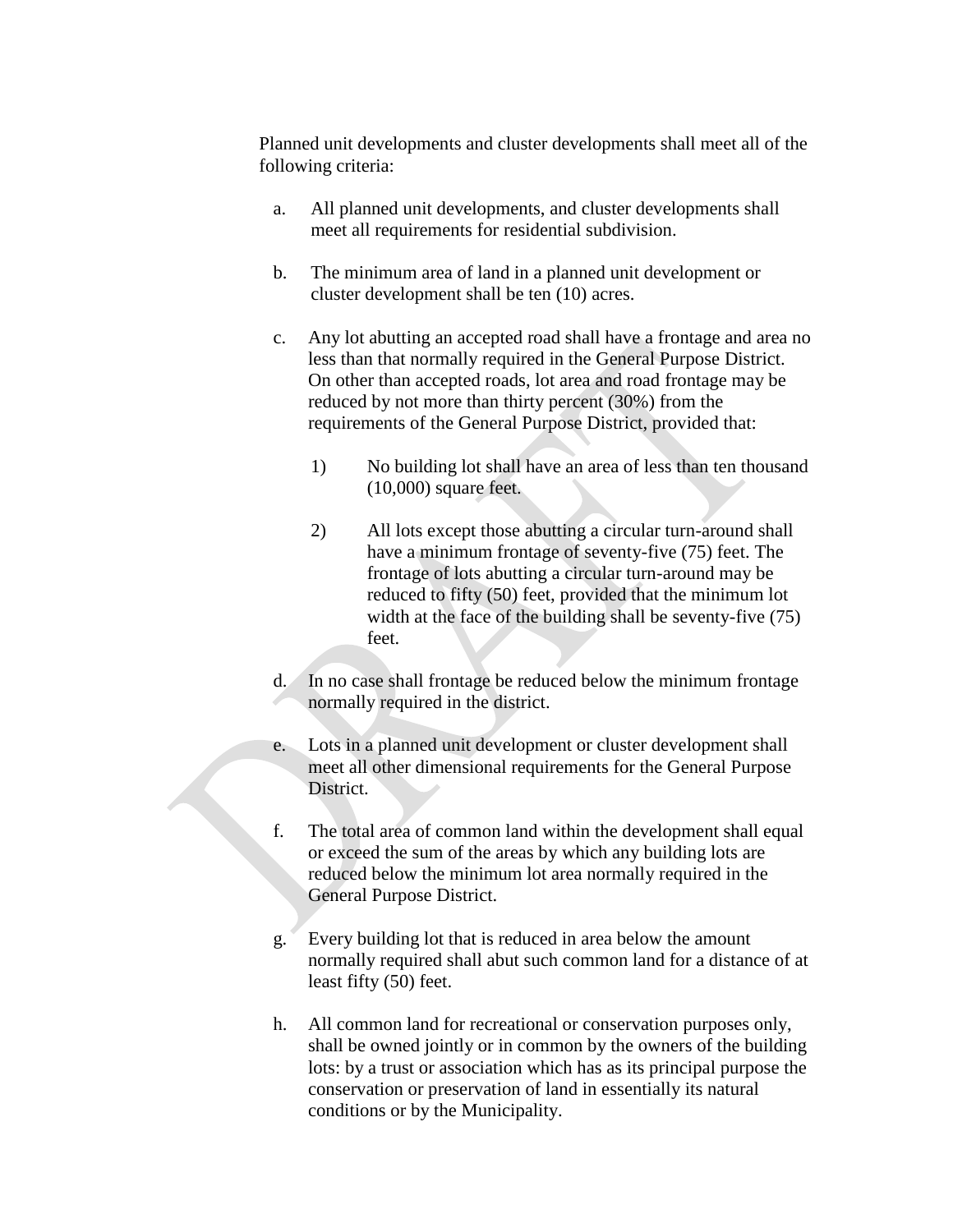- i. Further subdivision of common land or its use for other than noncommercial recreation or conservation, except for easements for underground utilities, shall be prohibited. Structures and buildings accessory to noncommercial recreational or conservation uses may be erected on the common land.
- j. All residential structures in a planned unit development or cluster development shall be connected to a public sewer system, if available or to a central collection and treatment system in accordance with the sanitary provisions of this Ordinance.
- k. Buildings shall be oriented with respect to scenic vistas, natural landscape features, topography, and natural drainage area, in accordance with an overall plan for site development.

### 5.9 Sanitary Provisions

(1) Purpose:

To promote health, safety and general welfare, and to protect ground and surface waters and public and private water supplies from contamination or nutrient enrichment, the following provisions shall be applicable to the installation of sanitary waste disposal facilities in all Districts.

(2) Connection to Public Facilities

All plumbing shall be connected to public collection and treatment facilities when such facilities are available.

- (3) Subsurface Sewage Disposal
	- a. The installation of all subsurface disposal systems shall be accomplished in accordance with the Maine State Plumbing Code.
	- b. Setbacks

The minimum setback for underground sewage disposal facilities is listed in Section (6) a. below. Where daily sewage flows exceed two thousand (2,000) gallons, the minimum setback shall be three hundred (300) feet from any shoreline. Setbacks from shorelines for all subsurface sewage disposal facilities shall not be reduced by variance.

(4) Privies

Privies may be permitted in areas not served by community sewer facilities and where other means of sewage disposal are not feasible under the following conditions: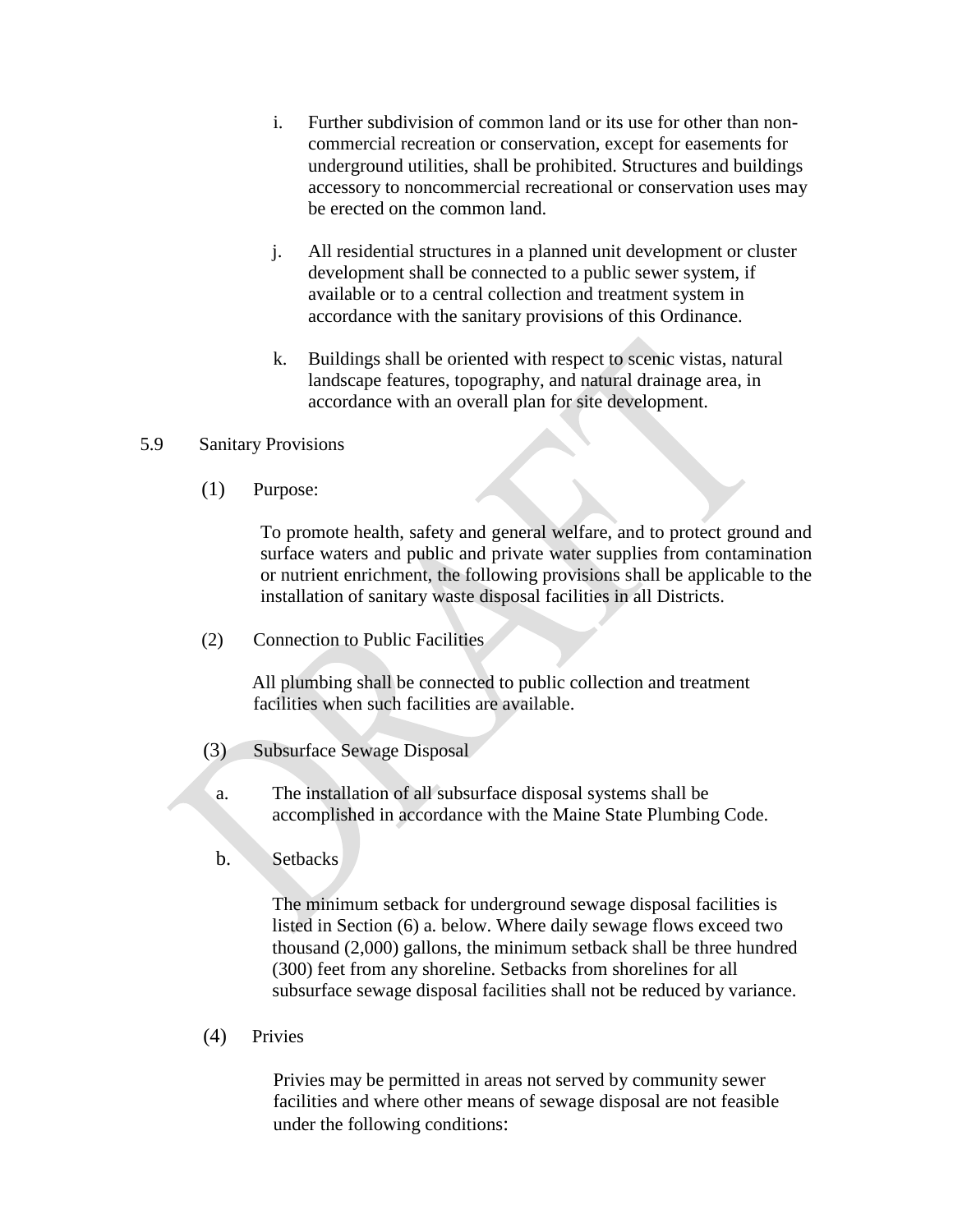- a. No plumbing of any kind shall be connected to or discharge into the privy.
- b. The privy shall be located at minimum horizontal distances of:
	- 1) Twenty-five (25) feet from the nearest property line
	- 2) One hundred (100) feet from a private well
- c. The bottom of the privy pit shall be at least (2) two feet above bedrock and the ground water table at its highest point or have a watertight vault.
- d. Privies shall not be permitted in areas subject to frequent flooding.
- (5) Other systems of sanitary waste disposal may be permitted in the General Purpose District as a special exception only after approval by the Planning Board.
- a. Alternative systems shall be presented to the Planning Board on a plan prepared by a registered engineer and shall be subject to review and approval of the Maine Department of Environmental Protection and/or the Maine Department of Health and Welfare.

- (6) Setbacks
- a. Underground sewage disposal facilities, where permitted, shall be subjected to the following additional setback provisions.

Daily sewage flow less Daily sewage flow in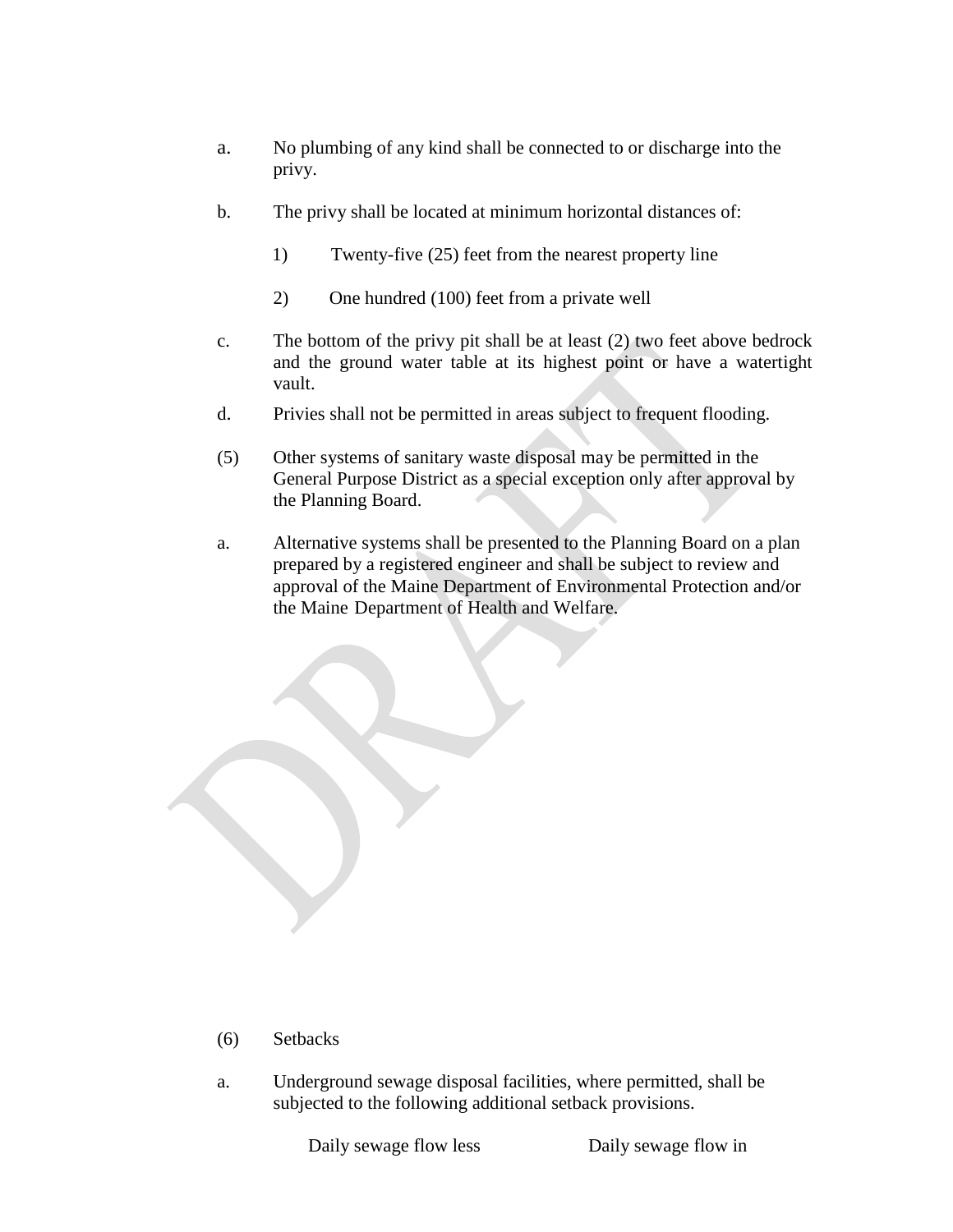|                                                                                       | than 2,000 Gallons     |                            | excess of 2,000 Gallons |                            |
|---------------------------------------------------------------------------------------|------------------------|----------------------------|-------------------------|----------------------------|
| Components:                                                                           | Septic<br>Tank<br>Feet | Disposal<br>Trench<br>Feet | Septic<br>Tank<br>Feet  | Disposal<br>Trench<br>Feet |
| Property                                                                              | 10                     | 10                         | 20                      | 20                         |
| <b>Buildings</b>                                                                      | 8                      | 20                         | 20                      | 40                         |
| Well or spring used as a<br>domestic water supply                                     | 100                    | 100                        | 100                     | 100                        |
| Well or spring used as a<br>domestic water supply with<br>a daily water use in excess |                        |                            |                         |                            |
| of 2,000 gallons                                                                      | 100                    | 300                        | 100                     | 300                        |
| Water supply line                                                                     | 10                     | 10                         | 10                      | 25                         |

c. Setbacks from shorelines and water supplies for all subsurface sewage disposal facilities shall not be reduced by variance.

#### 5.10 Water Quality Protection

No activity shall locate, store, discharge, or permit the discharge of any treated, untreated, or inadequately liquid, gaseous, or solid materials of such nature, quantity obnoxiousness, toxicity, or temperature that run off, seep; percolate, or wash into surface or ground waters so as to contaminate, pollute, or harm such waters or cause nuisances, such as objectionable shore deposits, floating or submerged debris, oil or scum, color, odor, taste, or unsightliness or harmful to human, animal, plant, or aquatic life. No activity shall by itself or in combination with other activities impair designated uses or the water classification of a waterbody.

5.11 Soils

All land uses shall be located on soils in or upon which the proposed uses or structures can be established or maintained without causing adverse environmental impacts, including severe erosion, mass soil movement, improper drainage, and water pollution, whether during or after construction. Proposed uses requiring subsurface waste disposal, and commercial or industrial development and other similar, intensive land uses, shall require a soils report based on an on-site investigation and be prepared by state-certified professionals. Certified persons may include Maine Certified Soil Scientists, Maine Registered Professional Engineers, Maine State Certified Geologists and other persons who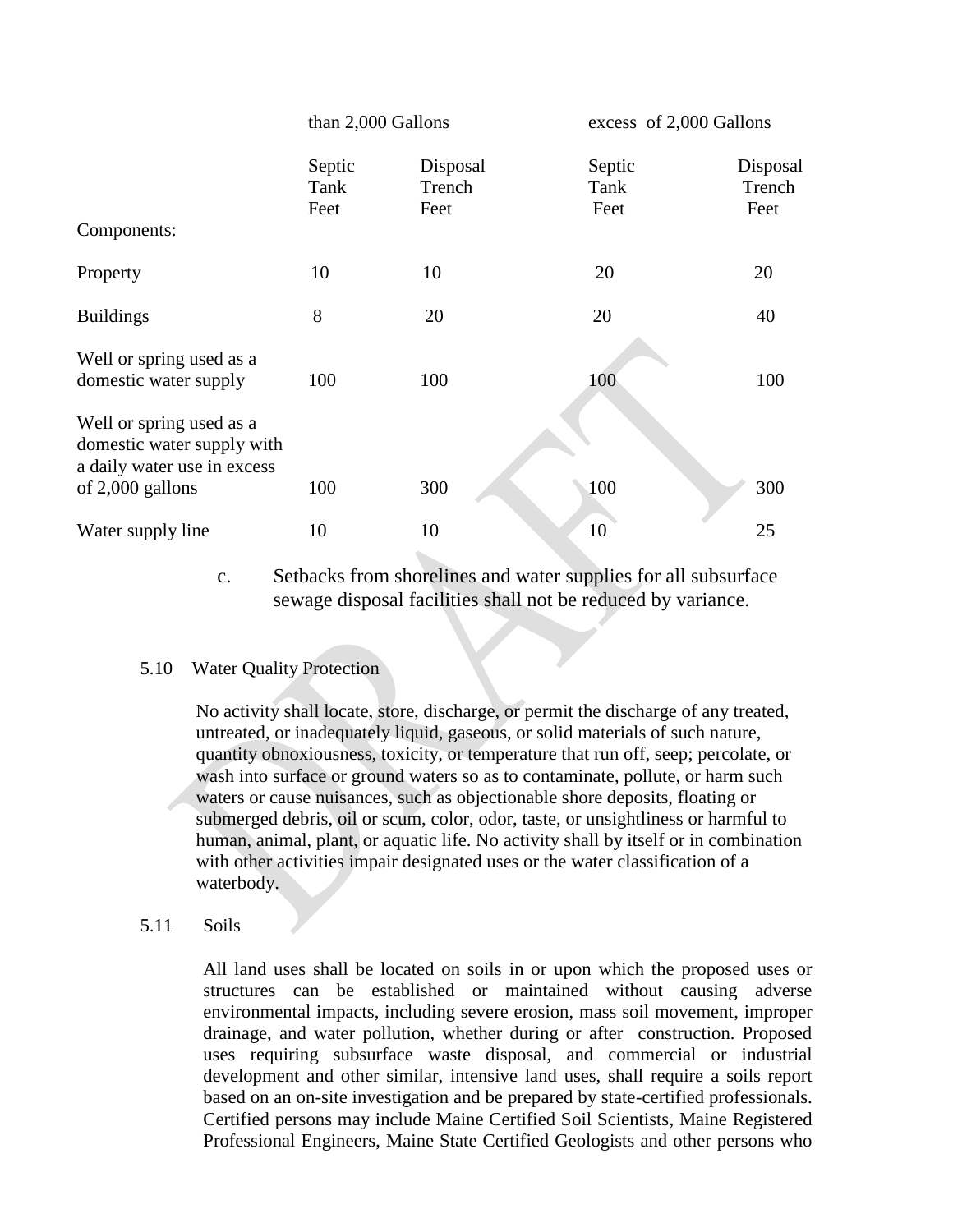have training and experience in the recognition and evaluation of soil properties. The report shall be based upon the analysis of the characteristics of the soil and surrounding land and water areas, maximum ground water elevation, and presence of ledge, drainage conditions, and other pertinent data which the evaluator deems appropriate. The soils report shall include recommendations for a proposed use to counteract soil limitations where they exist.

5.12 Archaeological Sites

Any proposed land use, activity involving structural development or soil disturbance on or adjacent to sites listed on or eligible to be listed on the national Register of Historic Places, as determined by the permitting authority shall be submitted by the applicant to the Maine Historic Preservation Commission for review and comment, at least twenty (20) days prior to action being taken by the permitting authority. The permitting authority shall consider comments received from the Commission prior to rendering a decision on the application.

5.13 Opioid Treatment Programs (i.e. Methadone Clinics)

Any opioid treatment program (OTP) registered under 21 U.S.C. 823(g) shall comply with the following requirements:

1. Approved by the Planning Board as a Conditional Use regardless of size;

- 2. Be part of an acute care hospital's main campus (hospital based clinic);
- 3. Be only one OTP per acute care hospital:

4. Be restricted to a maximum of five (5) patients- active case load at any one time for the entire OTP;

5. OTP cannot operate in part, or in whole out of a mobile unit;

6. May only be located in the General District;

7. Must be at least one thousand (1000) feet from the nearest public or private school serving minors.

# ARTICLE 6 ADMINISTRATION

6.1 Enforcement

This ordinance shall be enforced by a Code Enforcement Officer appointed annually by July  $1<sup>st</sup>$ , by the Municipal Officers.

- 6.2 Building or Use Permit
	- (1) All applications for building or use permits shall be submitted in writing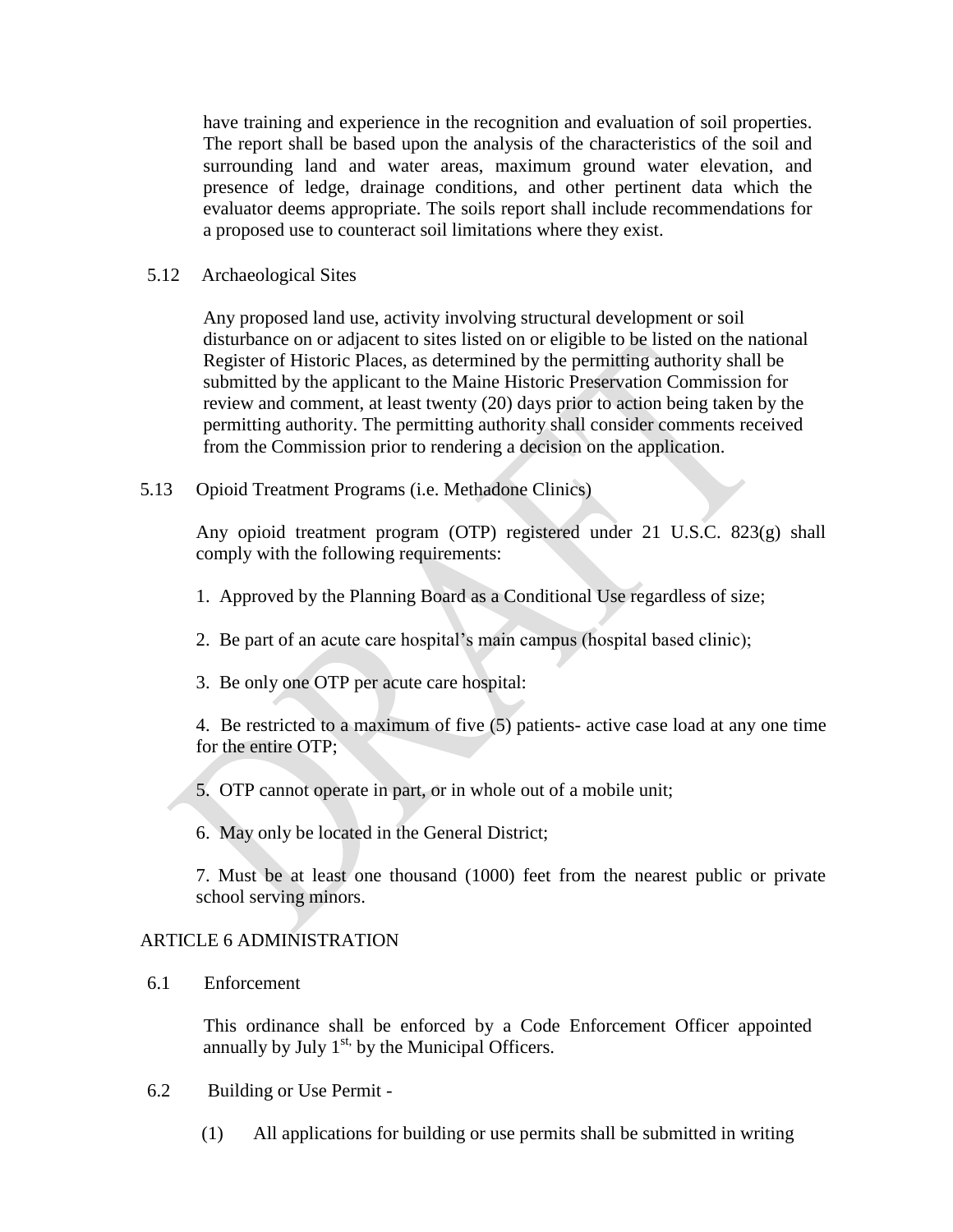to the Code Enforcement Officer on forms provided for the purpose.

All applications shall be signed by the owner or owners of the property or other person authorizing the work, certifying that the information in the applications is complete and correct. If the person signing the application is not the owner or lessee of the property then that person shall submit a letter of authorization from the owner or lessee.

All applications shall be dated and the Code Enforcement Officer or Planning Board, as appropriate, shall note upon each application the date and time of its receipt.

- (2) Within seven days of the filing of a complete an application for a building or use permit, the Code Enforcement Officer shall approve, deny, or refer to the Planning Board for special exception, all such applications. His decision shall be in writing on a form designed for the purpose and communicated directly to the applicant. One copy of the Code Enforcement Officer's decision shall be filed in the municipal office. In cases where the Code Enforcement Officer deems that a special exception permit is required, he shall also provide a copy of his decision to the Planning Board.
- (3) No building permit for a building or structure on any lot shall be issued except to the owner of record thereof; or his authorized agent, until the proposed construction or alteration of a building or structure, shall comply in all respects with the provisions of this Ordinance or with a decision rendered by the Board of Appeals or the Planning Board. Any application for such a permit shall be accompanied by a plan, accurately drawn to scale, showing the actual shape and dimensions of the lot to be built upon, the exact location and size of all buildings or structures already on the lot, the location of new buildings to be constructed together with the lines within which all buildings and structures are to be constructed, the existing and intended use of each building or structure and such other information as may be necessary to provide for the execution and enforcement of this Ordinance.
- (4) Applications for permits with their accompanying plans and building permits shall be maintained as a permanent record by the Municipal Officers or the Code Enforcement Officer.
- (5) Following the issuance of a permit, if no substantial start is made in construction within one year of the date of the permit, the permit shall lapse and become void. A one (1) year permit extension may be obtained from the Code Enforcement Officer prior to lapse of the original permit.
- (6) Any increase in habitable living space shall require a building permit.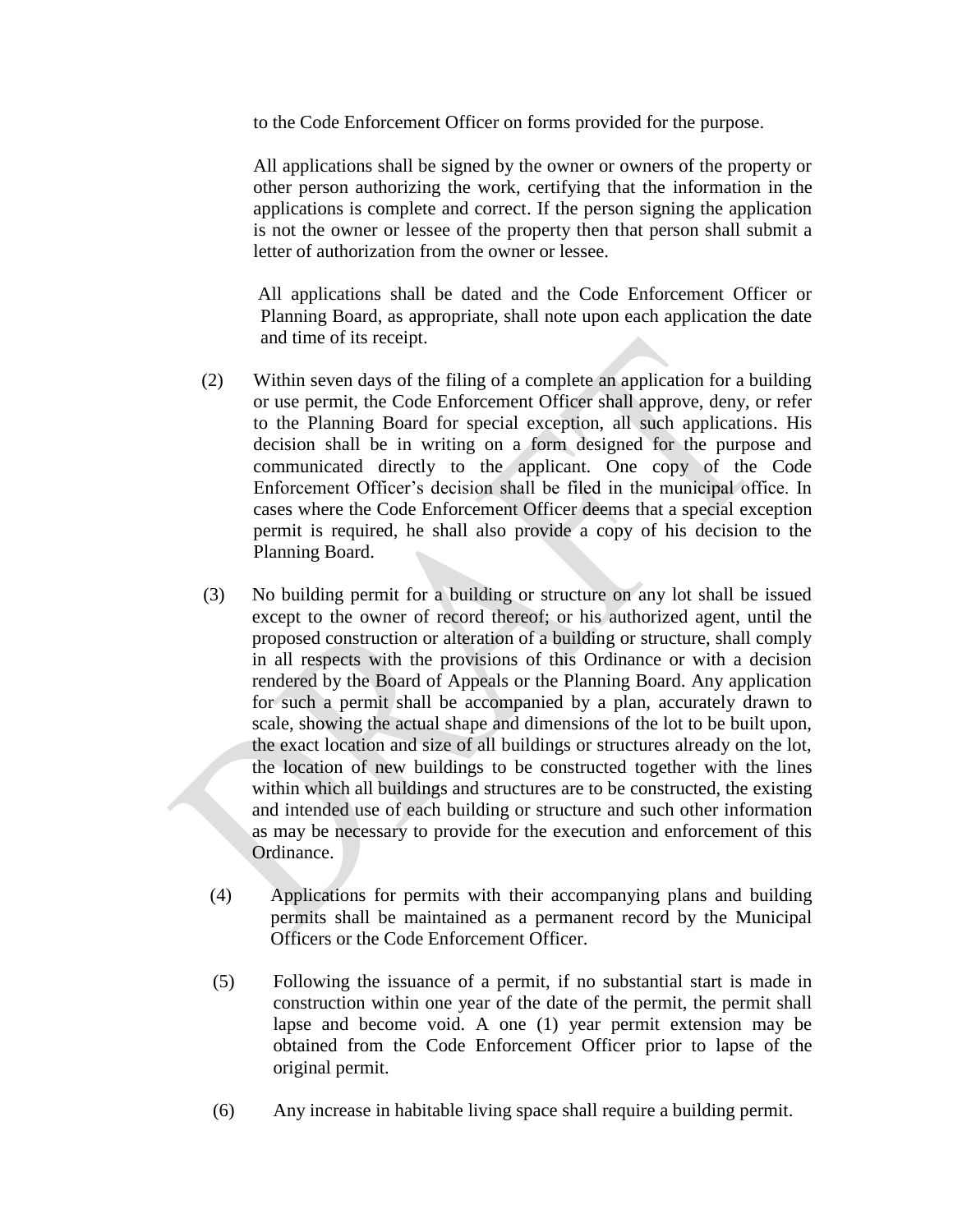- (7) Any change of use shall require a building permit.
- 6.3 Plumbing Permit Required

No building permit shall be issued for any structure or use involving the construction, installation or alteration of plumbing facilities unless a valid plumbing permit has been secured by the applicant or his authorized agent in conformance with the sanitary provisions of this Ordinance.

- 6.4 Fee: no building permit or use permit shall be issued without payment of a fee according to the following schedule:
	- a. Applicants for building permits, change of use permits, special exception permits and/or variances, shall submit a fee to the Code Enforcement Officer at the time of submission of application forms. The fees shall serve as renumeration for the services of the Code Enforcement Officer and as a source of funds for the administration of this Ordinance.
		- 1. Change of use permits, and permits not for a structure shall require the payment of a fee, which shall be \$30.00; said fee being apportioned \$20.00 for the Code Enforcement Officer and \$10.00 for administration.
		- 2. Permits for structures shall require the payment of a fee, which shall be \$.05 per square foot of floor area, to be retained by the Code Enforcement Officer, plus \$10.00 for administration. For the calculation of this fee, floor area shall be considered the total vertical footprint of the structure, not the sum of the floors.
		- 3. Use permits issued by the Code Enforcement Officer as described in Table 1 Land Uses and within the Shorelands, Resource Protection, and Stream Protection Districts, shall be \$100.00; said fee apportioned \$50.00 to the Code Enforcement Officer and \$50.00 for administration.
		- 4. Applicants for a special exception permit shall submit a fee to the Code Enforcement Officer of \$100.00, said fee being apportioned \$20.00 to the Code Enforcement Officer and \$80.00 for administration.
		- 5. After-the-Fact Permits; applicants seeking a permit for a use, activity or construction, which was begun prior to application, shall submit a fee equal to three (3) times the regular fee for that permit, apportioned at the same percentages as the regular fee for that permit. After-the-fact permits shall not be issued for any use, activity, or construction which violated any section of this Ordinance at the time the use, activity or construction was begun, other than timeliness of application.
		- 6. Permit extensions shall require the payment of a fee equal to fifty percent (50%) the original permit fee; the Code Enforcement Officer shall retain said fee as renumeration.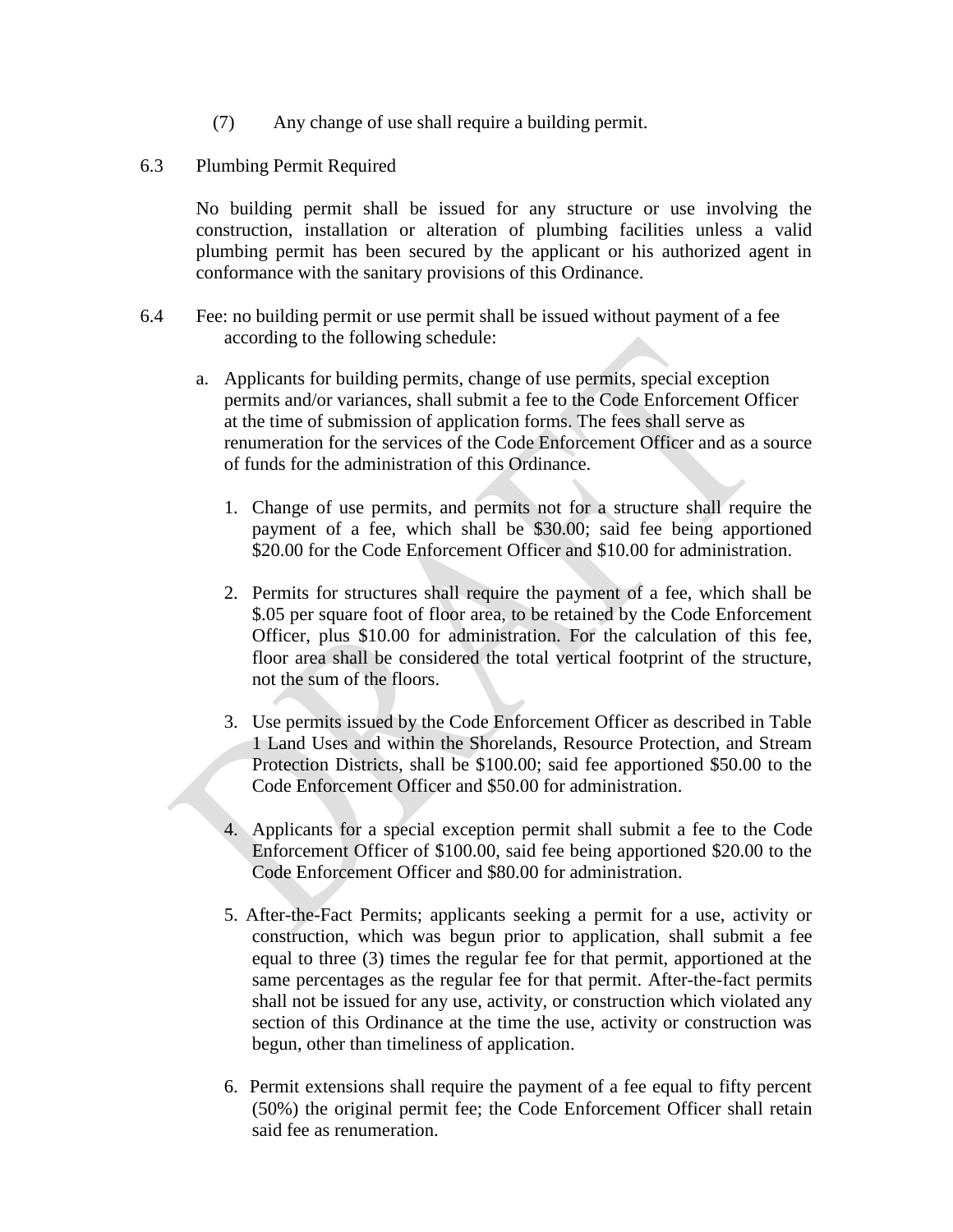- b. The subdivision application fee shall be \$250.00 plus \$25.00 per lot created by the subdivision.
- 6.5 Enforcement officer
	- A. Any violation of this Ordinance shall be deemed to be a nuisance.
	- B. It shall be the duty of the Code Enforcement Officer to enforce the provisions of this Ordinance. If the Code Enforcement Officer shall find that any provision of this Ordinance is being violated, he shall notify in writing the person responsible for such violation, indicating the nature of the violation and ordering the action necessary to correct it. He shall order discontinuance of illegal use of land, buildings or structures, removal of illegal buildings, structures additions or work being done, or abatement of nuisance conditions or shall take any other action authorized by this Ordinance to ensure compliance with or to prevent violation of its provisions. A copy of such notification shall be submitted to the municipal officers and be maintained as a permanent record.
	- C. The Code Enforcement Officer shall conduct on-site inspections to insure compliance with all applicable laws and conditions attached to permit approvals and extensions. The Code Enforcement Officer shall also investigate all complaints of alleged violations of this **Ordinance**
	- D. The Code Enforcement Officer shall keep a complete record of all essential transactions of the office, including applications submitted, permits granted or denied, variances granted or denied, revocation actions, revocation of permits, appeals, court actions, violations investigated, violations found, and fees collected.
- 6.6 Legal Action and violations

When any violation of any provision of this Ordinance shall be found to exist, the Municipal attorney, as designated by the Municipal Officers, either on his own initiative, or upon notice from the Code Enforcement Officer, is hereby authorized and directed to institute any and all actions and proceedings, either legal or equitable, that may be appropriate or necessary to enforce the provisions of this Ordinance in the name of the Municipality.

The municipal officers, or their authorized agent are hereby authorized to enter into administrative consent agreements for the purpose of eliminating violations of this Ordinance and recovering fines without Court action. Such agreements shall not allow an illegal structure or use to continue unless there is clear and convincing evidence that the illegal structure or use was constructed or conducted as a direct result of erroneous advice given by an authorized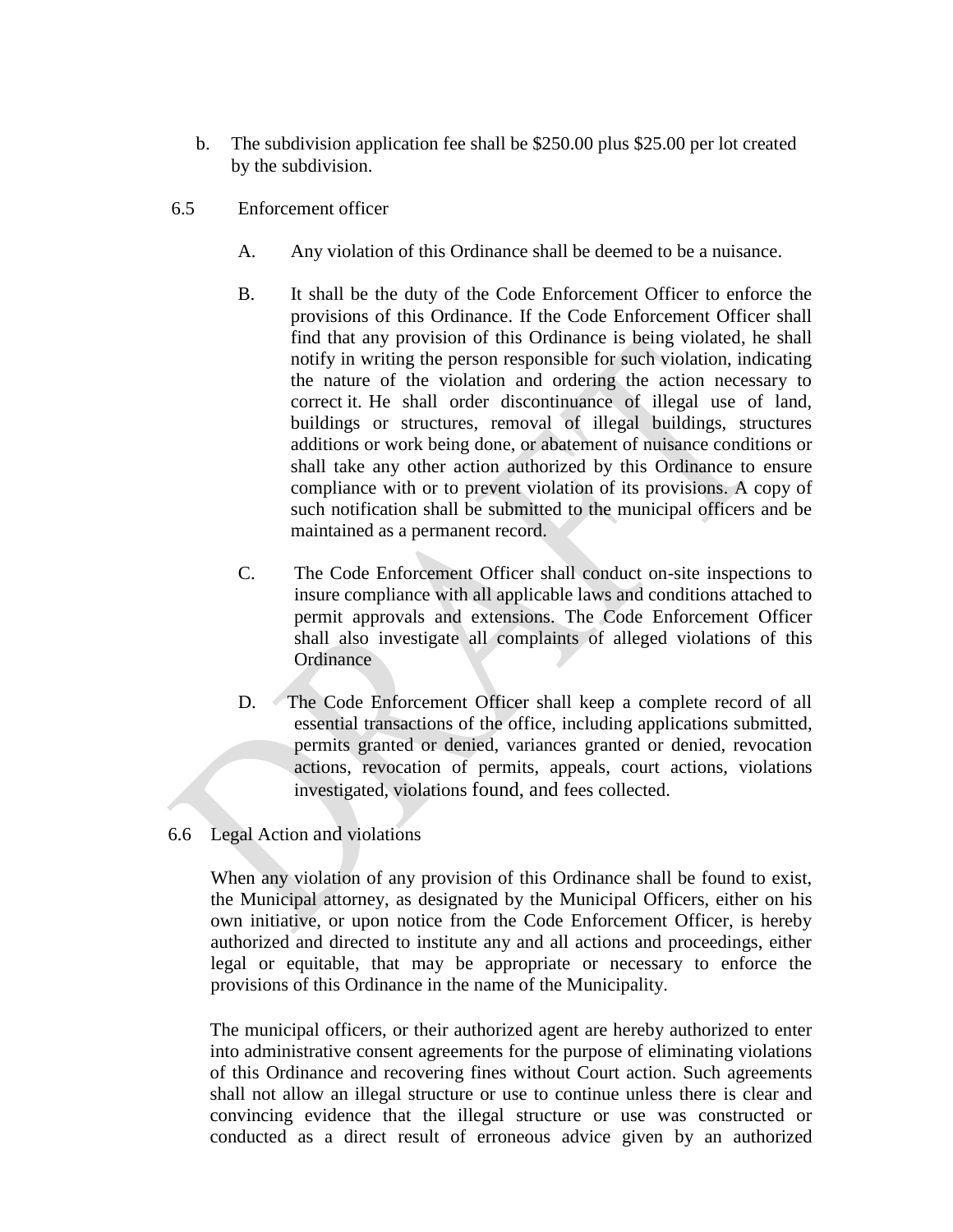municipal official and there is no evidence that the owner acted in bad faith, or unless the removal of the structure or use will result in a threat or hazard to public health and safety or will result in substantial environmental damage.

6.7 Fines

Any person, including but not limited to a landowner, a landowner's agent or a contractor, who violates any provision or requirement of this Ordinance shall be penalized in accordance with 30-A, M.R.S.A. section 4452*.* 

NOTE:Current penalties include fines of not less than \$100 nor more than \$2500 per violation for each day that the violation continues. However, in the Resource Protection District the maximum penalty is increased to \$5000 (38 M.R.S.A. section 4452).

6.8 Appeals and Special Permits

## 6.8.1 Procedure

- a. All appeals or applications for special exception permits shall be based upon a written decision from the Code Enforcement Office.
- b. Administrative appeals and variance appeals shall be heard and decide upon by the Board of Appeals in accordance with the provisions of this ordinance.
- c. Applications for special exception permits shall be heard and decided upon by the Planning Board in accordance with the provisions of this Ordinance.
- d. Appeals shall lie from the decision of the Code Enforcement Officer to the Board of Appeals and from the Board of Appeals to the Superior Court according to state law.
- e. Special exception shall lie from the decision of the Code Enforcement Officer to the Planning Board and from the Planning Board to the Superior Court according to state law.

### 6.8.2 Board of Appeals

(1) Establishment

A Board of Appeals is hereby established in accordance with state law and the provisions of this Ordinance.

(2) Appointment and Composition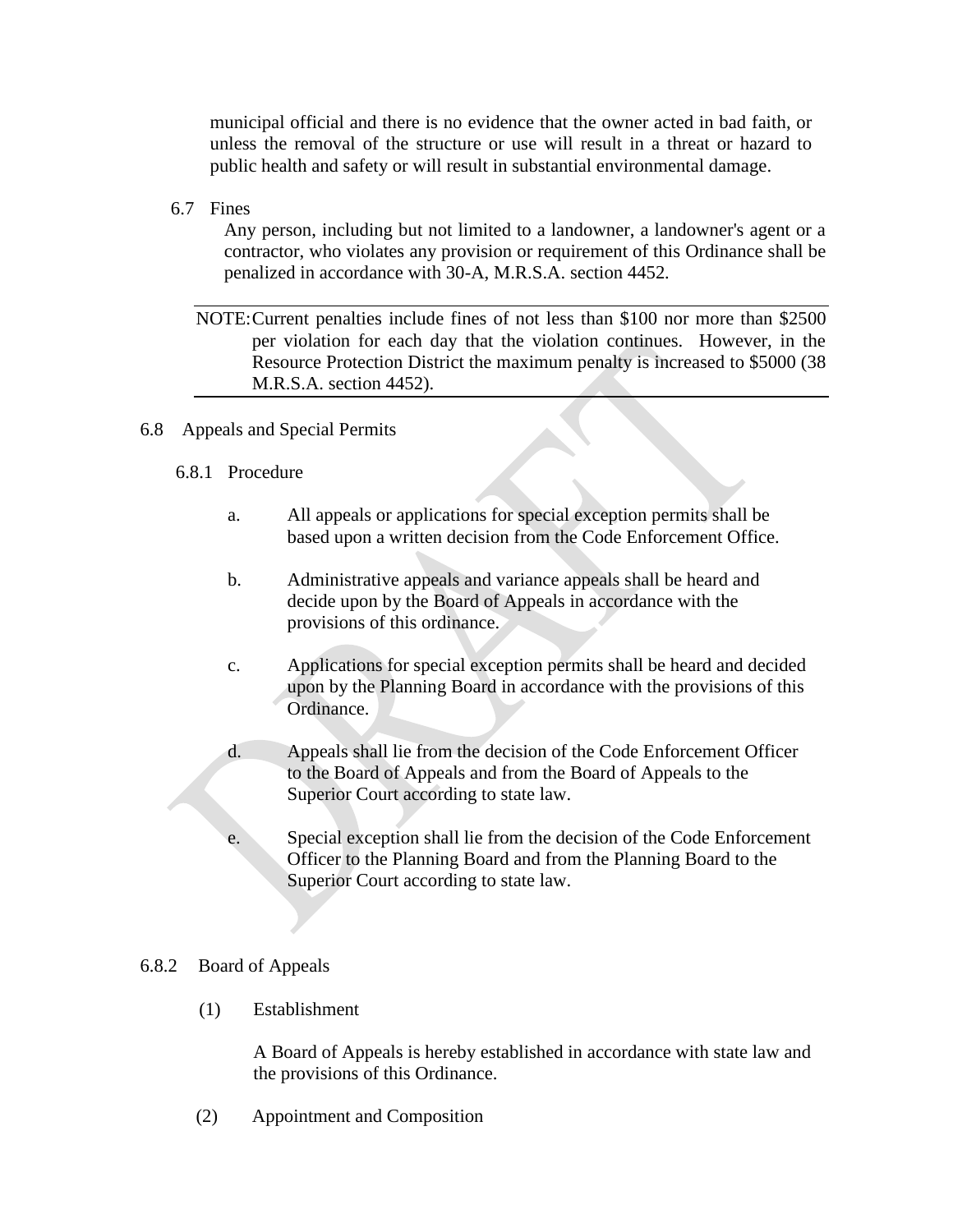- a. The Board of Appeals shall be appointed by the Municipal Officers and shall consist of 5 members, all of whom shall be legal residents of the municipality, serving staggered terms of 5 years. Initial appointments shall be for 1,2,3,4, and 5 years respectively. The Board shall elect annually a chairman from its membership. Minutes shall be kept of the proceedings of the Board of Appeals, which shall show the vote of each member upon each question. All minutes of the Board shall be public record. A quorum shall consist of 3 members.
- b. A Municipal Officer may not serve as a member.
- c. Any question of whether a particular issue involves a conflict of interest sufficient to disqualify a member from voting thereon shall be decided by a majority vote of the members, except the member who is being challenged.
- d. A member of the Board may be dismissed for cause by the Municipal Officers upon written charges and after public hearing.
- (3)Powers and Duties of the Board of Appeals. The Board of Appeals shall have the following powers:
	- (a) Administrative Appeals: To hear and decide administrative appeals, on an appellate basis, where it is alleged by an aggrieved party that there is an error in any order, requirement, decision, or determination made by, or failure to act by, the Planning Board in the administration of this Ordinance; and to hear and decide administrative appeals on a de novo basis where it is alleged by an aggrieved party that there is an error in any order, requirement, decision or determination made by, or failure to act by, the Code Enforcement Officer in his or her review of and action on a permit application under this Ordinance. Any order, requirement, decision or determination made, or failure to act, in the enforcement of this ordinance is not appealable to the Board of Appeals.
	- (b) Variance Appeals: To authorize variances upon appeal, within the limitations set forth in this Ordinance.
- (4)Variance Appeals. Variances may be granted only under the following conditions:
	- (a) Variances may be granted only from dimensional requirements including, but not limited to, lot width, structure height, percent of lot coverage, and setback requirements.
	- (b) Variances shall not be granted for establishment of any uses otherwise prohibited by this Ordinance.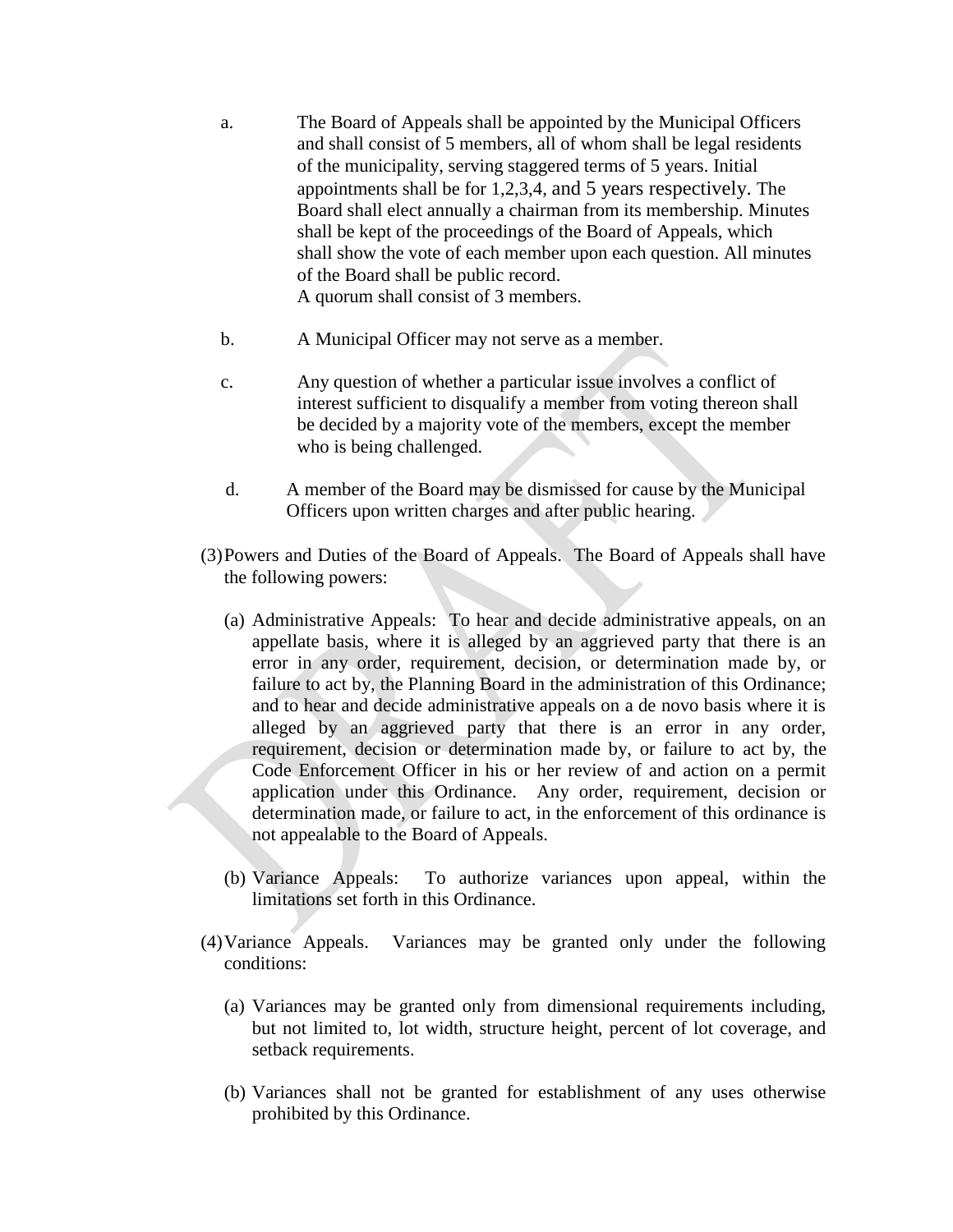- (c) The Board shall not grant a variance unless it finds that:
	- (i) The proposed structure or use would meet the provisions of this Ordinance except for the specific provision which has created the nonconformity and from which relief is sought; and
	- (ii) The strict application of the terms of this Ordinance would result in undue hardship. The term "undue hardship" shall mean:
		- a. That the land in question cannot yield a reasonable return unless a variance is granted;
		- b. That the need for a variance is due to the unique circumstances of the property and not to the general conditions in the neighborhood;
		- c. That the granting of a variance will not alter the essential character of the locality; and
		- d. That the hardship is not the result of action taken by the applicant or a prior owner.
- (d) Notwithstanding  $6.8.2(4)(c)(ii)$  above, the Board of Appeals may grant a variance to an owner of a residential dwelling for the purpose of making that dwelling accessible to a person with a disability who resides in or regularly uses the dwelling. The board shall restrict any variance granted under this subsection solely to the installation of equipment or the construction of structures necessary for access to or egress from the dwelling by the person with the disability. The board may impose conditions on the variance, including limiting the variance to the duration of the disability or to the time that the person with the disability lives in the dwelling. The term "structures necessary for access to or egress from the dwelling" shall include railing, wall or roof systems necessary for the safety or effectiveness of the structure.
- (e) The Board of Appeals shall limit any variances granted as strictly as possible in order to ensure conformance with the purposes and provisions of this Ordinance to the greatest extent possible, and in doing so may impose such conditions to a variance as it deems necessary. The party receiving the variance shall comply with any conditions imposed.

#### (5)Administrative Appeals

When the Board of Appeals reviews a decision of the Code Enforcement Officer the Board of Appeals shall hold a "de novo" hearing. At this time the Board may receive and consider new evidence and testimony, be it oral or written. When acting in a "de novo" capacity the Board of Appeals shall hear and decide the matter afresh, undertaking its own independent analysis of evidence and the law, and reaching its own decision.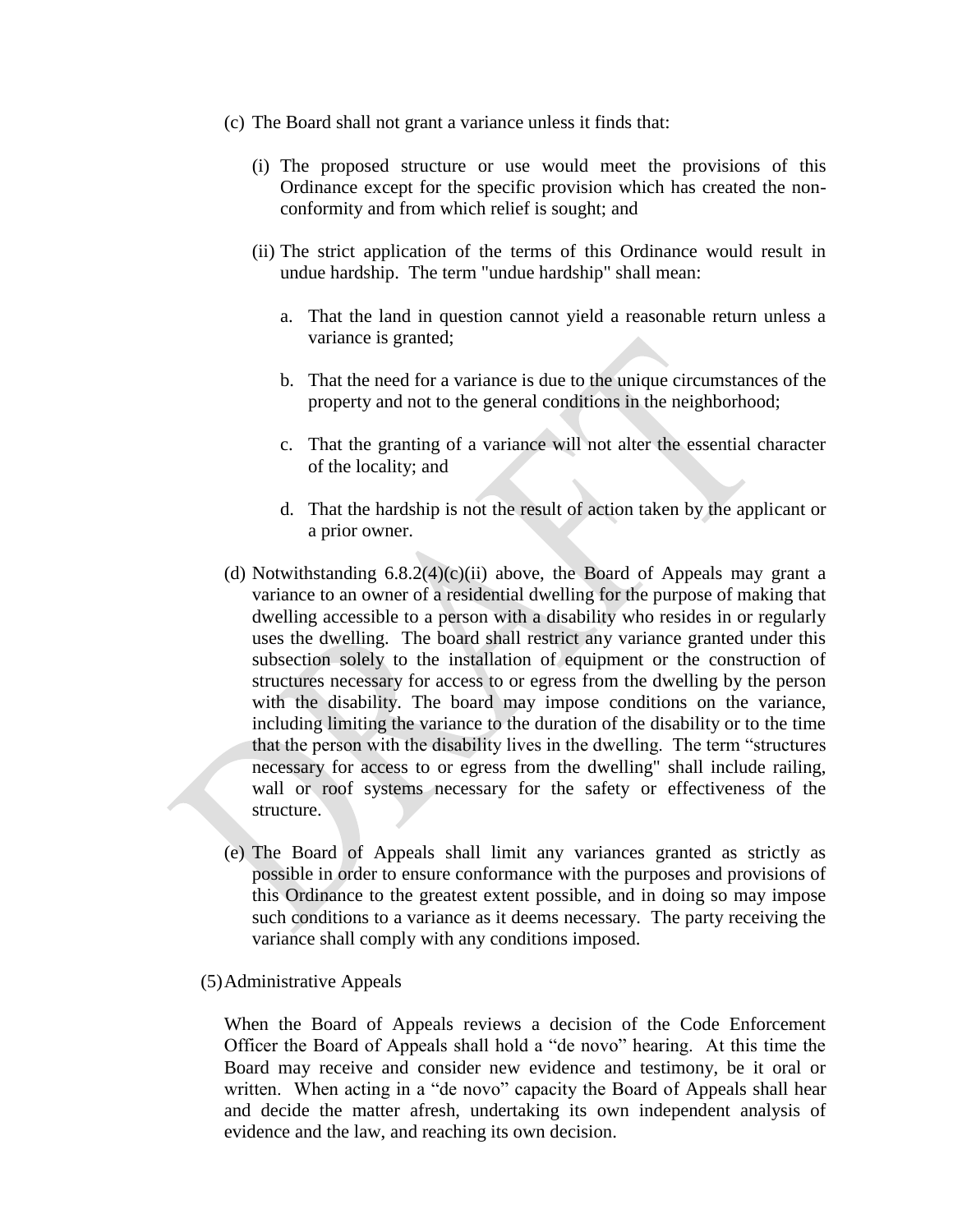When the Board of Appeals hears a decision of the Planning Board, it shall hold an appellate hearing, and may reverse the decision of the Planning Board only upon finding that the decision was contrary to specific provisions of the Ordinance or contrary to the facts presented to the Planning Board. The Board of Appeals may only review the record of the proceedings before the Planning Board. The Board of Appeals shall not receive or consider any evidence which was not presented to the Planning Board, but the Board of Appeals may receive and consider written or oral arguments. If the Board of Appeals determines that the record of the Planning Board proceedings is inadequate, the Board of Appeals may remand the matter to the Planning Board for additional fact finding.

- (6) Appeal Procedure
	- (a) Making an Appeal
		- (i) An administrative or variance appeal may be taken to the Board of Appeals by an aggrieved party from any decision of the Code Enforcement Officer or the Planning Board, except for enforcementrelated matters as described in 6.5B above. Such an appeal shall be taken within thirty (30) days of the date of the official, written decision appealed from, and not otherwise, except that the Board, upon a showing of good cause, may waive the thirty (30) day requirement.
		- (ii) Applications for appeals shall be made by filing with the Board of Appeals a written notice of appeal which includes:
			- a. A concise written statement indicating what relief is requested and why the appeal or variance should be granted.
			- b. A sketch drawn to scale showing lot lines, location of existing buildings and structures and other physical features of the lot pertinent to the relief sought.
		- (iii)Upon receiving an application for an administrative appeal or a variance, the Code Enforcement Officer or Planning Board, as appropriate, shall transmit to the Board of Appeals all of the papers constituting the record of the decision appealed from.
		- (iv)The Board of Appeals shall hold a public hearing on an administrative appeal or a request for a variance within thirty (30) days of its receipt of a complete written application, unless this time period is extended by the parties.
	- (b) Decision by Board of Appeals
		- (i) A majority of the full voting membership of the Board shall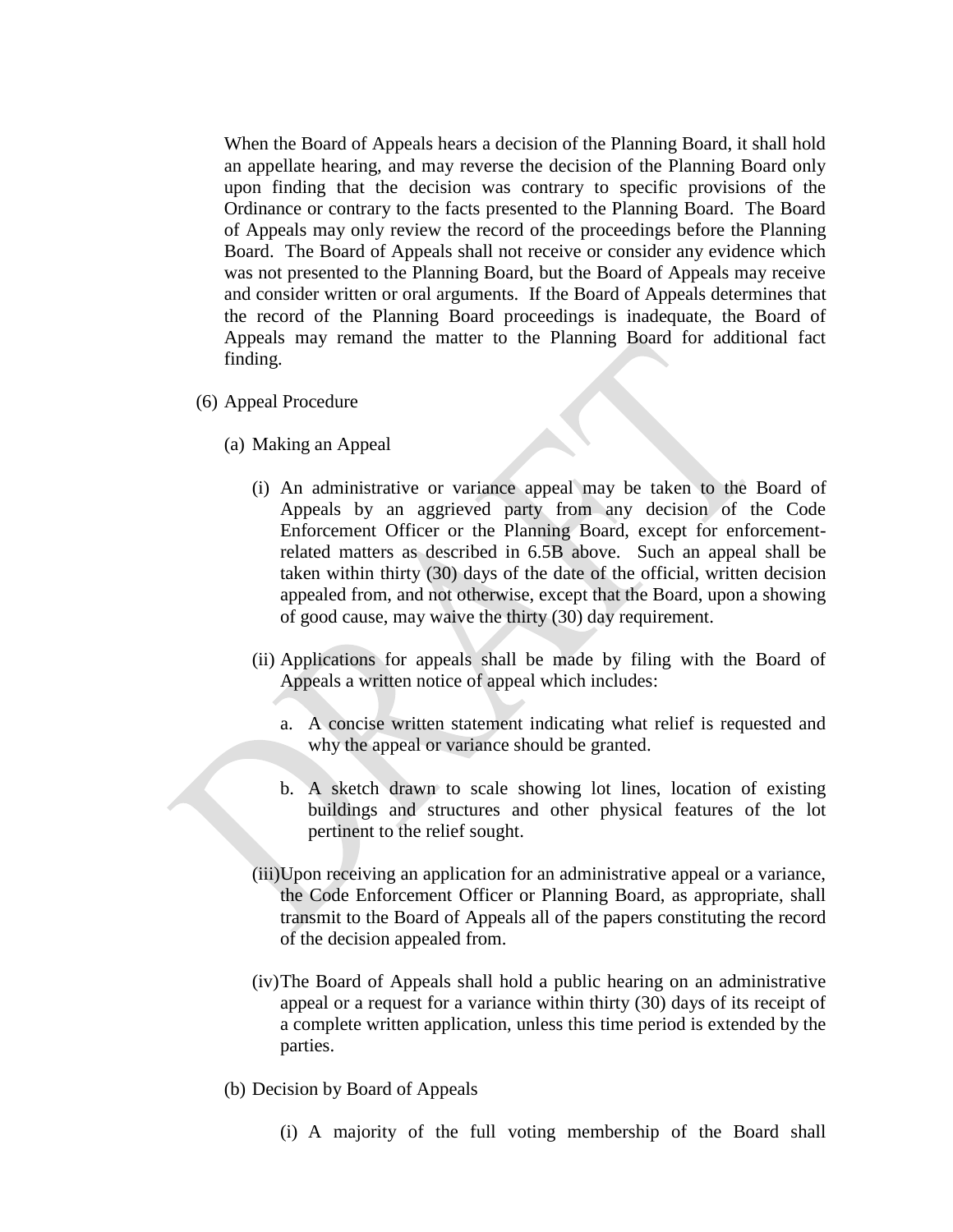constitute a quorum for the purpose of deciding an appeal.

- (ii) The person filing the appeal shall have the burden of proof.
- (iii) The Board shall decide all administrative appeals and variance appeals within thirty (30) days after the close of the hearing, and shall issue a written decision on all appeals.
- (iv)The Board of Appeals shall state the reasons and basis for its decision, including a statement of the facts found and conclusions reached by the Board. The Board shall cause written notice of its decision to be mailed or hand-delivered to the applicant. Copies of written decisions of the Board of Appeals shall be given to the Planning Board, Code Enforcement Officer, and the municipal officers.
- (7) Appeal to Superior Court. Except as provided by 30-A M.R.S.A. section  $2691(3)(F)$ , any aggrieved party who participated as a party during the proceedings before the Board of Appeals may take an appeal to Superior Court in accordance with State laws within forty-five (45) days from the date of any decision of the Board of Appeals.
- (8) Reconsideration. In accordance with 30-A M.R.S.A. section 2691(3)(F), the Board of Appeals may reconsider any decision within forty-five (45) days of its prior decision. A request to the Board to reconsider a decision must be filed within ten (10) days of the decision that is being reconsidered. A vote to reconsider and the action taken on that reconsideration must occur and be completed within forty-five (45) days of the date of the vote on the original decision. Reconsideration of a decision shall require a positive vote of the majority of the Board members originally voting on the decision, and proper notification to the landowner, petitioner, planning board, code enforcement officer, and other parties of interest, including abutters and those who testified at the original hearing(s). The Board may conduct additional hearings and receive additional evidence and testimony.

Appeal of a reconsidered decision to Superior Court must be made within fifteen (15) days after the decision on reconsideration.

#### 6.8.3 Special Exception Permits

(1) Authorization

The Planning Board is hereby authorized to hear and decide upon applications for special exception permits in accordance with state law and the provisions of this Ordinance.

(2) Powers and Duties: The Planning Board shall hear and approve with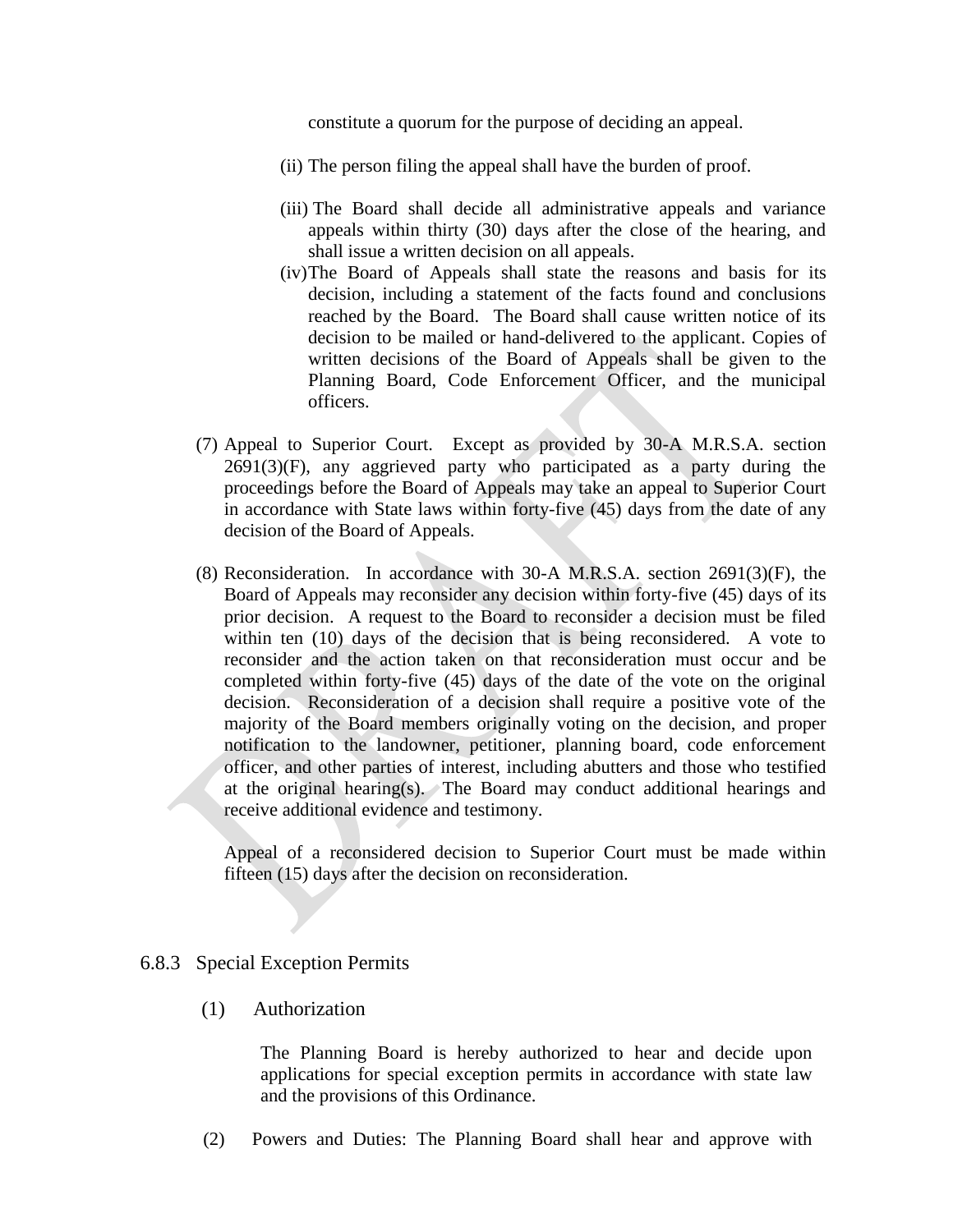modifications or conditions, or disapprove all applications for special exception permits. No special exception permit shall be granted unless specific provision for such special exception is made in this Ordinance.

- (3) Application Procedure
	- a. A person informed by the Code Enforcement Officer that he requires a special exception permit shall file an application for the permit with the Planning Board on forms provided for the purpose.
	- b. A non-refundable application fee of \$20.00 shall be paid to the C.E.O. and a copy or a receipt for the same shall accompany each application, in addition all costs incurred by the Planning Board under Article 6, Section 6.8.3 subsection (3) paragraphs c. and e. shall be paid by the applicant. An additional fee may be charged if the C.E.O. and/or the Board of Appeals needs the assistance of a professional engineer or other expert. The experts fee shall be paid in full by the applicant within ten (10) days after the town submits a bill for payment Failure to pay the bill shall constitute a violation of the ordinance and be grounds for issuance of a stop work order. An expert shall not be hired at the expense of an applicant until the applicant has either consented to such hiring in writing or been given an opportunity to be heard on the subject. An applicant who is dissatisfied with a decision of the Code Enforcement Officer may appeal that decision to the Board of Appeals.
	- c. Before taking action on any application, the Planning Board shall hold a public hearing. The Board shall notify by certified mail, the owners of all property within five hundred (500) feet of the property involved, at least ten (10) days in advance of the hearing, of the nature of the application and of the time and place of the public hearing.
	- d. The owners of property shall be considered to be those against whom taxes are assessed. Failure of any property owner to receive a notice of public hearing shall not necessitate another hearing or invalidate any action by the Planning Board.
	- e. Following the filing of an application, the Planning Board shall hold a public hearing on the application within thirty (30) days. The Planning Board shall notify the Code Enforcement officer, Municipal Officers, and the Board of Appeals, at least twenty (20) days in advance, of the time and place of the hearing, and shall publish notice of the hearing at least ten (10) days in advance in a newspaper of general circulation in the area.
	- f. At any hearing a party may be represented by agent or attorney. Hearings shall not be continued to other times except for good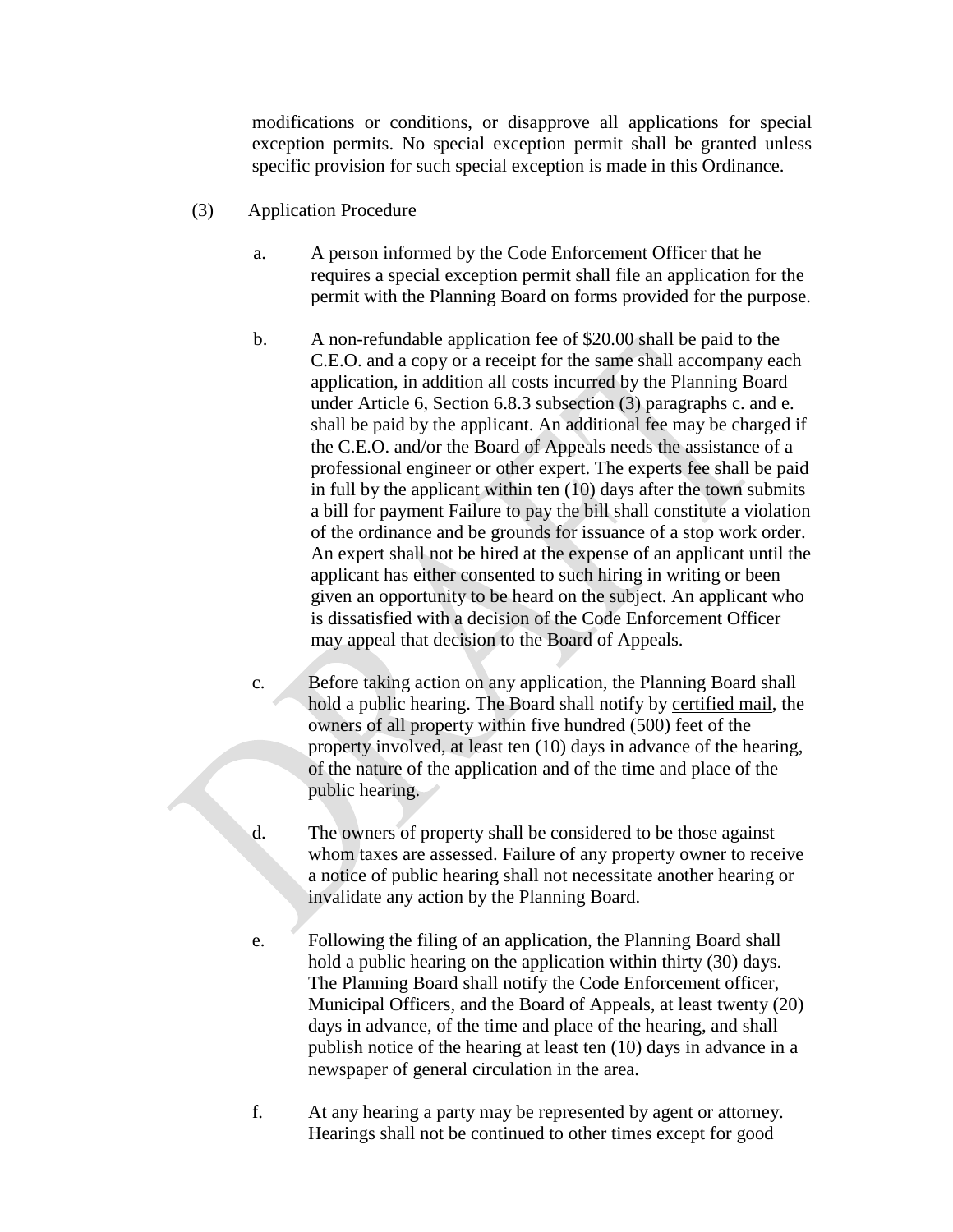cause.

- g. The Code Enforcement Officer or his designated assistant shall attend all hearings and may present to the Planning Board all plans, photographs, or other material he deems appropriate for an understanding of the application.
- h. The applicant's case shall be heard first, to maintain orderly procedure; each side shall proceed without interruption. Questions may be asked through the Chair. All persons at the hearing shall abide by the order of the Chairman.
- i. Within thirty (30) days of the public hearing, the Planning Board shall reach a decision on a special exception and shall inform, in writing, the applicant, the Code Enforcement Officer and Municipal Officers of its decision.
- j. Upon notification of the decision of the Planning Board the Code Enforcement Officer as instructed shall: immediately issue, issue with conditions prescribed by the Planning Board, or deny a building permit. No approval shall be granted for an application involving a structure if the structure would be located in an unapproved subdivision or would violate any other local Ordinance or regulation or any State law which the municipality is responsible for enforcing.
- k. A special exception permit secured under the provision of this Ordinance by vote of the Planning Board shall expire if the work or change involved is not commenced within one (1) year of the date on which the special exception is granted, and if the work or change is not substantially complete within two (2) years of the date on which the special exception is granted. Permit extensions may be granted for commencement of the work or change, or for substantial completion.
- l. The applicant shall have the burden of proving that the proposed land use activity is in conformity with the purposes and provisions of this Ordinance
- (4) Factors applicable to Special Exceptions
	- a. In passing upon a special exception permit the Planning Board shall evaluate the immediate and long-range effects of the proposed use upon:
		- 1) The maintenance of sale and healthful conditions.
		- 2) The prevention and control of water pollution and sedimentation
		- 3) The control of building sites, placement of structures, and land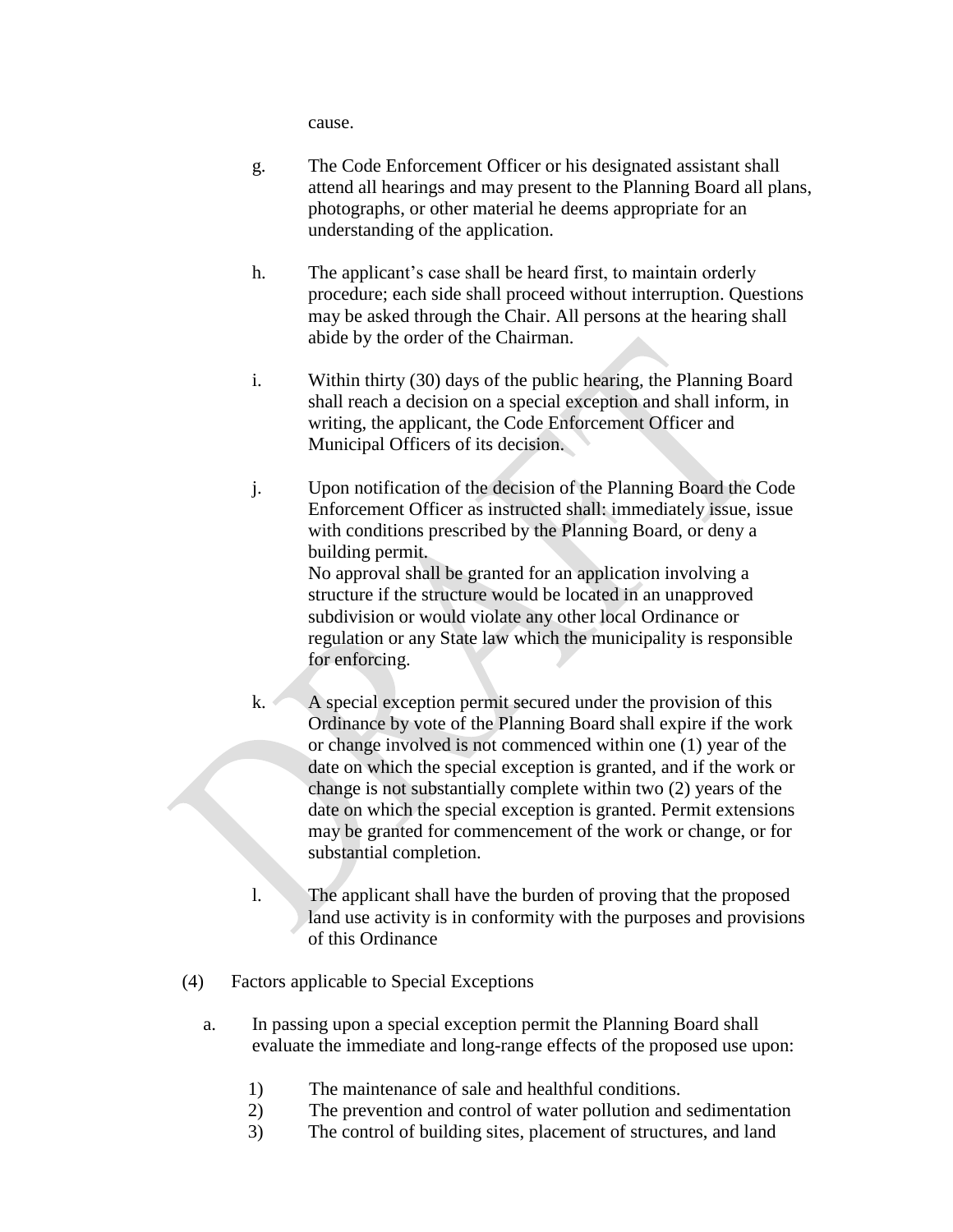uses.

- 4) The protection of spawning grounds, fish, aquatic life, bird, and other wildlife habitat.
- 5) The conservation of visual as well as actual points of access to inland and coastal waters, and natural beauty.
- 6) Archaeological historic resources as designated in the comprehensive plan.
- 7) Existing commercial fishing or maritime activities.
- b. The Planning Board shall also consider the following factors:
	- 1) The compatibility of the proposed use with adjacent land use.
	- 2) The need of a particular location for the proposed use.
	- 3) Access to the site from, existing or proposed roads.
	- 4) The location of the site with respect to flood plains and floodways of rivers or streams.
	- 5) The amount and type of wastes to be generated by the proposed use and the adequacy of the proposed disposal systems.
	- 6) The impact of the proposed use, on the land and adjacent water bodies and the capability of the land and water to sustain such use without degradation.
	- 7) Existing topographic and drainage features and vegetative cover on the site.
	- 8) The erosion potential of the site based upon degree and direction of slope, soil type, and vegetative cover.
	- 9) The impact of the proposed use on transportation facilities.
	- 10) The impact of the proposed use on local population and community facilities.
	- 11) The impact of the proposed use on local water supplies.
	- 12) The proposed use in conformance with Article 5, Performance standards,

(5) Conditions Attached to Special Exceptions

- a. Upon consideration of the factors listed above, the Planning Board may attach such conditions, in addition to those required elsewhere in this Ordinance, that it finds necessary to further the purposes of this Ordinance. Violation of any of these conditions shall be a violation of this Ordinance. Such conditions may include, but not be limited to, specifications for type of vegetation; increased setbacks and yards; specified sewage disposal and water supply facilities; landscaping and planting screens; period of operation; operational controls; professional inspection and maintenance; sureties; deed restrictions; restrictive covenants; locations of parking and signs; type of construction; or any other conditions necessary to fulfill the purposes of this Ordinance.
- b. In order to secure information upon which to base its determination, the Planning Board may require the applicant to furnish, in addition to the